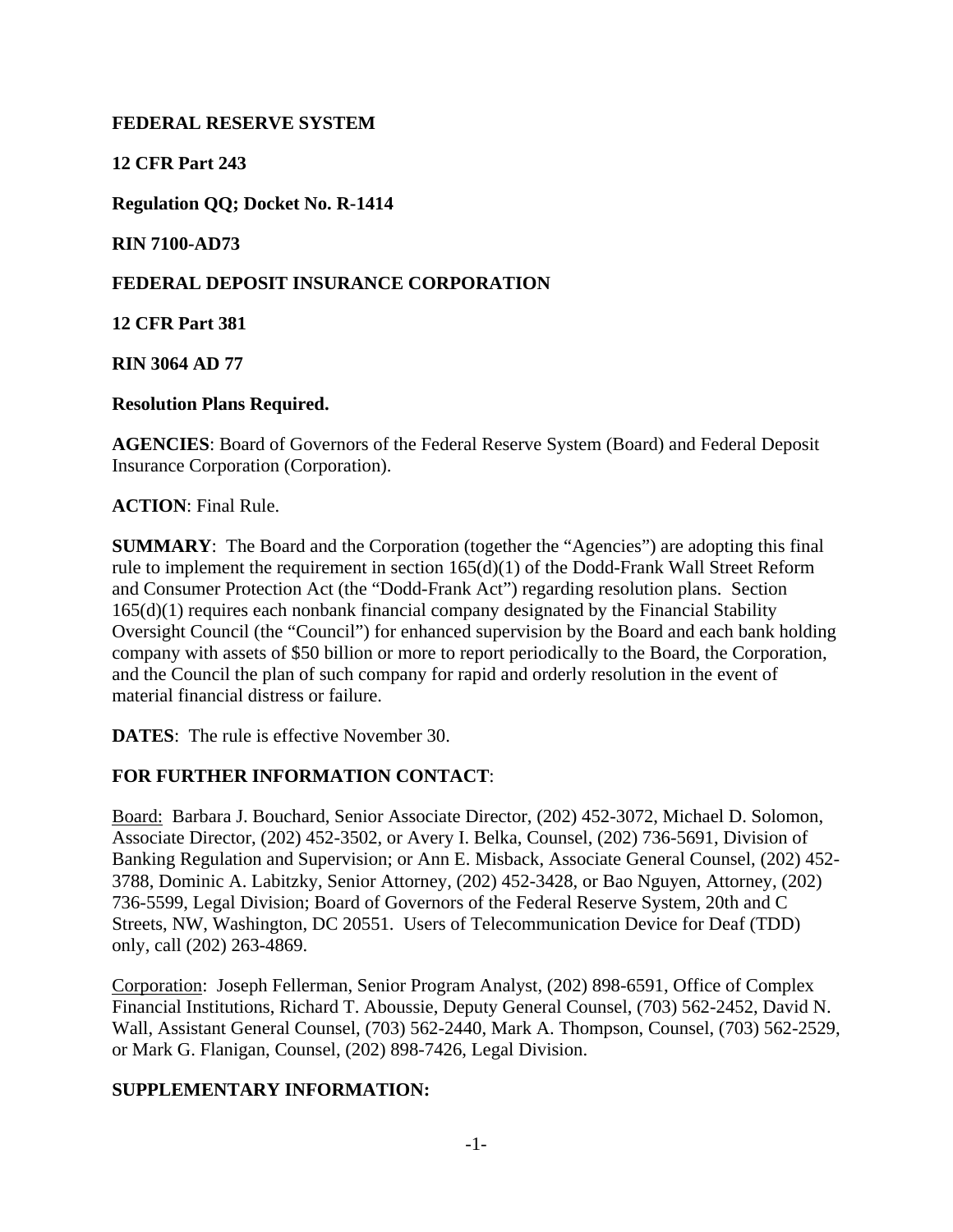#### **I. Background.**

To promote financial stability, section 165(d) of the Dodd-Frank Act requires each nonbank financial company supervised by the Board and each bank holding company with total consolidated assets of \$50 billion or more (each a "covered company") to periodically submit to the Board, the Corporation and the Council a plan for such company's rapid and orderly resolution in the event of material financial distress or failure. That section also requires each covered company to report on the nature and extent of credit exposures of such covered company to significant bank holding companies and significant nonbank financial companies and the nature and extent of credit exposures of significant bank holding companies and significant nonbank financial companies to such covered company.<sup>1</sup> This final rule implements the resolution plan requirement set forth in section 165(d)(1) of the Dodd-Frank Act.

Plans filed under section 165(d)(1) will assist covered companies and regulators in conducting advance resolution planning for a covered company. As demonstrated by the Corporation's experience in failed bank resolutions, as well as the Board's and the Corporation's experience in the recent crisis, advance planning improves the efficient resolution of a covered company. Advance planning has long been a component of resiliency and recovery planning by financial companies. The resolution plan required of covered companies under this final rule will support the Corporation's planning for the exercise of its resolution authority under the Dodd-Frank Act and the Federal Deposit Insurance Act ("FDI Act") by providing the Corporation with an understanding of the covered companies' structure and complexity as well as their resolution strategies and processes. The resolution plan required of covered companies under this final rule will also assist the Board in its supervisory efforts to ensure that covered companies operate in a manner that is both safe and sound and that does not pose risks to financial stability generally. In addition, these plans will enhance the Agencies' understanding of the U.S. operations of foreign banks and improve efforts to develop a comprehensive and coordinated resolution strategy for a cross-border firm.

The final rule requires each covered company to produce a resolution plan, or "living will," that includes information regarding the manner and extent to which any insured depository institution affiliated with the company is adequately protected from risks arising from the activities of nonbank subsidiaries of the company; detailed descriptions of the ownership structure, assets, liabilities, and contractual obligations of the company; identification of the cross-guarantees tied to different securities; identification of major counterparties; a process for determining to whom the collateral of the company is pledged; and other information that the Board and the Corporation jointly require by rule or order.<sup>2</sup> The final rule requires a strategic analysis by the covered company of how it can be resolved under Title 11 of the U.S. Code (the "Bankruptcy Code") in a way that would not pose systemic risk to the financial system. In doing so, the company must map its core business lines and critical operations to material legal entities and provide integrated analyses of its corporate structure; credit and other exposures; funding, capital and cash flows; the domestic and foreign jurisdictions in which it operates; and its supporting information systems for core business lines and critical operations.

 $\frac{1}{1}$  See generally 12 U.S.C. § 5365(d).

 $2$  See 12 U.S.C. 5365(d)(1).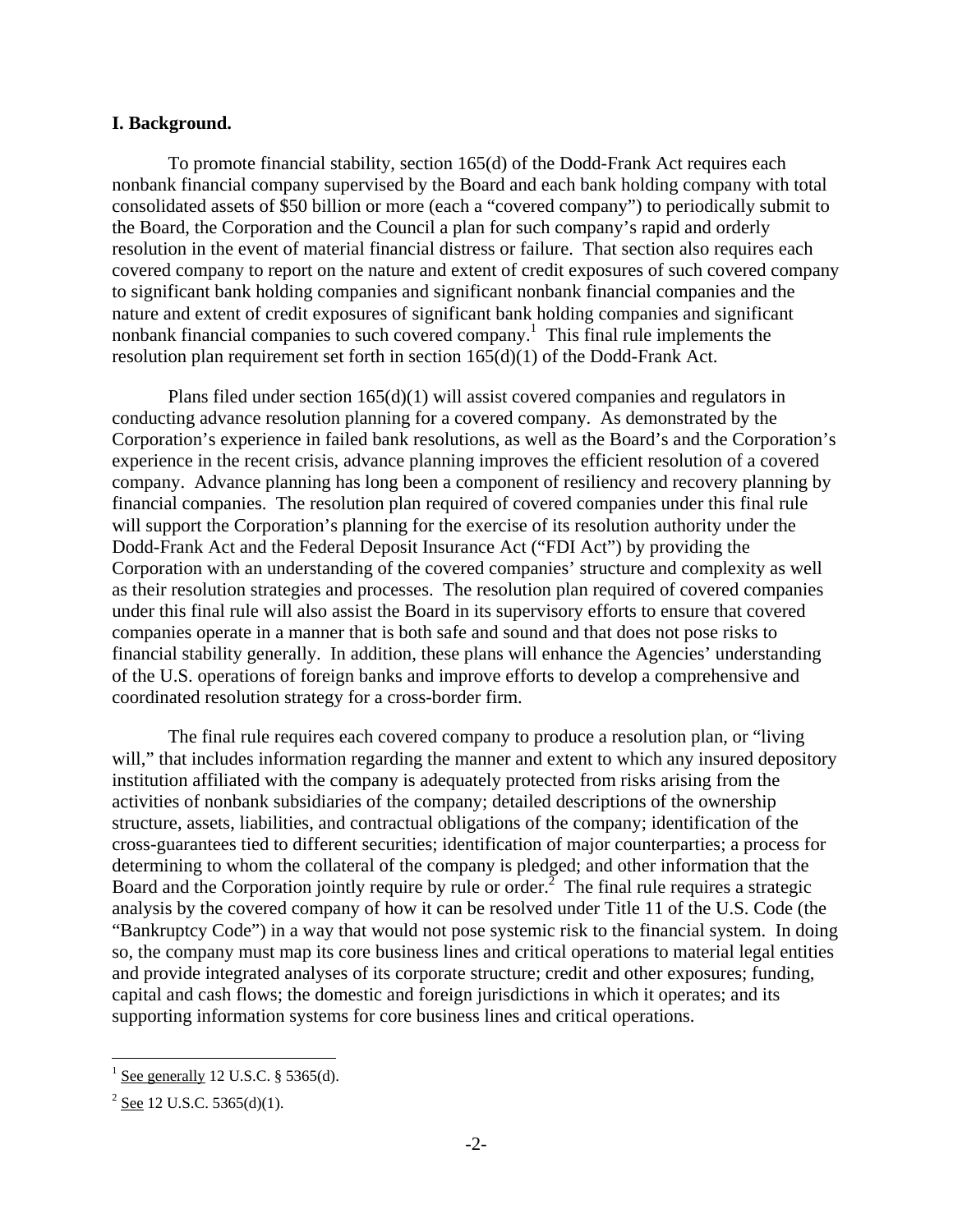#### **II. Notice of Proposed Rulemaking: Summary of Comments**

On April 22, 2011, the Board and the Corporation invited public comment on a Notice of Proposed Rulemaking: Resolution Plans and Credit Exposure Reports Required (the "proposed rule" or "proposal").<sup>3</sup> The comment period ended on June 10, 2011. The Board and the Corporation collectively received 22 comment letters from a range of individuals and banking organizations, as well as industry and trade groups representing banking, insurance, and the broader financial services industry. In addition, the Board and the Corporation met with industry representatives to discuss issues relating to the proposed rule.

While the commenters generally expressed support for the broader goals of the proposed rule to require covered companies to plan for their orderly liquidation or restructuring in bankruptcy during times of material financial distress, many commenters also expressed concerns about various aspects of the proposed rule. The comments the Board and the Corporation received fit into four broad categories: comments that focused on the resolution planning requirement, including the required informational content, of the proposed rule; comments that addressed the credit exposure reporting requirement; comments regarding the application of the proposed rule to foreign-banking organizations ("FBOs"); and comments concerned with the confidential treatment of information provided as part of a resolution plan or credit exposure report. These comments are summarized below.

#### *i. Substantive Resolution Plan Requirements*

With respect to the resolution plan requirement, some commenters suggested that the resolution plan requirement adopt a "principle-based" approach with the specific content of each plan developed through the iterative supervisory process, and that the Agencies' review of each plan be tied to the scope and planning decided on between individual firms and the Agencies as part of that process. In contrast, another commenter suggested that the plans be very specific and operationally oriented; further suggesting that such plans should include, among other things, practice exercises to test readiness and detailed descriptions of actions to be taken to facilitate rapid and orderly resolution. Similarly, another commenter suggested that the final rule should provide detailed guidance regarding the strategic analysis, facilitate the creation of a structured data source for requested data, and adopt a submission framework to be used in the creation and review of the resolution plan. Commenters also suggested that the final rule draw a clear distinction between the limited resolution plan required by the Dodd-Frank Act and the broader resolution planning process that may be required as a prudential matter.

A number of commenters argued that insurance companies and other entities that are not subject to the Bankruptcy Code should be exempted from the resolution plan requirement, be allowed to file streamlined plans, or, where such companies are a part of a covered company, be excluded from such covered company's resolution plan. Others questioned how a resolution plan should address such entities. One commenter suggested that managers of money market funds should be excluded from the requirements of the proposed rule. Some commenters specifically requested that (i) the final resolution plan requirement reflect and conform to section 203(e) of the Dodd-Frank Act, which provides that any insurance company that is a covered

 $\overline{a}$ <sup>3</sup> 76 Fed Reg. 22,648 (April 22, 2011).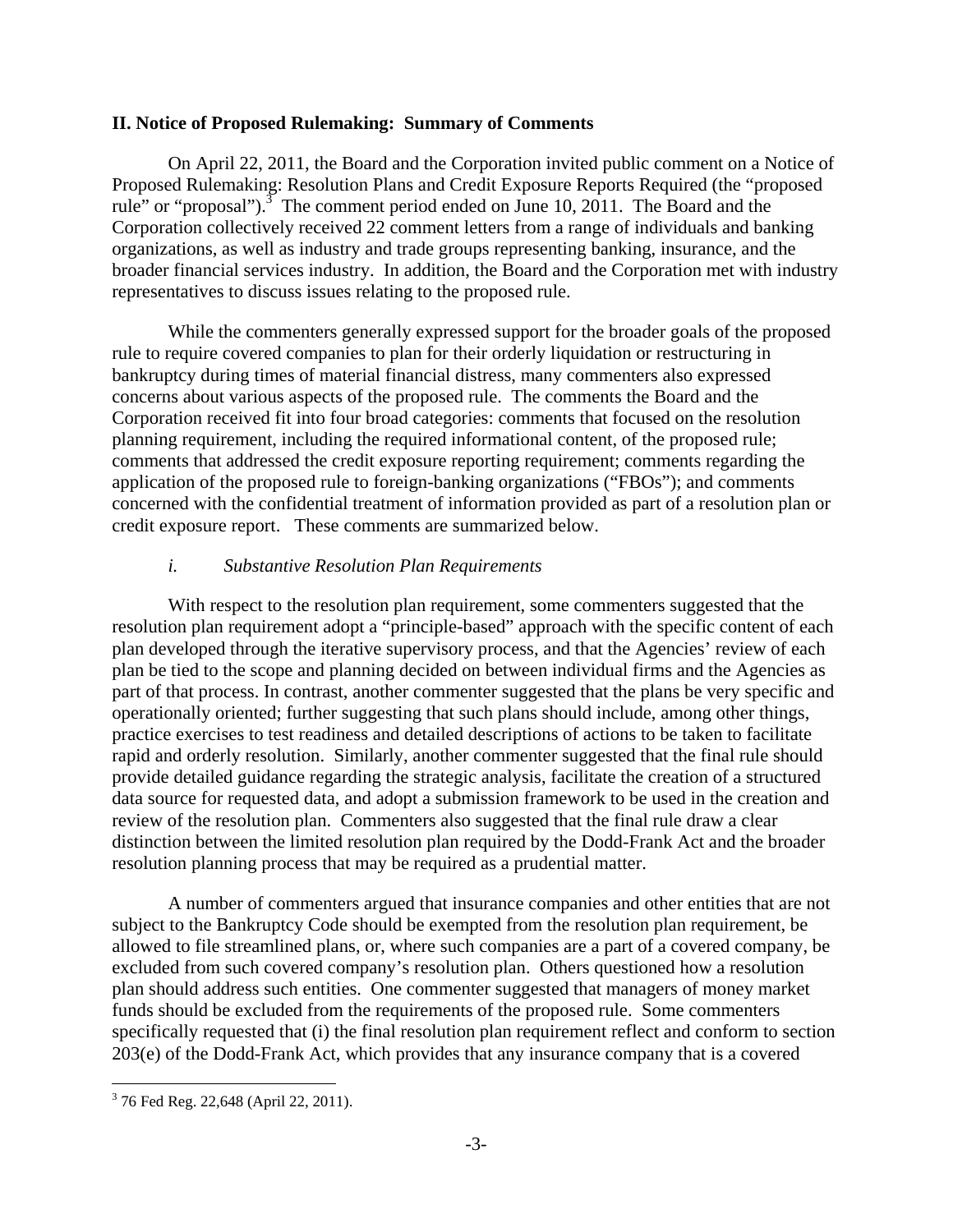financial company or a subsidiary thereof will be liquidated or rehabilitated under applicable state law; and (ii) the Agencies accept as a credible resolution plan an insurance company's statement of its intent to submit itself, or its insurance subsidiaries, to applicable state liquidation or rehabilitation regimes.

One commenter suggested that the scope of the final rule should go beyond bankruptcy and should explicitly address questions of legal jurisdiction and conflicting laws. This commenter argued that a resolution plan should be supported by a legal opinion addressing which law would apply to each of the covered company's material entities in the case of the covered company's resolution. On the other hand, another commenter requested that the final rule provide only that the resolution plan analyze how the continuing operations of a covered company's insured depository institutions can be adequately protected in connection with the resolution of the company under the Bankruptcy Code. Still another commenter suggested that resolution under the Bankruptcy Code was inconsistent with the requirement that a covered company's resolution plan adequately protect the company's insured depository institution from the risk arising from the activities of the company's nonbanks because the covered company cannot provide any assurances of what will happen in a bankruptcy proceeding and cannot provide special protection for a particular subsidiary in the bankruptcy process.

A number of comments expressed concern about the timing of the initial submission of a resolution plan. Commenters argued that the requirement to submit initial plans 180 days from the effective date of the final rule is too short. Instead, these commenters suggested that covered companies should have at least 270 days, 360 days, or 18 months after the effective date of the final rule to make their initial submissions. Commenters suggested that submissions of the resolution plan be phased in or staggered to allow firms sufficient time to prepare and collect the extensive information required as part of the plan. Another commenter suggested a pilot program that would apply first to the largest, most complex firms, rolling out the entire process on a staggered basis after experience is gained with the largest firms.

Commenters also criticized the proposed rule for not adjusting the complexity of the reporting requirements to match the differences among bank holding companies subject to the proposed rule. These commenters noted that covered banking organizations range from large, complex, highly interconnected organizations that have substantial nonbank and foreign operations to smaller, less complex organizations that are predominantly composed of one or more insured depository institutions, have few foreign operations, and fewer interconnections with other financial institutions. These commenters suggested that the final rule provide for a tailored resolution plan regime for smaller, less complex domestic bank holding companies.

Several commenters suggested that, given the lack of supervisory and market experience with resolution planning, the final rule should communicate the Board's and the Corporation's expectations for "first generation" resolution plans and should provide for meaningful feedback by the Agencies within the 60 day period the Agencies have to review an initial resolution plan. Comments also noted that annual updates to the plan should not be due at the end of the first calendar quarter when firms have to meet other important reporting requirements. Commenters suggested that the timing of the annual update should be determined by agreement among the Board, the Corporation, and the covered company.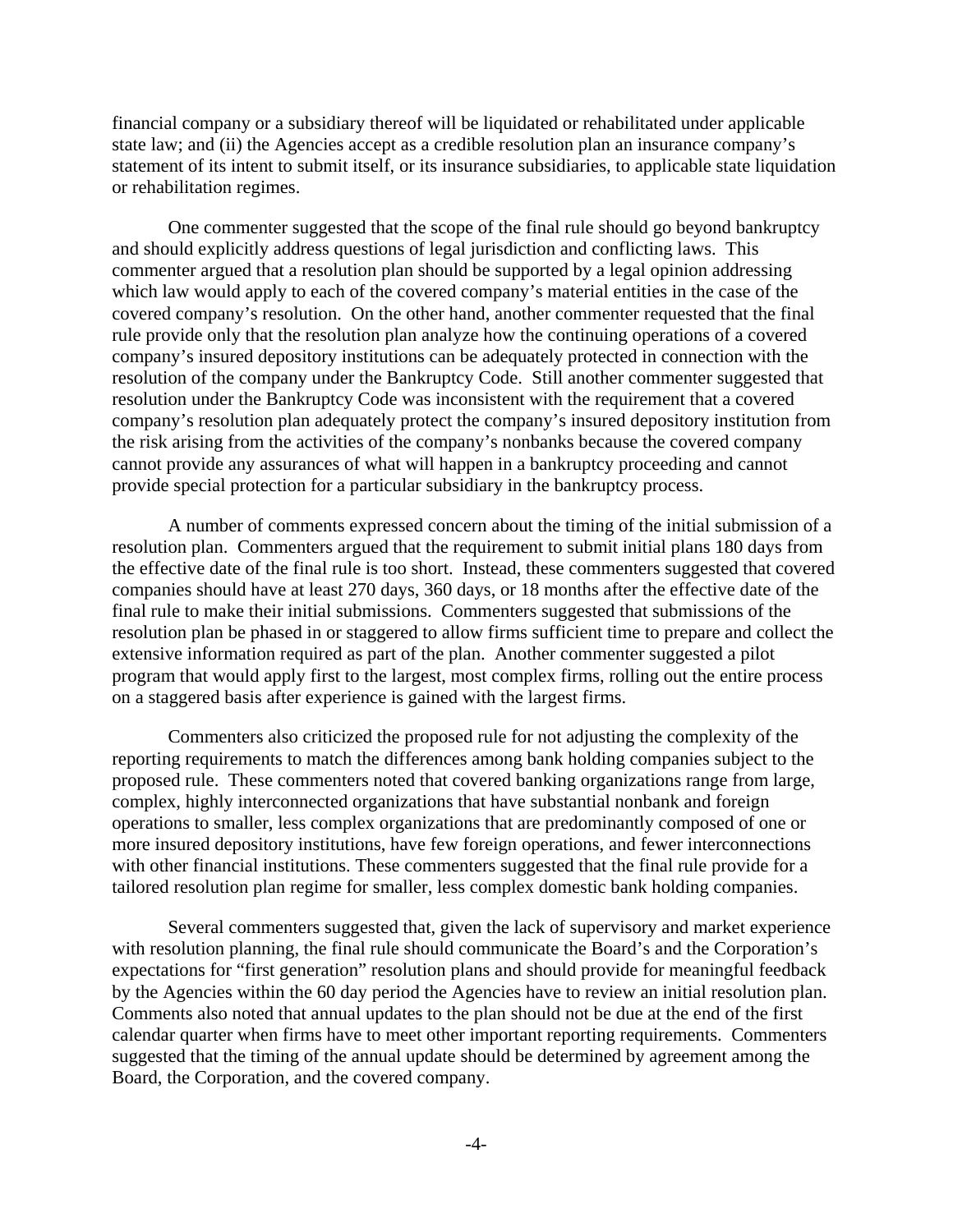The proposed rule required interim updates to a resolution plan shortly after any material acquisition or similar event. One commenter argued that the requirement was not supported by the Dodd-Frank Act and should be excluded from the final rule. Other commenters suggested that, if the final rule required interim updates, such updates should be triggered by a "fundamental change" standard instead of the material change standard described in the proposed rule. Some commenters suggested that the size of events that trigger the update requirement be raised and the time period for filing the update be extended.

The proposal required that, within a reasonable amount of time after submitting its initial resolution plan, a firm demonstrates its capacity to promptly produce the data underlying the key aspects of its resolution plan. Commenters objected to this requirement indicating that it would be better addressed as part of the Board's and Corporation's ongoing review of the resolutionplanning process conducted by individual firms, rather than as a regulatory requirement. Similarly, commenters suggested that any requirement related to data production capabilities be omitted from the final rule because such a requirement is better addressed as part of the Agencies' ongoing review of resolution planning by specific companies. Commenters also recommended that data required to be collected through various Dodd-Frank Act initiatives be coordinated to minimize redundant data collections. Other commenters recommended that covered companies' information technology systems be able to integrate and distribute essential structural and operational information on short notice to facilitate such companies' resolutions.

Some commenters objected to the requirement that multiple stress scenarios be addressed as part of the plan as burdensome and unworkable. The commenters suggested that the number of financial distress scenarios to be addressed in a covered company's resolution plan should be limited, with the specific number of scenarios to be agreed to between the covered company and the Agencies prior to the initial submission. Commenters also expressed concern about having to address a systemic stress scenario, which commenters considered more appropriately related to the Orderly Liquidation Authority in Title II of the Dodd-Frank Act.

Some commenters criticized the corporate governance requirement of the proposed rule. These commenters suggested that a covered company's corporate governance with regard to resolution planning, unless determined to be substantially defective in one or more respects, should be deemed to facilitate orderly resolution, as well as to be informationally complete and credible. Another commenter suggested that the corporate governance requirement should include requirements for consistently maintaining accurate asset valuations.

Commenters also noted the burdens nonbank financial companies will face. Where such firms have established an intermediate holding company ("IHC"), commenters asked that the resolution plan requirement apply only to the IHC. These commenters also suggested nonbank financial firms be permitted to complete any restructuring involved in the establishment of their IHC before commencing resolution planning. Commenters also asserted that the requirement to provide an unconsolidated balance sheet and consolidating schedules was unduly burdensome, costly and impracticable.

A number of commenters expressed concern about how the Board and the Corporation will determine whether a plan is not credible or deficient and the possible ramifications of such a determination. Some commenters requested clarification of the standards relevant to such a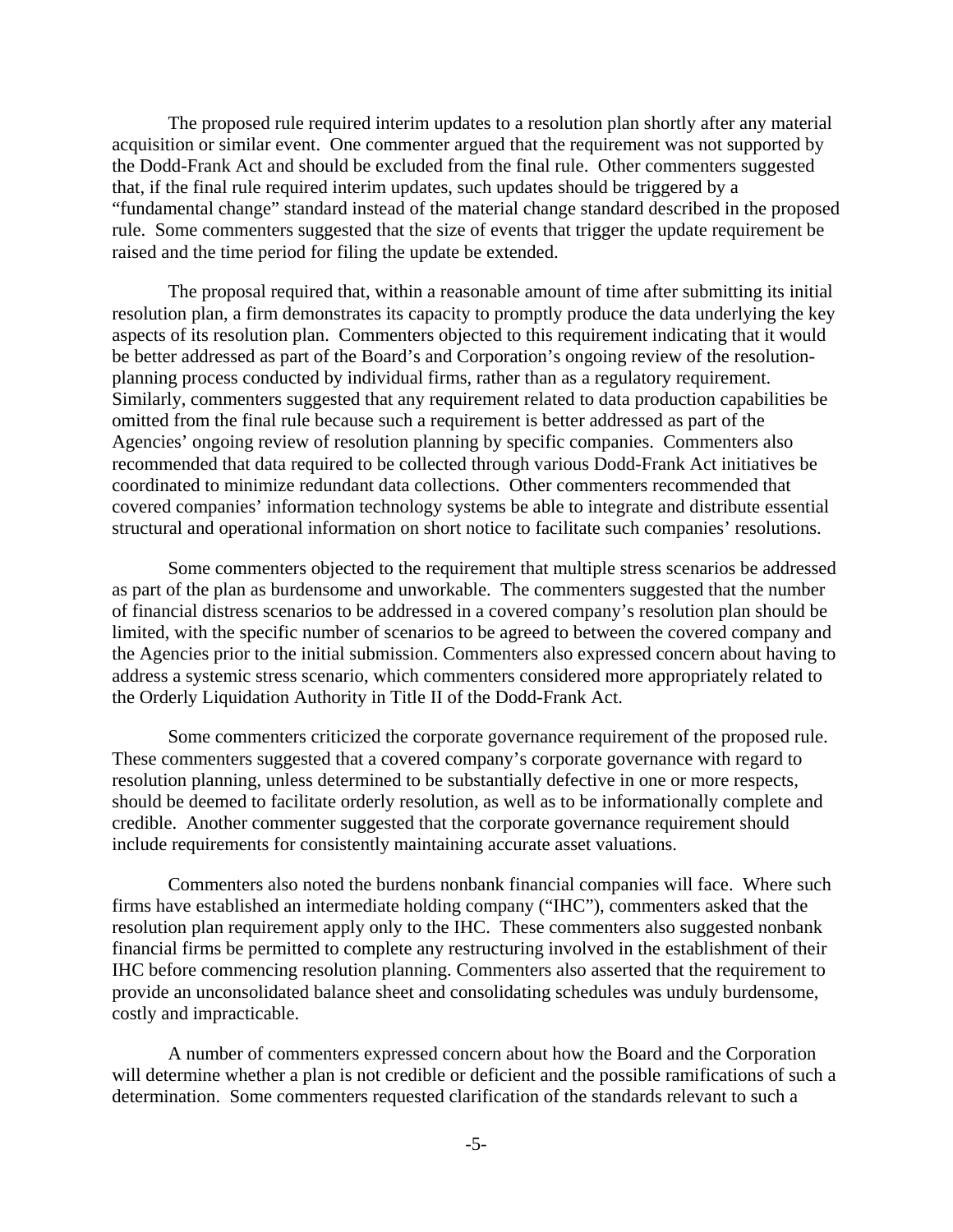determination, and others suggested that these standards should be developed over time. Several commenters sought clarification of whether a covered company's board of directors (or its delegee in the case of a foreign-based covered company) is required to certify or confirm all the factual information contained in the company's resolution plan. One commenter asked whether an interim update involves the submission of an entire resolution plan or merely involves additional information describing the event triggering the update, any effects the event has on the plan, and the firm's actions to address such effects.

The Board and the Corporation were also asked to clarify the relationship that insolvency regimes other than bankruptcy bear on the preparation and assessment of a resolution plan. Commenters also asked the Agencies to confirm that the rule is not intended to restrain the covered companies from expanding through mergers, acquisitions, or diversification of their business; that the resolution plan is not meant to impose on firms the need to have duplicative capacity; and that the Agencies will take into account the companies' own cost-benefit analysis in connection with whether financial and human resources should be devoted to proving duplicative capacity.

Additionally, commenters noted that some key terms were not defined in the proposed rule. Several commenters suggested that the Agencies should develop the meaning of key terms in the final rule over time and through the supervisory process by issuing guidance, supervisory letters, or revised regulations. Other commenters specifically recommended definitions for certain key terms, including "credible plan," "rapid and orderly resolution," and "material financial distress." Several commenters requested clarification of the term "extraordinary support," and suggested that Federal Reserve Bank advances, Federal Home Loan Bank advances, and the use of the Deposit Insurance Fund not be considered extraordinary support under the regulation.

#### *ii. Substantive Credit Exposure Report Requirements*

Several commenters suggested that the provisions requiring credit exposure reports be postponed or re-proposed as part of the Board's forthcoming proposal to implement the single counterparty credit exposure limits established under section 165(e) of the Dodd-Frank Act. Other commenters suggested that the credit exposure reporting requirement be phased-in over a period of time. Commenters raised a variety of questions about the definitions proposed as part of the credit exposure report and about the timing, scope, and detail required by the proposal.

Some commenters noted that most of the information contained in the credit exposure report requirement is currently reported by insurance companies to state insurance commissioners on an annual basis, and suggested that the Board and the Corporation rely on these annual reports instead of requiring a separate credit exposure report from insurance companies.

One commenter indicated that the final rule should require covered companies to be able to report on their supply of liquidity to other firms and their dependence on other firms for liquidity, to estimate and report on the likely effect of their sales on the prices of major classes of assets and to produce these reports within 24 hours notice, whether as part of the credit exposure report or separately.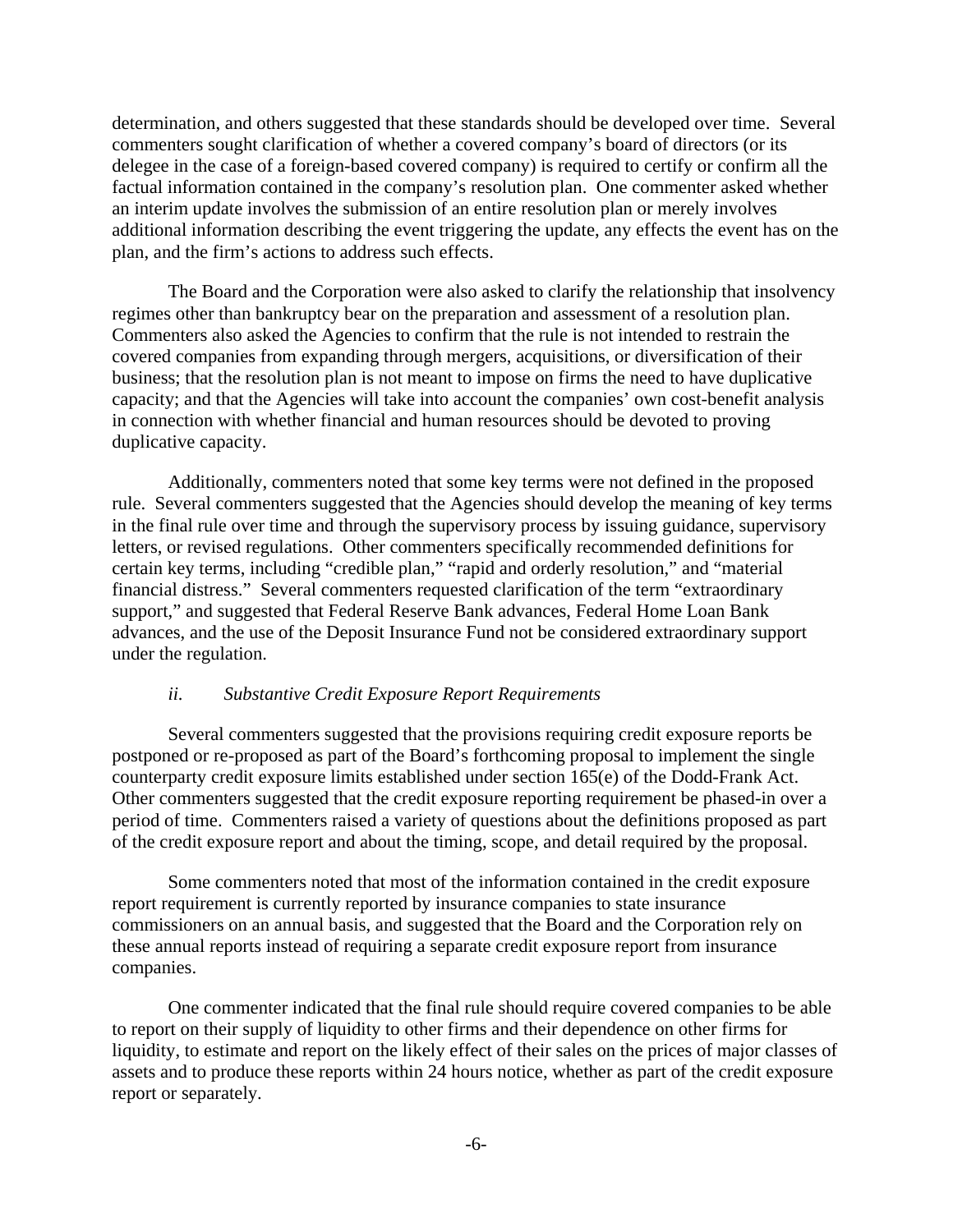#### *iii. Foreign Banking Organizations*

With respect to foreign based covered companies, some commenters suggested that the applicability of the resolution plan requirement be determined by reference to U.S. assets of the foreign firm and not with respect to the consolidated worldwide assets of the foreign firm. Alternatively, these commenters suggested that a foreign banking organization ("FBO") with less than \$50 billion in U.S. total consolidated assets be subject to reduced or streamlined reporting, and that the rule should be tailored to take account of the risk posed by an FBO to U.S. financial stability by focusing on the FBO's U.S. structure and complexity, the size of its U.S. operations, and the extent of its interconnectedness in U.S. financial markets. Commenters requested that the submission deadline be extended for FBOs to allow more time for these organizations to complete a resolution plan.

Commenters suggested that the resolution plan requirement be aligned with other ongoing cross-border initiatives so as to avoid overlapping or inconsistent requirements for internationally active firms. Commenters also advocated for international cooperation in developing information-sharing arrangements, including coordination with or reliance on homecountry resolution plans. One comment specifically asked for clarification concerning information sharing with foreign regulators and recommended consultation with a firm's appropriate home-country authority prior to making a credibility determination regarding the resolution plan or imposing sanctions pursuant to the rule. A commenter suggested that, for those firms with an established crisis management group, the resolution plans developed through that process be allowed to satisfy the section 165(d) resolution plan requirement.

Commenters asked the Agencies to clarify that any restriction or requirements imposed pursuant to the rule would apply only to an FBO's U.S. activities, assets, and operations. In a banking organization with multiple covered companies, commenters sought clarification on whether the organization could submit one resolution plan or whether each covered company within such an organization had to submit a separate individualized resolution plan.

#### *iv. Confidentiality*

A frequent comment related to the confidentiality of resolution plans and credit exposure reports. Commenters argued that the information required to be included in resolution plans represented sensitive, confidential business information not otherwise available to the public, and the disclosure of which would significantly harm the competitiveness of reporting firms. Commenters expressed concern that the proposed rule did not provide a sufficient level of assurance that resolution plans and credit exposure reports submitted would be kept confidential, particularly in light of the disclosure requirements of the Freedom of Information Act ("FOIA")( 5 U.S.C. 552(b)). The commenters suggested the proposed rule acknowledge the applicability of certain FOIA exemptions. In particular, commenters expressed the view that information submitted in connection with the resolution plan and credit exposure report requirements should be treated as confidential supervisory information. Moreover, commenters suggested that the Board and the Corporation put in place procedures (either as part of the final rule or in guidance) to minimize the risk of leaks or inadvertent disclosures when information contained in the resolution plan and credit exposure report was shared among the covered company's regulators, including home-country supervisors.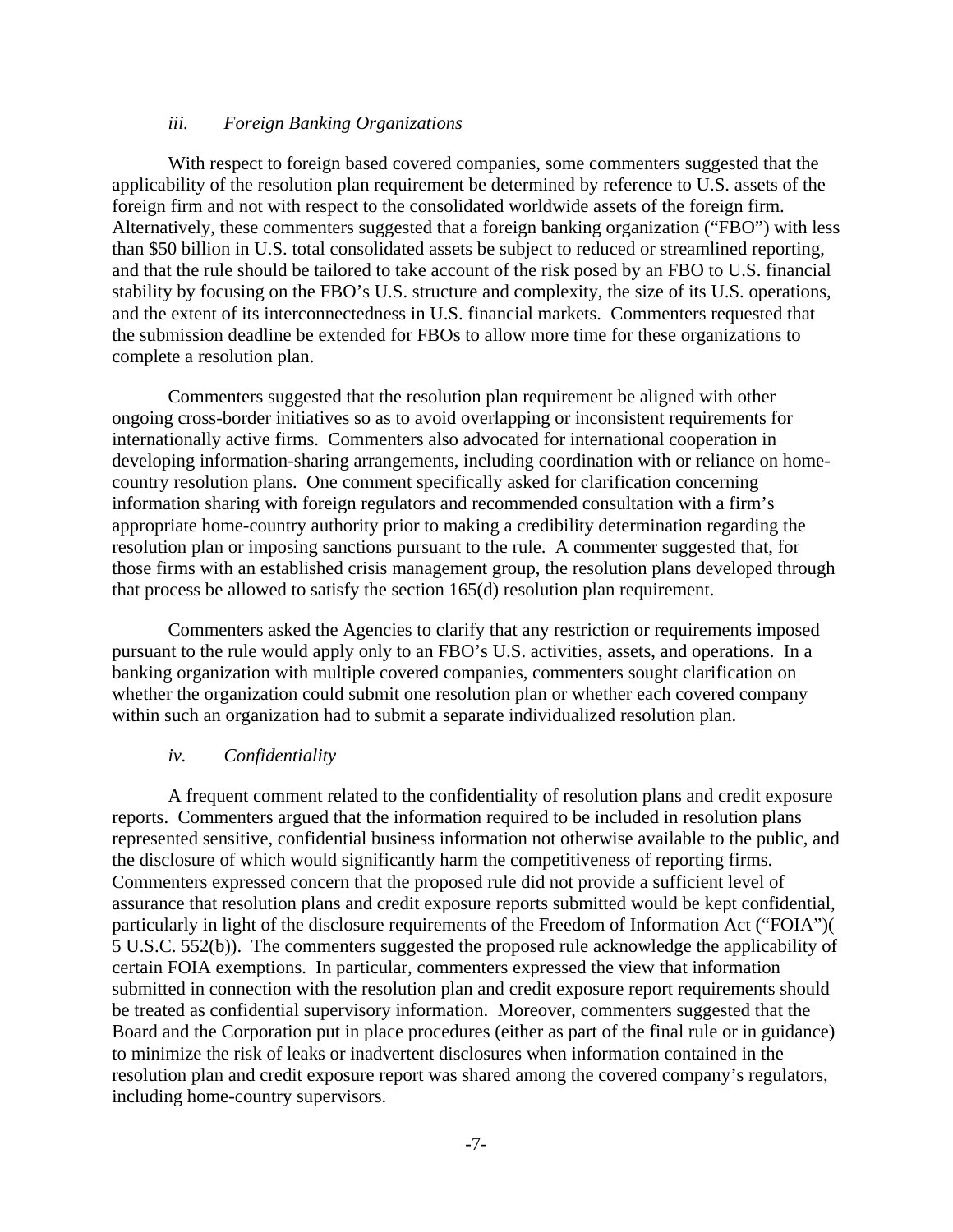The Board and the Corporation have carefully considered the comments and made appropriate revisions to the final rule as described below.

#### **III. Description of Final Rule.**

The final rule applies to any bank holding company that has \$50 billion or more in total consolidated assets, as determined based on the average of the company's four most recent Consolidated Financial Statements for Bank Holding Companies as reported on the Board's Form FR Y-9C. It also applies to any foreign bank or company that is, or is treated as, a bank holding company under section  $8(a)$  of the International Banking Act of 1978<sup>4</sup> and that has \$50 billion or more in total consolidated assets, as determined based on the average of the foreign bank's or company's four most recent quarterly Capital and Asset Reports for Foreign Banking Organizations as reported on the Board's Form FR Y-7Q (or, if applicable, its most recent annual Form Y-7Q). A bank holding company that becomes a "covered company" remains a "covered company" unless and until it has less than \$45 billion in total consolidated assets, as determined based on the most recent annual or, as applicable, the average of the four most recent quarterly reports made to the Board. A covered company that has reduced its total consolidated assets to below \$45 billion, as described above, would again become a covered company if it has total consolidated assets of \$50 billion or more at a later date, as determined based on the relevant reports. A firm may fall in or out of the definition of a "covered company" because of fluctuations in its asset size. This situation necessarily disrupts the continuity of resolution planning and increases regulatory uncertainty and burden for many covered companies. The \$45 billion threshold was added to facilitate continuity in resolution planning for covered companies and thereby reduce regulatory uncertainty and its associated cost. In a multi-tiered bank holding company structure, covered company means the top-tier legal entity of the multi-tiered holding company only.

In determining applicability of the final rule to foreign banks, the final rule considers a firm's world-wide consolidated assets, rather than only its U.S. assets. However, as described in more detail below, covered companies (including foreign banks) with relatively small nonbanking operations in the U.S. are permitted to file tailored reports with reduced information requirements. Given the foregoing, the resolution plan of a foreign-based company that has limited assets or operations in the United States would be significantly limited in its scope and complexity. Moreover, the nature and extent of the home country's related crisis management and resolution planning requirements for the foreign-based company also will be considered as part of the Agencies' resolution plan review process.<sup>5</sup>

 $\overline{a}$ 

 $4$  12 U.S.C. 3106(a).

 $<sup>5</sup>$  The Dodd-Frank Act requires that, in applying the requirements of section 165(d) to any foreign nonbank financial</sup> company supervised by the Board or any foreign-based company, the Board give due regard to the principle of national treatment and equality of competitive opportunity, and take into account the extent to which the foreignbased financial company is subject on a consolidated basis to home country standards that are comparable to those applied to financial companies in the United States. 12 U.S.C. 5365(b)(2).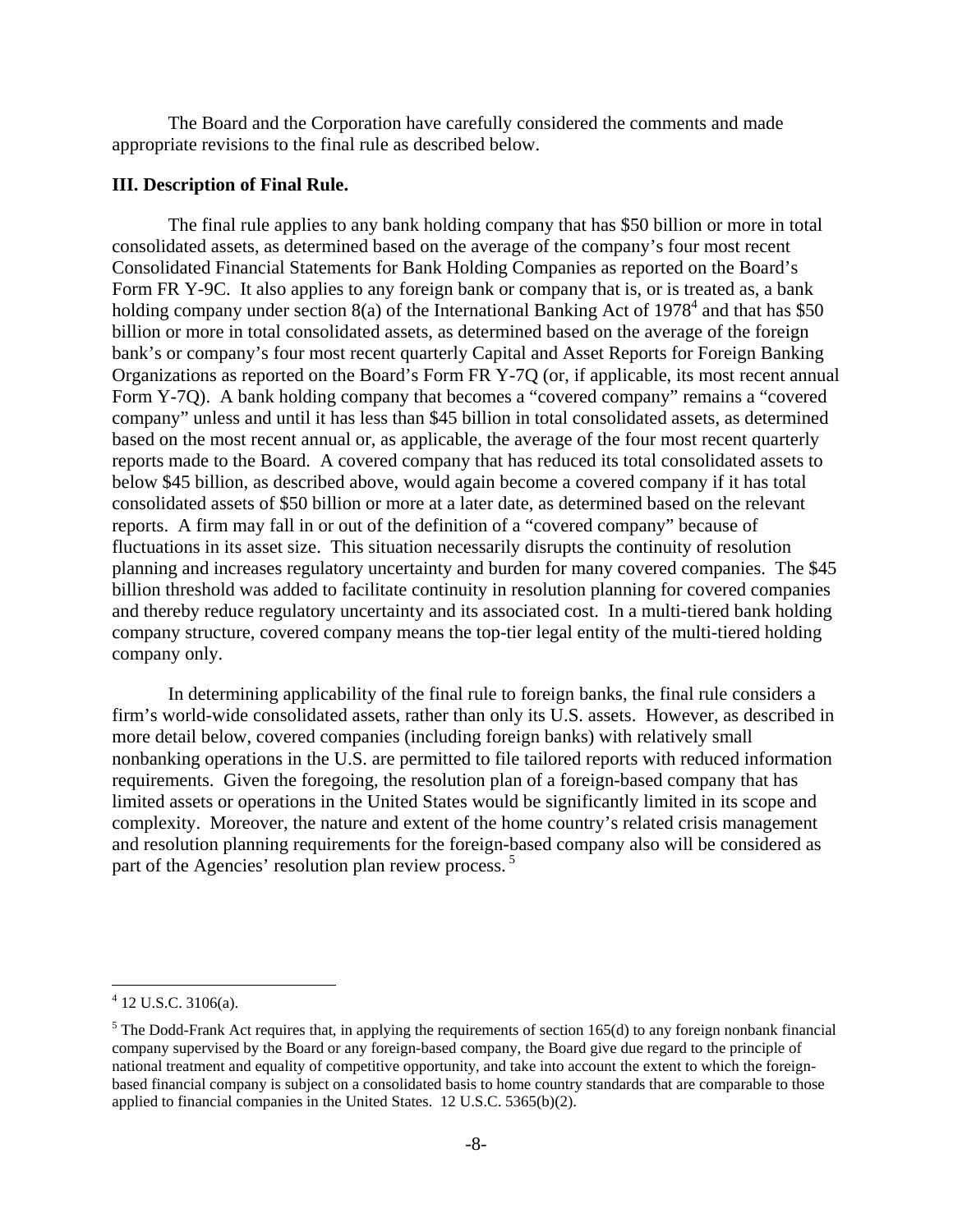In addition, the final rule applies to any nonbank financial company that the Council has determined under section 113 of the Dodd-Frank Act<sup>6</sup> must be supervised by the Board and for which such determination is in effect.

Under the Proposal, a firm would also have been required to submit a quarterly report on its credit exposure to other "significant" bank holding companies and financial firms, as well as their credit exposure to the firm. As noted above, commenters expressed significant concerns about the clarity of key definitions and the scope of the bi-directional and intraday reporting requirement of the proposal and suggested that the credit exposure report requirement be considered in conjunction with the proposal to implement the Dodd-Frank Act's single counterparty credit exposure limit.

The Board and the Corporation believe that robust reporting of a covered company's credit exposures to other significant bank holding companies and financial companies is critical to ongoing risk management by covered companies, as well as to the Board's ongoing supervision of covered companies and the Corporation's responsibility to resolve covered companies, as appropriate. However, the Agencies also recognize that these reports would be most useful and complete if developed in conjunction with the Dodd-Frank Act's single counterparty credit exposure limits. Accordingly, the Board and Corporation are not at this time finalizing the credit exposure reporting requirement and will coordinate development of these reports with the single counterparty credit exposure limits.

#### Section-by-Section Analysis

Definitions. Section 2.2 of the final rule defines certain terms, including "rapid and orderly resolution," "material financial distress," "core business lines," "critical operations," and "material entities," which are key definitions in the final rule.

"Rapid and orderly resolution" means a reorganization or liquidation of the covered company (or, in the case of a covered company that is incorporated or organized in a jurisdiction other than the United States, the subsidiaries and operations of such foreign company that are domiciled in the United States) under the Bankruptcy Code that can be accomplished within a reasonable period of time and in a manner that substantially mitigates the risk that the failure of the covered company would have serious adverse effects on financial stability in the United States.<sup>7</sup> Under the final rule, each resolution plan submitted should provide for the rapid and orderly resolution of the covered company. The final rule does not specifically define or limit this time period in recognition that a reasonable period for resolution will depend on the size, complexity and structure of the firm.

"Material financial distress" with regard to a covered company means that: (i) the covered company has incurred, or is likely to incur, losses that will deplete all or substantially all of its capital, and there is no reasonable prospect for the company to avoid such depletion; (ii) the assets of the covered company are, or are likely to be, less than its obligations to creditors

<sup>&</sup>lt;sup>6</sup> 12 U.S.C. 5323.

 $<sup>7</sup>$  If a covered company is subject to an insolvency regime other than the Bankruptcy Code, the analysis should be in</sup> reference to that regime.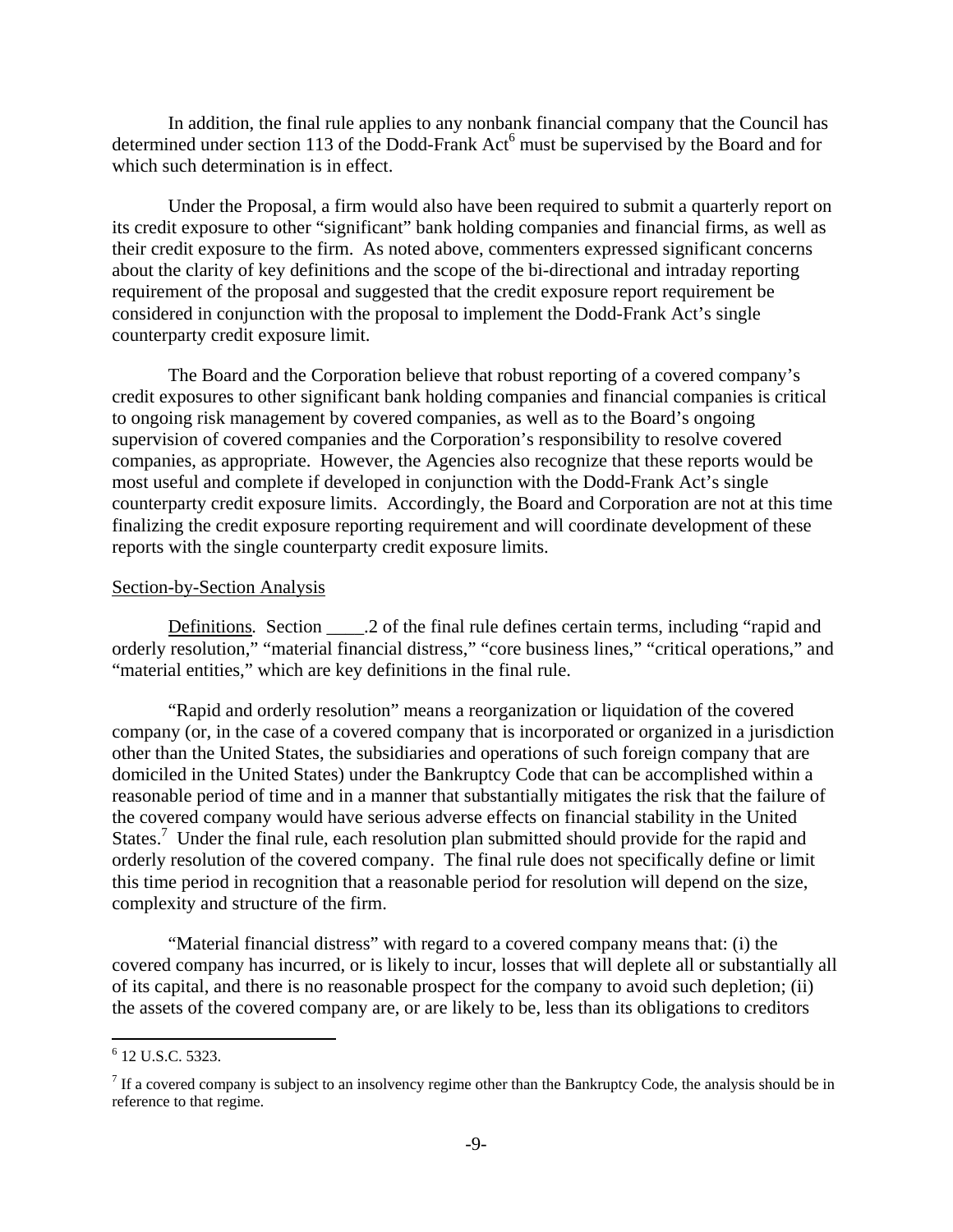and others; or (iii) the covered company is, or is likely to be, unable to pay its obligations (other than those subject to a bona fide dispute) in the normal course of business. Under the final rule, each resolution plan should provide for the rapid and orderly resolution of the covered company in the event of material financial distress or failure of the covered company.

"Core business lines" means those business lines, including associated operations, services, functions and support that, in the firm's view, upon failure would result in a material loss of revenue, profit, or franchise value. The resolution plan should address how the resolution of the covered company will affect the core business lines.

"Critical operations" are those operations, including associated services, functions and support the failure or discontinuance of which, in the view of the covered company or as jointly directed by the Board and the Corporation, would pose a threat to the financial stability of the United States. This definition is revised from the proposal to provide greater clarity as to which of a firm's operations would be deemed a "critical operation." Initially defined as operations that, upon failure or discontinuance, "would likely result in a disruption to the U.S. economy or financial markets," the Board and the Corporation revised this definition to more closely reflect the purpose of section 165 of the Dodd-Frank Act, i.e., "to prevent or mitigate risks to the financial stability of the United States."<sup>8</sup> The revised definition clarifies that the threshold of significance for a disruption to U.S. financial stability resulting from the failure or discontinuance of a critical operation must be severe enough to pose a threat to the financial stability of the United States. For example, a critical operation of a covered company would include an operation, such as a clearing, payment, or settlement system, which plays a role in the financial markets for which other firms lack the expertise or capacity to provide a ready substitute. The resolution plan should address and provide for the continuation and funding of critical operations.

"Material entity" means a subsidiary or foreign office of the covered company that is significant to the activities of a critical operation or core business line.

Informational content of a resolution plan. Section \_\_\_\_.4 of the final rule sets forth the general informational content requirements of a resolution plan. A covered company that is domiciled in the United States is required to provide information with regard to both its U.S. operations and its foreign operations. A foreign-based covered company is required to provide information regarding its U.S. operations, an explanation of how resolution planning for its U.S. operations is integrated into the foreign-based covered company's overall contingency planning process, and information regarding the interconnections and interdependencies among its U.S. operations and its foreign-based operations.

Under the final rule, a resolution plan is required to contain an executive summary, a strategic analysis of the plan's components, a description of the covered company's corporate governance structure for resolution planning, information regarding the covered company's overall organizational structure, information regarding the covered company's management information systems, a description of interconnections and interdependencies among the covered company and its material entities, and supervisory and regulatory information.

 $\overline{a}$ 

 $8 \text{ See } 12 \text{ U.S.C. } 5365(a)(1).$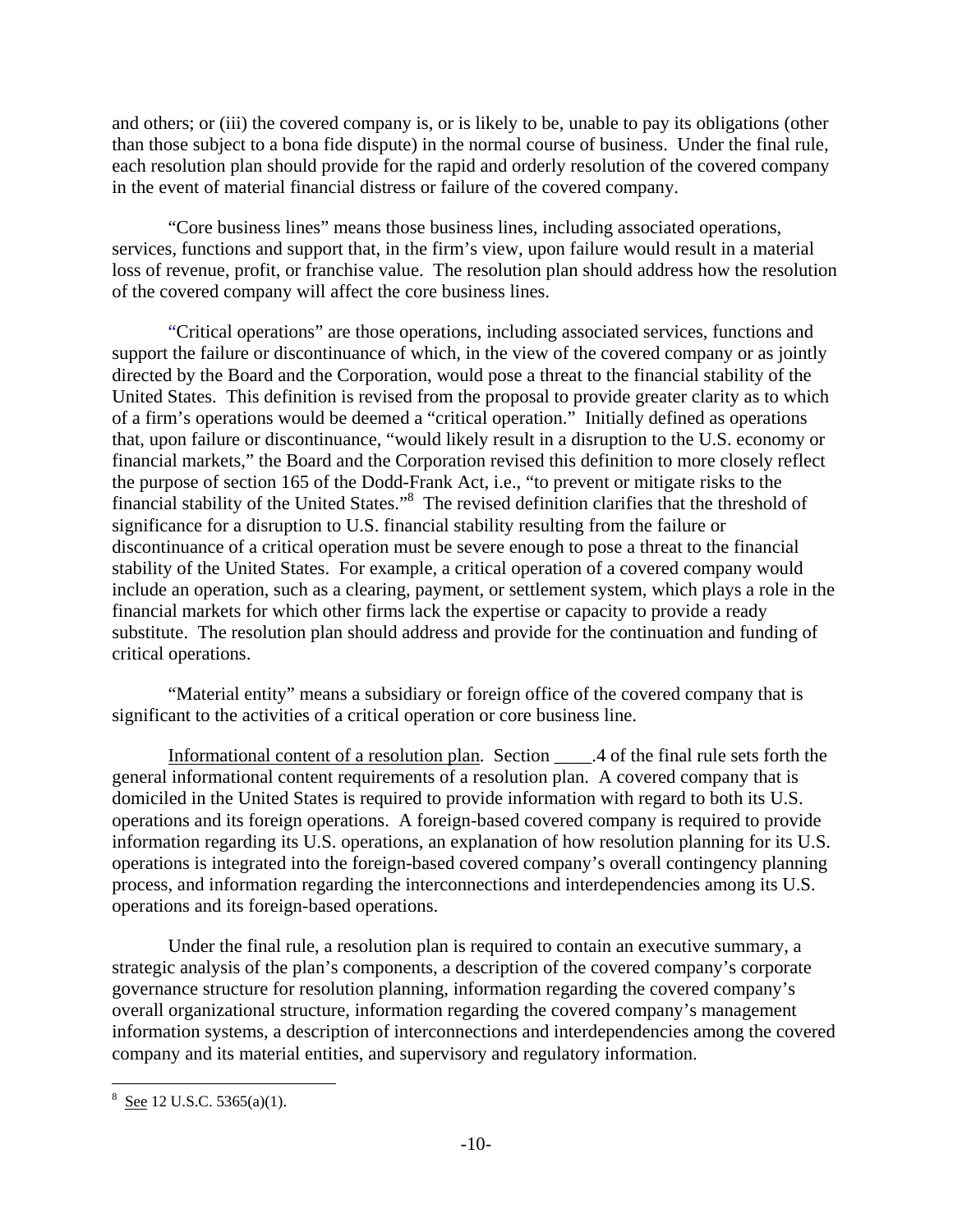The executive summary must summarize the key elements of the covered company's strategic plan, material changes from the most recently filed plan, and any actions taken by the covered company to improve the effectiveness of the resolution plan or remediate, or otherwise mitigate, any material weaknesses or impediments to the effective and timely execution of the plan.

Under the final rule, each resolution plan submitted must also describe the firm's strategy for the rapid and orderly resolution of the covered company in the event of material financial distress or failure of the covered company. This strategic analysis should detail how, in practice, the covered company could be resolved under the Bankruptcy Code. The strategic analysis should also include the analytical support for the plan and its key assumptions, including any assumptions made concerning the economic or financial conditions that would be present at the time the covered company sought to implement such plan.

The Board and Corporation recognize the burden associated with developing an initial resolution plan as well as establishing the processes, procedures, and systems necessary to annually, or as otherwise appropriate, update a resolution plan. While an organization's initial resolution plan must include all informational elements required under this final rule, the Board and Corporation (as noted above) expect the process of submission and review of the initial resolution plan iterations to include an ongoing dialogue with firms. In developing their initial resolution plans, covered companies should therefore focus on the key elements of a resolution plan, including identifying critical and core operations, developing a robust strategic analysis, and identifying and describing the interconnections and interdependencies among material entities. To the extent practicable, covered companies should—with respect to the initial resolution plan—try to leverage off of and incorporate information already reported to the Board or Corporation or already publicly-disclosed, e.g., in securities or other similar filings.

The final rule specifies the minimum content of a resolution plan. The Board and the Corporation recognize that plans will vary by company and, in their evaluation of plans, will take into account variances among companies in their core business lines, critical operations, foreign operations, capital structure, risk, complexity, financial activities (including the financial activities of their subsidiaries), size, and other relevant factors. The resolution plans of more complex covered companies will be more complex and require information that may not be relevant for smaller, less complex covered companies. For example, a less complex covered company that does not engage in a material number or value amount of trades will not be required to address that component of the resolution plan, while a more complex covered company may require an extensive discussion of systems in which it conducts trading operations and how those systems map to material entities, critical operations and core business lines. To the extent an informational element is not applicable or the covered company does not engage in the activity relevant to such informational element to a material extent, then a covered company should indicate such in its resolution plan and is not required to provide other information with regard to that informational element.

Several commenters requested clarification of a provision in the proposal that required that the firm's resolution plan not rely on the provision of extraordinary support of the United States or any other government to the covered company or its subsidiaries to prevent the failure of the covered company. The provision is intended to prohibit the covered company from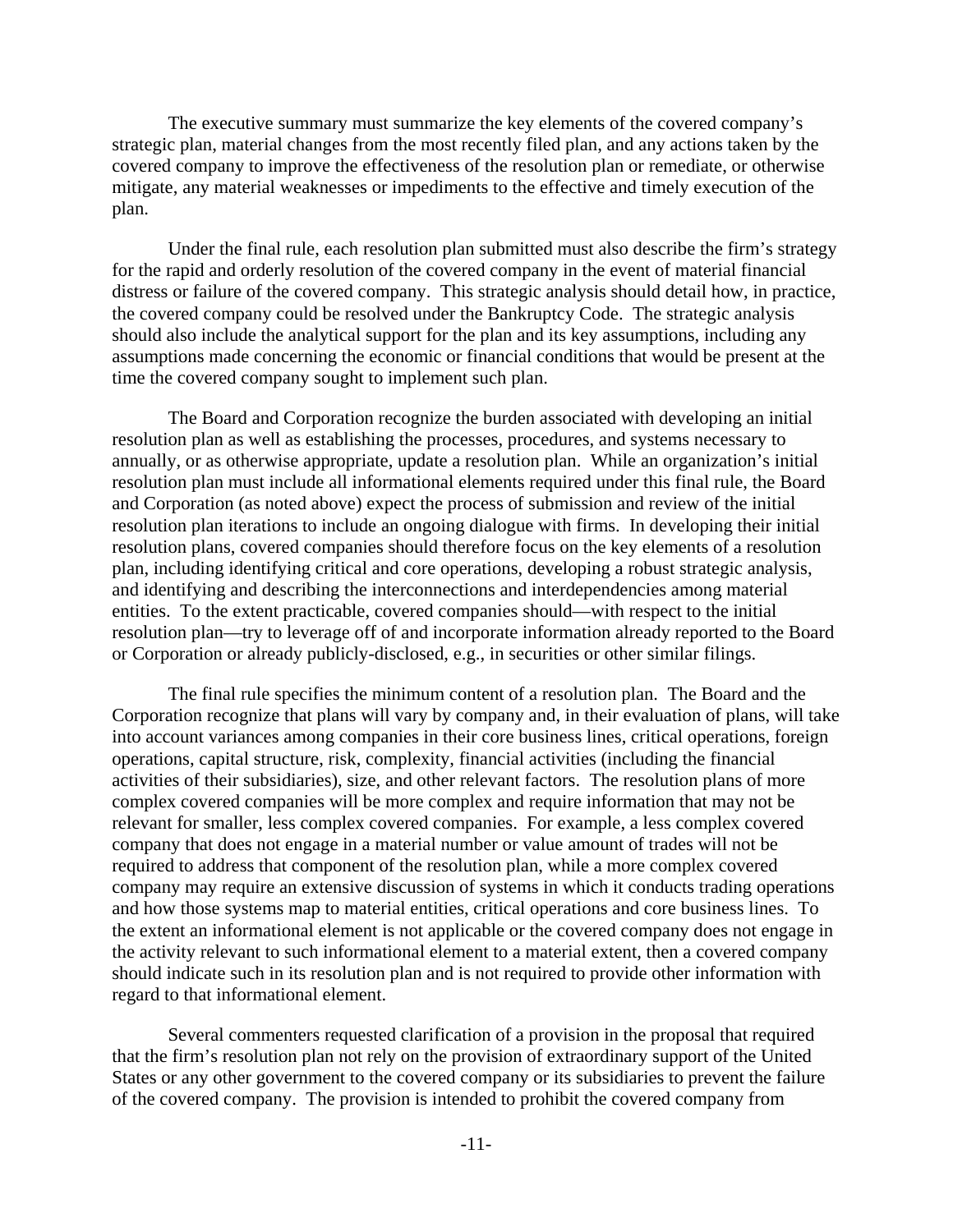assuming in its resolution plan that the United States or any other government will provide the covered company funding or capital other than in the ordinary course of business.

A resolution plan must be sensitive to the economic conditions at the time the plan is triggered. To assist in establishing the assumptions for the economic conditions triggering a resolution plan, the Agencies propose referencing conditions developed pursuant to Section  $165(i)(1)$  of the Dodd-Frank Act.<sup>5</sup> Under that section, the Board, in coordination with the appropriate primary financial regulatory agencies and the Federal Insurance Office, will conduct annual stress tests of covered companies. As part of that exercise, the Board expects to provide covered companies with different sets of economic conditions under which the evaluation will be conducted: baseline, adverse, and severely adverse economic conditions. For its initial resolution plan, a covered company may assume that failure would occur under the baseline economic scenario, or, if a baseline scenario is not then available, a reasonable substitute developed by the covered company. Subsequent iterations of a covered company's resolution plan should assume that the failure of the covered company will occur under the same economic conditions consistent with the Board's final rule implementing Section 165(i)(1).

The strategic analysis should include detailed information as to how, in the event of material financial distress or failure of the covered company, a reorganization or liquidation of the covered company (or, in the case of a covered company that is incorporated or organized in a jurisdiction other than the United States, the subsidiaries and operations of such foreign company that are domiciled in the United States) under the Bankruptcy Code could be accomplished within a reasonable period of time and in a manner that substantially mitigates the risk that the failure of the covered company would have serious adverse effects on financial stability in the United States. The strategic analysis of the covered company's resolution plan must also identify the range of options and specific actions to be taken by the covered company to facilitate a rapid and orderly resolution of the covered company, its material entities, critical operations, and core business lines in the event of its material financial distress or failure.

Funding, liquidity, support functions, and other resources, including capital resources, should be identified and mapped to the covered company's material entities, critical operations, and core business lines. The covered company's strategy for maintaining and funding the material entities, critical operations, and core business lines in an environment of material financial distress and in the implementation and execution of its resolution plan should be provided and mapped to its material entities. The covered company's strategic analysis should demonstrate how such resources would be utilized to facilitate an orderly resolution in an environment of material financial distress. The covered company should also provide its strategy in the event of a failure or discontinuation of a material entity, critical operation, or core business line and the actions that will be taken by the covered company to prevent or mitigate any adverse effects of such failure or discontinuation on the financial stability of the company and the United States.

The final rule designates a subsidiary that conducts core business lines or critical operations of the covered company as a "material entity." When the covered company utilizes a material entity and that material entity is subject to the Bankruptcy Code, then a resolution plan

 $\overline{a}$ 

 $9$  12 U.S.C. 5365(i).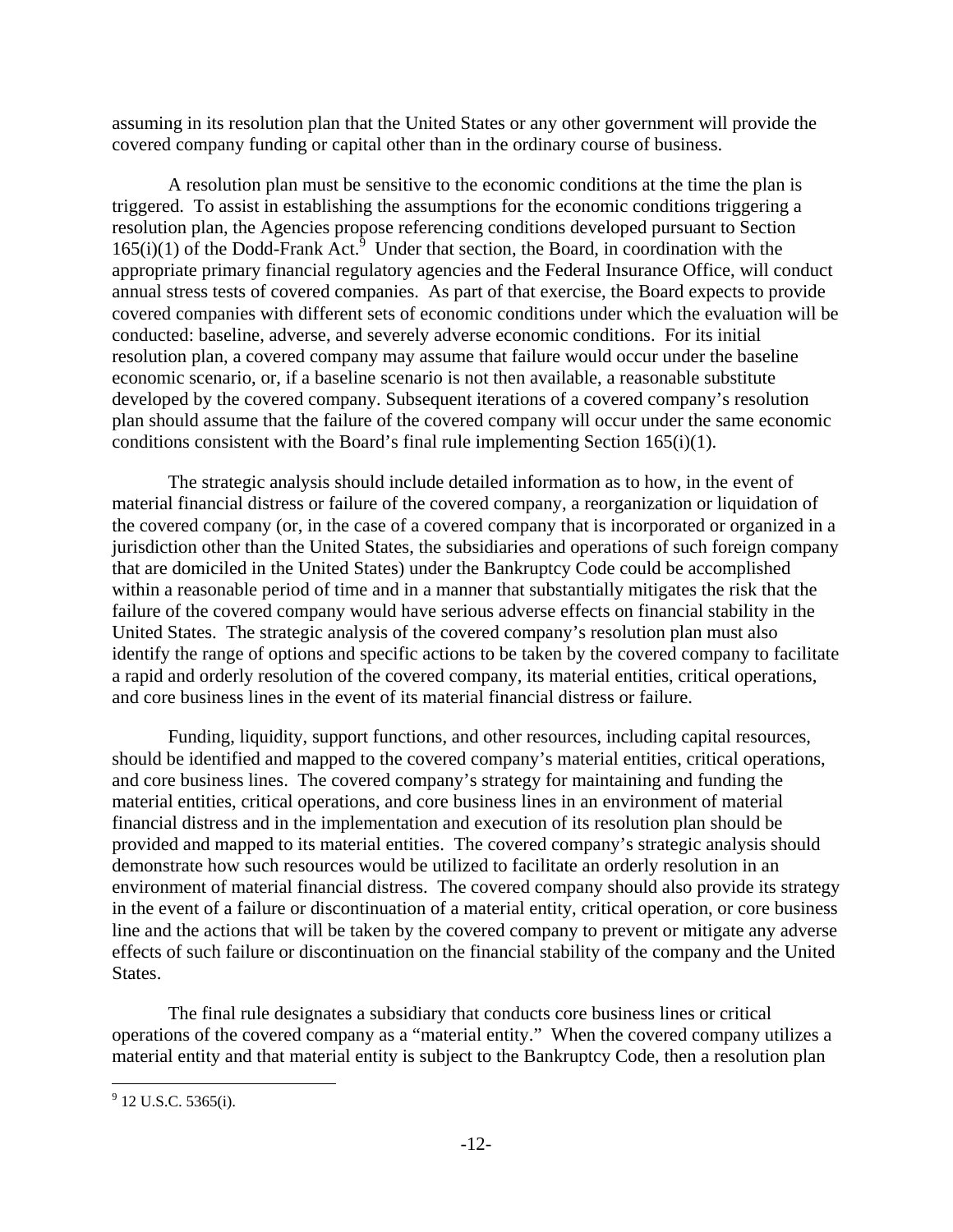should assume the failure or discontinuation of such material entity and provide both the covered company's and the material entity's strategy**,** and the actions that will be taken by the covered company to prevent or mitigate any adverse effects of such failure or discontinuation on the financial stability of the United States.

A number of commenters asked how this discussion of strategy was to be applied when a major subsidiary was not subject to the Bankruptcy Code, but rather to another specialized insolvency regime, such as the FDI Act, state liquidation regimes for state-licensed uninsured branches and agencies of foreign banks, the International Banking Act of 1978 for federally licensed branches and agencies, foreign insolvency regimes, state insolvency regimes for insurance companies, or the Securities Investor Protection Act applicable to broker-dealers. Recognizing many of the challenges that may be posed by such a requirement if a material entity is subject to an insolvency regime other than the Bankruptcy Code, the final rule provides that a covered company may limit its strategic analysis with respect to a material entity that is subject to an insolvency regime other than the Bankruptcy Code to a material entity that either has \$50 billion or more in total assets or conducts a critical operation. Any such analysis should be in reference to that applicable regime. Thus, for example, if a covered company owns a national bank with \$50 billion or more in total consolidated assets, the resolution plan of the covered company should assume the resolution of the bank under the FDI Act and the actions that will be taken by the covered company to prevent or mitigate any adverse effects of such failure or discontinuation on the financial stability of the United States.

Under a separate rulemaking, the Corporation is requiring insured depository institutions with total assets of \$50 billion or more to develop their own strategies to facilitate a resolution under the FDI Act.<sup>10</sup> The Corporation's rulemaking is intended to complement the final rule and, together with the final rule, provide for comprehensive and coordinated resolution planning for both the insured depository institution and its parent holding company and affiliates in the event that an orderly liquidation is required.

The resolution plan must also describe the covered company's strategy for ensuring that its insured depository institution subsidiary will be adequately protected from risks arising from the activities of any nonbank subsidiaries of the covered company (other than those that are subsidiaries of an insured depository institution). This requirement is a specific statutory requirement and is applicable only to insured depository institutions and is not applicable to other types of regulated subsidiaries.<sup>11</sup>

Under the final rule, the description of the covered company's corporate governance structure for resolution planning should include information regarding how resolution planning is integrated into the corporate governance structure and processes of the covered company. It must also identify the senior management official who is primarily responsible for overseeing the development, maintenance, implementation, and filing of the resolution plan and for the covered

1

<sup>&</sup>lt;sup>10</sup> See Special Reporting, Analysis and Contingent Resolution Plans at Certain Large Insured Depository Institutions, 75 FR 27,464 (May 17, 2010) (to be codified at 12 CFR Part 360). On September 13, 2011, the Corporation approved an interim final rule to implement this requirement. The Corporation's rule is available at: http://fdic.gov/news/news/press/2011/pr11150.html.

 $11$  12 U.S.C. 5365(d)(1)(A).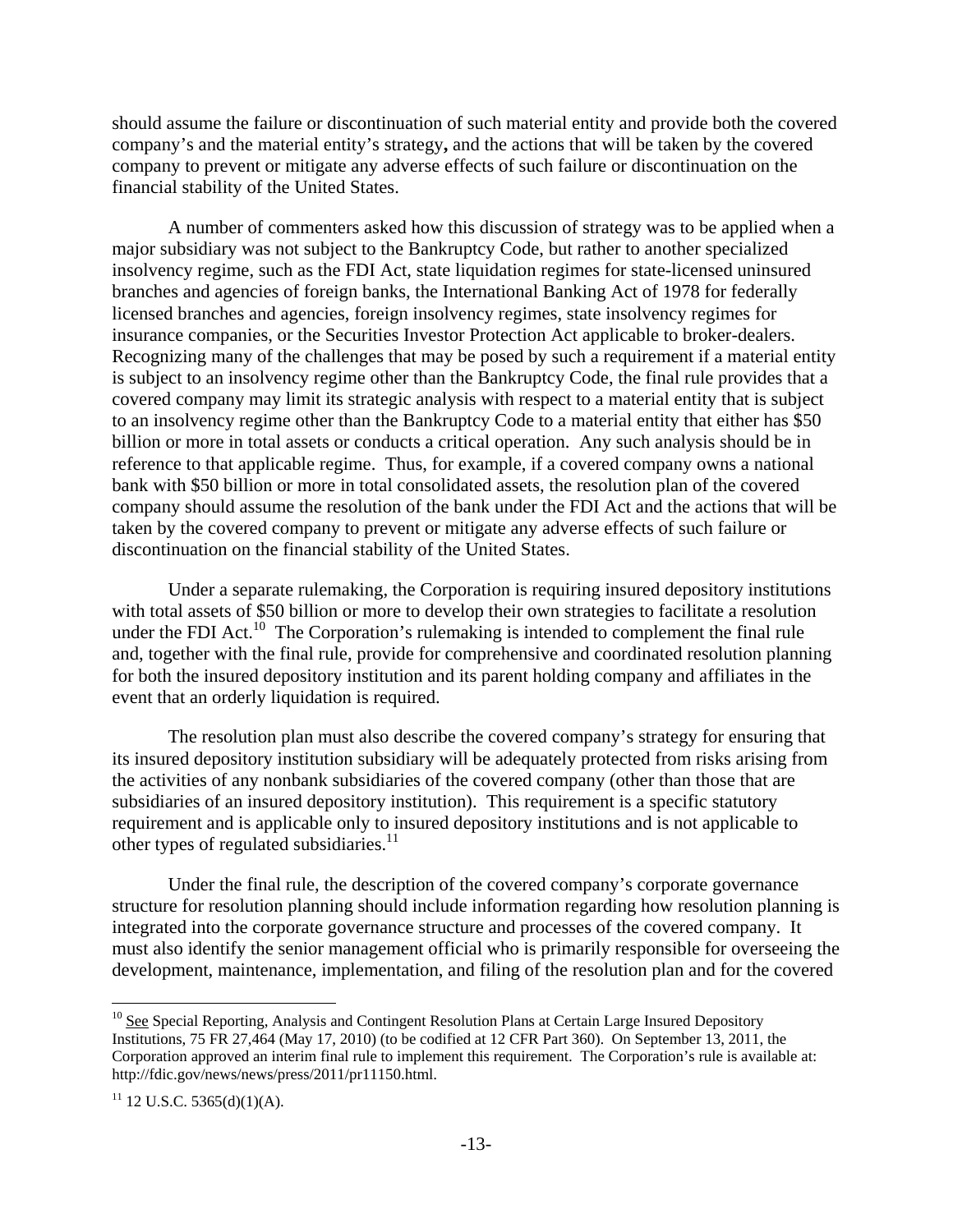company's compliance with the final rule. The requirements in the final rule are minimums and the corporate governance structure is expected to vary based upon the size and complexity of the covered company. For the largest and most complex companies, it may be necessary to establish a central planning function that is headed by a senior management official. Such official could report to the Chief Risk Officer or Chief Executive Officer and periodically reports on resolution planning to the covered company's board of directors.

The information regarding the covered company's overall organizational structure and related information should include a hierarchical list of all material entities, with jurisdictional and ownership information. This information should be mapped to core business lines and critical operations. The proposal would have required each covered company to provide its unconsolidated balance sheet and a consolidating schedule for all entities that are subject to consolidation by the covered company. However, in response to commenters' concerns, the Board and Corporation revised the final rule to require only an unconsolidated balance sheet for the covered company, together with a consolidating schedule for all material entities that are subject to consolidation. Amounts attributed to entities that are not material entities may be aggregated on the consolidating schedule.

Under the final rule, the resolution plan should include information regarding material assets, liabilities, derivatives, hedges, capital and funding sources, and major counterparties. Material assets and liabilities should be mapped to material entities along with location information. An analysis of whether the bankruptcy of a major counterparty would likely have an adverse effect on and result in the material financial distress or failure of the covered company should also be included. Trading, payment, clearing, and settlement systems utilized by the covered company should be identified. The covered company would not need to identify trading, payment, clearing, and settlement systems that are immaterial in resolution planning, such as a local check clearing house.

For a U.S.-based covered company with foreign operations, the plan should identify the extent of the risks to the U.S. operations of the firm related to its foreign operations and the covered company's strategy for addressing such risks. These elements of the resolution plan should take into consideration the complications created by differing national laws, regulations, and policies. This analysis should include a mapping of core business lines and critical operations to legal entities operating in or with assets, liabilities, operations, or service providers in foreign jurisdictions. The continued ability to maintain core business lines and critical operations in these foreign jurisdictions during material financial distress and insolvency proceedings should be evaluated and steps identified to address weaknesses or vulnerabilities.

The final rule requires the covered company to provide information regarding the management information systems supporting its core business lines and critical operations, including information regarding the legal ownership of such systems as well as associated software, licenses, or other associated intellectual property. The analysis and practical steps that are identified by the covered company should address the continued availability of the key management information systems that support core business lines and critical operations both within the United States and in foreign jurisdictions.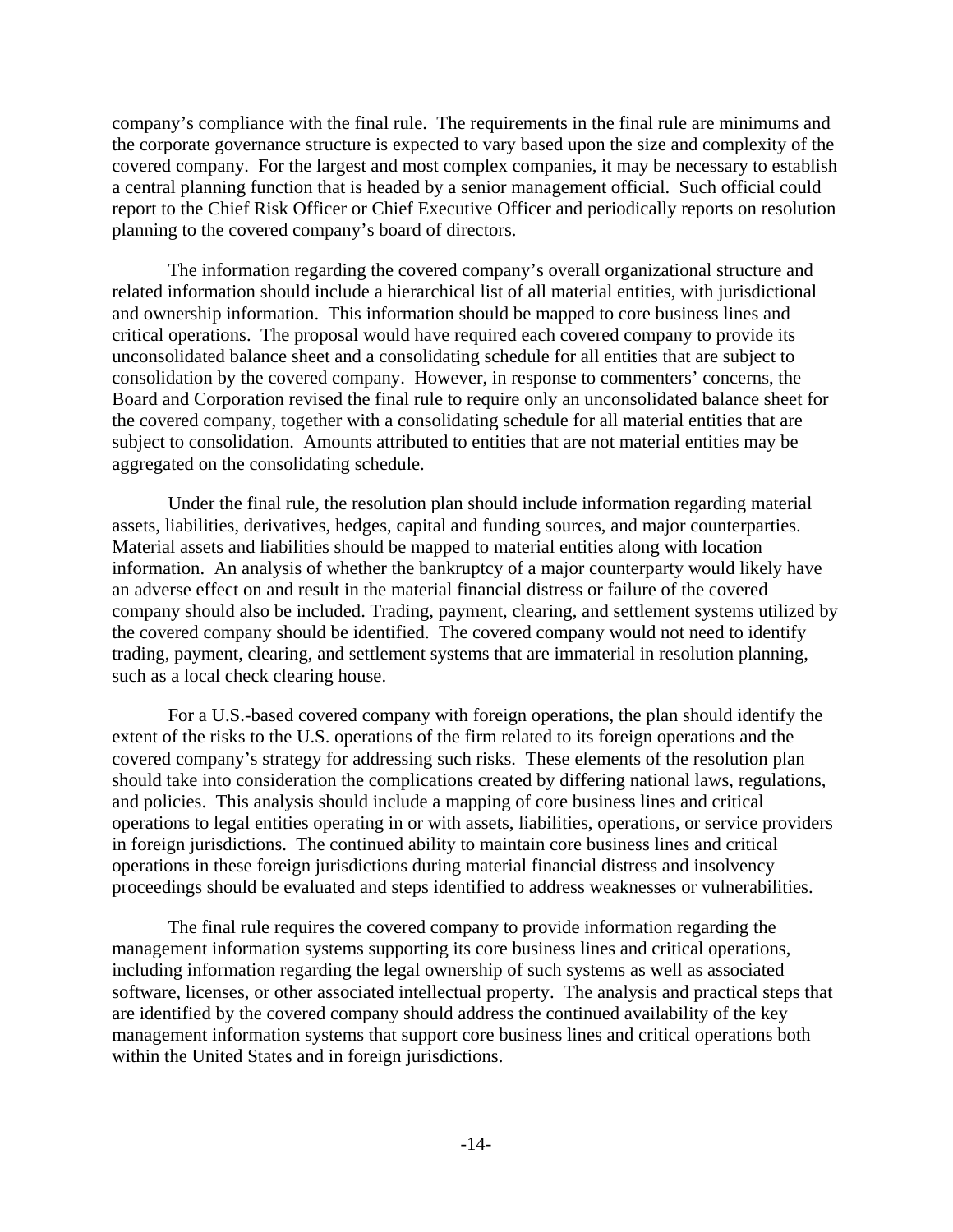The final rule requires the resolution plan to include a description of the capabilities of the covered company's management information systems to collect, maintain, and report, in a timely manner to management of the covered company and to the Board, the information and other data underlying the resolution plan. Moreover, the resolution plan must also identify the deficiencies, gaps, or weaknesses in those capabilities of the covered company's management information systems and describe the actions the covered company plans to undertake, including the associated timelines for implementation, to promptly address such deficiencies, gaps, or weaknesses. The Board will use its examination authority to review the demonstrated capabilities of each covered company to satisfy these requirements, and will share with the Corporation information regarding the capabilities of the covered company to collect, maintain, and report in a timely manner information and data underlying the resolution plan.

The final rule also requires the covered company to provide a description of the interconnections and interdependencies among the covered company and its material entities and affiliates, and among the critical operations and core business lines of the covered company that, if disrupted, would materially affect the funding or operations of the covered company, its material entities, its critical operations, or core business lines. As noted above, the continued availability of key services and supporting business operations to core business lines and critical operations in an environment of material financial distress and after insolvency should be a focus of resolution planning. Steps to ensure that service level agreements for such services, whether provided by internal or external service providers, survive insolvency should be demonstrated in the resolution plan.

The plan should identify the covered company's supervisory authorities and regulators, including information identifying any foreign agency or authority with significant supervisory authority over material foreign-based subsidiaries or operations.

Section 165(d) applies to a number of companies that operate predominately through one or more insured depository institutions. As discussed above, several commenters argued that the rule should make allowances for the significant differences in complexity and structure among the various bank holding companies subject to the rule. Commenters recommended that the Board and Corporation modify the final rule to provide for a tailored resolution plan regime for smaller, less complex bank holding companies and foreign banking organizations.

In response to these comments, the Board and Corporation have tailored the resolution plan requirement applicable to smaller, less complex bank holding companies and foreign banking organizations in order to focus the content and analysis of such an organization's resolution plan on the nonbanking operations of the organization, and the interconnections between the nonbanking operations and the insured depository institution operations of the covered company.

For covered companies with less than \$100 billion in total nonbank assets that predominately operate through one or more insured depository institutions, i.e., the company's insured depository institution subsidiaries comprise at least 85 percent of its total consolidated assets (or, in the case of a foreign-based covered company, the assets of the U.S. depository institution operations, branches, and agencies of which comprise 85 percent or more of the company's U.S. total consolidated assets), the Board and Corporation have tailored the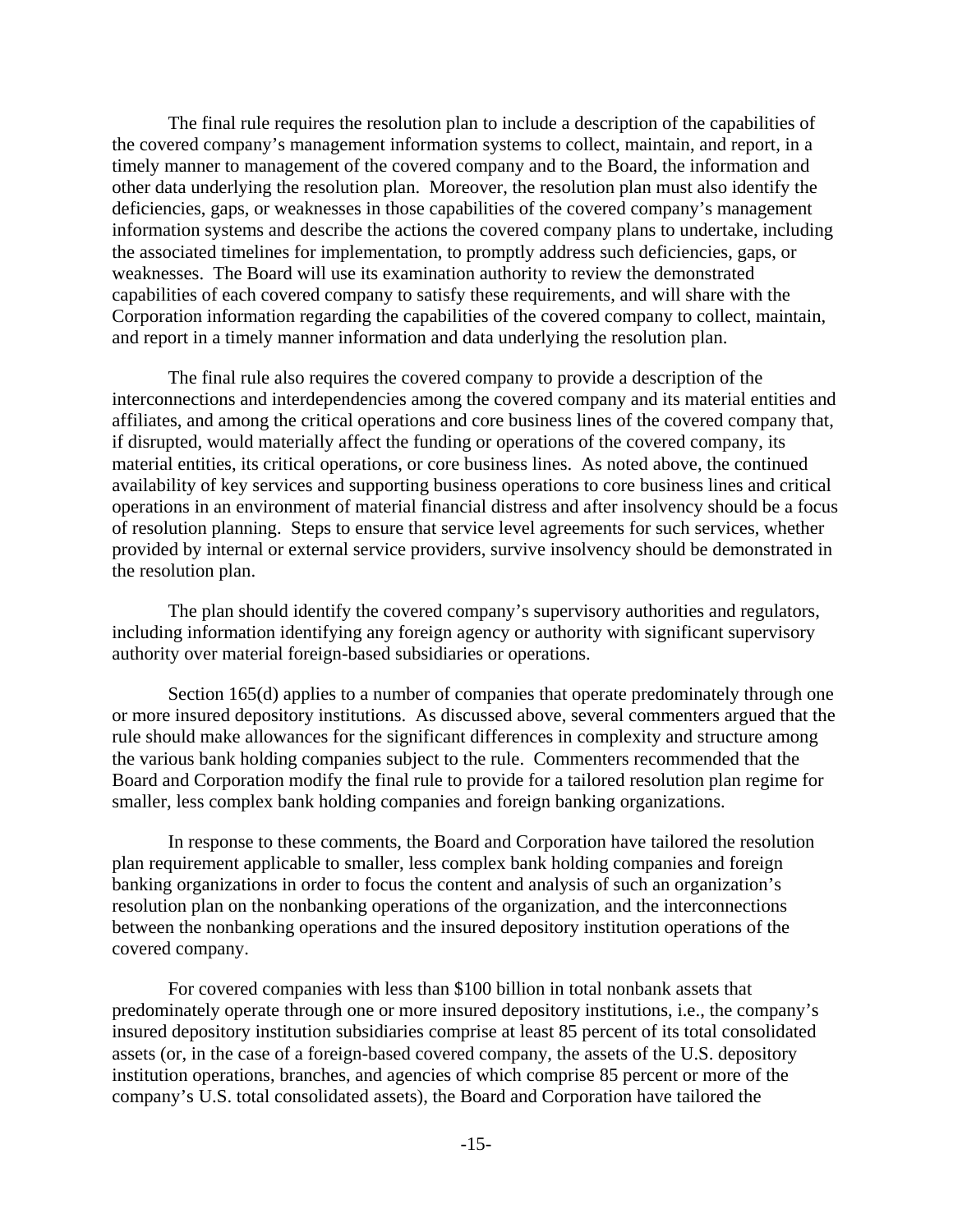resolution plan requirements to focus on the nonbank operations of the covered company. Specifically, a firm meeting the above criteria, and not otherwise excluded or directed by the Board and Corporation to submit a standard resolution plan, shall in its resolution plan identify and describe interconnections and interdependencies pursuant to §[---].4(g) and provide the contact information required under §[---].4(i) with respect to the entire organization. Such resolution plan must also include the remaining resolution plan elements, i.e., the strategic analysis, organizational structure, description of management information systems, and the other content specified in  $\S[-1.4(c)$  through  $\S[-1.4(f)$  and  $\S[-1.4(h)$ , only with respect to the covered company's nonbanking operations. Importantly, with respect to the information concerning interconnections and interdependencies, the resolution plan must describe in detail, and map to legal entity the interconnections and interdependencies among the nonbanking operations as well as between the nonbanking operations and the insured depository institution operations of the covered company.

Covered companies with more than \$100 billion in nonbank assets are not eligible to submit the type of plan described above, regardless of whether their operations satisfy the 85 percent criterion described above. Under the final rule, the Board and Corporation may determine that a firm that would otherwise meet the prerequisites for submitting a tailored plan must nonetheless submit the full resolution plan.

Resolution plans required*.* Section \_\_\_\_.3 of the proposed rule required each covered company to submit a resolution plan within 180 days of the effective date of the final rule, or within 180 days of such later date as the company becomes a covered company. Several commenters suggested that, given the limited resources of the Board and the Corporation to review resolution plans and the industry's desire for additional time to prepare resolution plans, the timing for submission of plans should be staggered.

Under the final rule, firms will be required to file resolution plans in three groups with a staggered schedule. The first group comprises the largest, most complex covered companies, i.e., any covered company that has \$250 billion or more in total nonbank assets (or, in the case of a foreign-based covered company, \$250 billion or more in total U.S. nonbank assets). Covered companies in this first group must submit their initial resolution plans no later than July 1, 2012.

Firms in the second group of covered companies must submit their initial resolution plans no later than July 1, 2013. This second group consists of covered companies with \$100 billion or more in nonbank assets (or, in the case of a foreign-based covered company, \$100 billion or more in total U.S. nonbank assets).

The third and final group consists of the remaining covered companies, i.e., covered companies with less than \$100 billion in nonbank assets (or, in the case of a foreign-based covered company, in total U.S. nonbank assets). Covered companies in this third group are required to file their initial resolution plans on or before December 31, 2013. The above phasein schedule generally applies to any company that is a covered company as of the effective date.

A company that becomes a covered company after the effective date of this final rule, e.g., a company the Council has designated for supervision by the Board or a bank holding company that grows, organically or by merger or acquisition, over the \$50 billion threshold,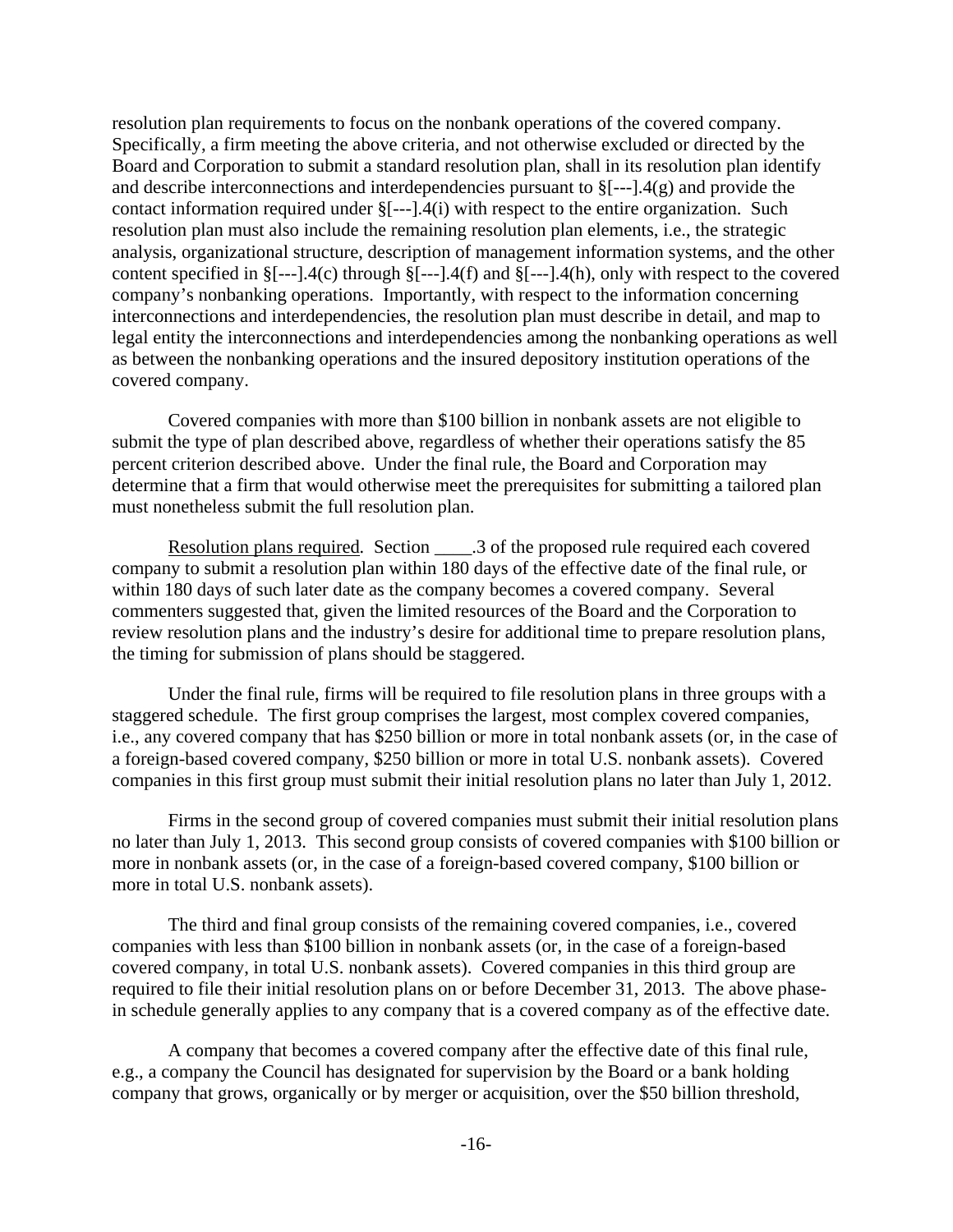must submit its resolution plan by the next July 1 following the date the company becomes a covered company, provided such date is as least 270 days after the date the company becomes a covered company. The final rule permits the Board and Corporation to jointly determine that a covered company must submit its initial resolution plan earlier or later than provided for in the final rule.

The Agencies have also revised the requirements for updating the resolution plan. After the initial resolution plan is submitted, each covered company is required to submit an updated resolution plan annually on or before the anniversary date of the date for submission of its initial plan.

This annual filing provides a regular opportunity for firms to update their resolution plans to reflect structural changes, acquisitions, and sales. Moreover, the Agencies expect that firms will integrate resolution planning into their business operations. Accordingly, the final rule no longer requires that a resolution plan be updated automatically upon the occurrence of a restructuring, acquisition, or sale. Instead, the final rule requires that a firm update its next annual resolution plan after the occurrence of a material event, such as a restructuring, acquisition, or sale. The final rule also requires the firm to file a simple notice with the Board and the Corporation that such an event has occurred. That notice must be provided within a time period specified by the Board and the Corporation, but no later than 45 days after any event, occurrence, change in conditions or circumstances or other change that results in, or could reasonably be foreseen to have, a material effect on the resolution plan of the covered company. The final rule requires such notice to summarize why the event, occurrence, or change may require changes to the resolution plan.

The Board and the Corporation jointly may waive a requirement that a covered company file a notice following a material event. The Board and the Corporation jointly may also require an update for any other reason, more frequent submissions or updates, and may extend the time period that a covered company has to submit its resolution plan or notice following a material event.

Like the proposal, the final rule requires that a covered company provide the Board and the Corporation information and access to its personnel necessary for the Board and Corporation to assess the resolution plan during the period for reviewing the resolution plan as provided for under the final rule. The Board and the Corporation must rely to the fullest extent possible on examinations conducted by or on behalf of the appropriate Federal banking agency for the relevant company.

The involvement of a firm's board of directors is critical to adequate resolution planning. Under both the proposed and final rules, the board of directors of the covered company is required to approve the initial resolution plans and each annual resolution plan. In the case of a foreign-based covered company, a delegee of the board of the directors of such organization may approve the initial resolution plan and any updates to a resolution plan. For a U.S. domiciled company, the board of directors must approve the resolution plan in accordance with the procedures applicable to other documents of strategic importance. The rule does not require the board of directors to make an attestation regarding the resolution plan.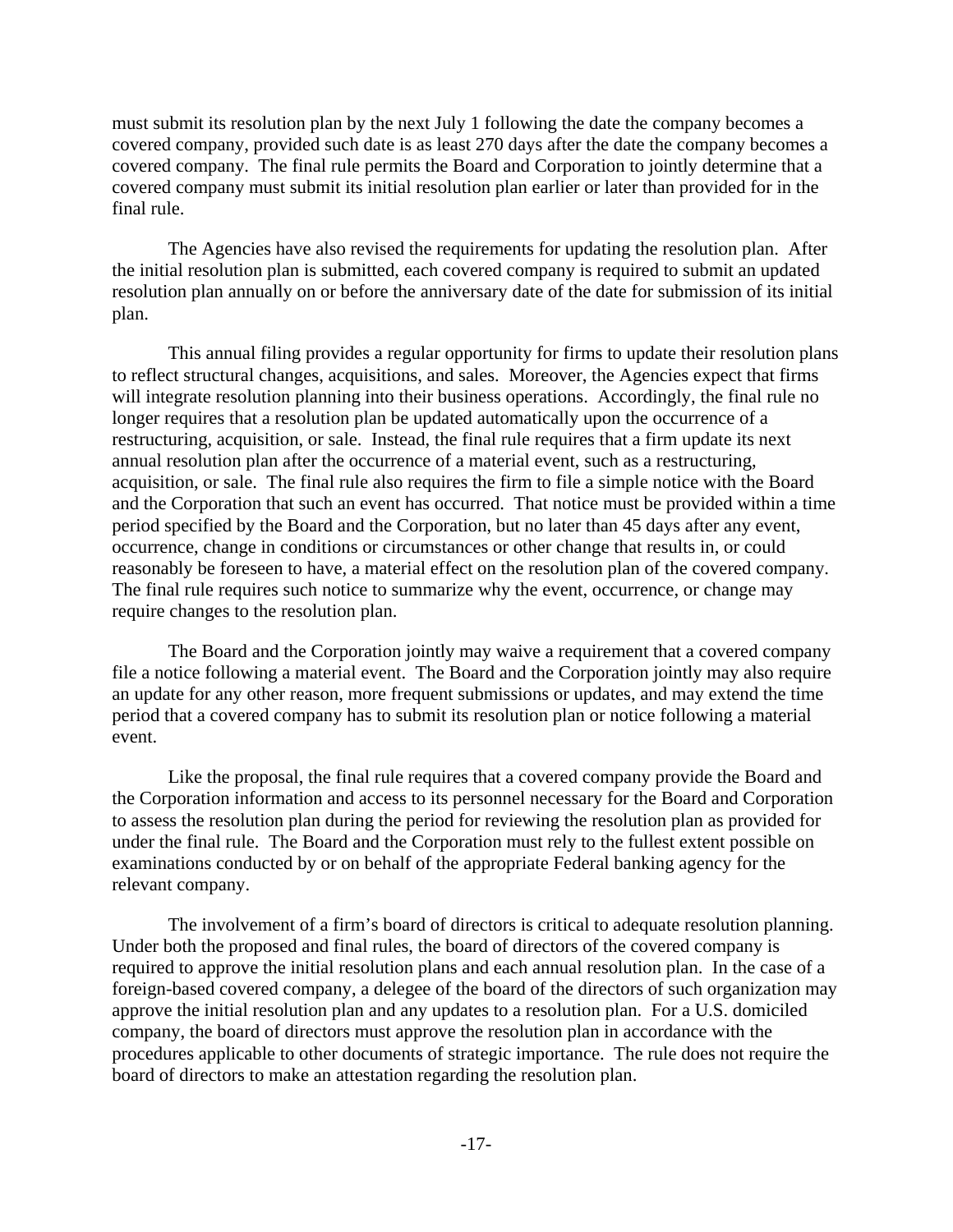Review of resolution plans; resubmission of deficient resolutions plans*.* Several commenters requested changes in the process and procedures for reviewing resolution plans set forth in the proposed rule. The Board and the Corporation will work closely with covered companies and, as applicable, other authorities, in the development of a firm's resolution plan and are dedicating staff for that purpose. The Board and the Corporation expect the review process to evolve as covered companies gain more experience in preparing their resolution plans. The Board and the Corporation recognize that resolution plans will vary by company and, in their evaluation of plans, will take into account variances among companies in their core business lines, critical operations, domestic and foreign operations, capital structure, risk, complexity, financial activities (including the financial activities of their subsidiaries), size, and other relevant factors. Because each resolution plan is expected to be unique, the Board and the Corporation encourage covered companies to ask questions and, if so desired, to arrange a meeting with the Board and the Corporation. There is no expectation by the Board and the Corporation that the initial resolution plan iterations submitted after this rule takes effect will be found to be deficient, but rather the initial resolution plans will provide the foundation for developing more robust annual resolution plans over the next few years following that initial period.

Section \_\_\_\_.5 of the final rule sets forth procedures regarding the review of resolution plans. When a covered company submits a resolution plan, the Board and Corporation will preliminarily review a resolution plan for informational completeness within 60 days. If the Board and the Corporation determine that a resolution plan is informationally incomplete or that substantial additional information is necessary to facilitate further review, the Board and the Corporation will inform the covered company in writing of the area(s) in which the resolution plan is informationally incomplete or with respect to which additional information is required. The covered company will be required to resubmit an informationally complete resolution plan, or such additional information as jointly requested to facilitate review of the resolution plan, no later than 30 days after receiving such notice or such other time period as the Board and Corporation may jointly determine.

The Board and Corporation will review each resolution plan for its compliance with the requirements of the final rule. If, following such review, the Board and the Corporation jointly determine that the resolution plan of a covered company submitted under this part is not credible or would not facilitate an orderly resolution of the covered company under the Bankruptcy Code, the Board and Corporation will jointly notify the covered company in writing of such determination. Such notice will identify the aspects of the resolution plan that the Board and Corporation jointly determined to be deficient and request the resubmission of a resolution plan that remedies the deficiencies of the resolution plan.

Within 90 days of receiving such notice of deficiencies, or such shorter or longer period as the Board and Corporation may jointly determine, a covered company will be required to submit a revised resolution plan to the Board and Corporation that addresses the deficiencies jointly identified by the Board and Corporation. The revised resolution plan will be required to discuss in detail: (i) the revisions made by the covered company to address the deficiencies jointly identified by the Board and the Corporation; (ii) any changes to the covered company's business operations and corporate structure that the covered company proposes to undertake to facilitate implementation of the revised resolution plan (including a timeline for the execution of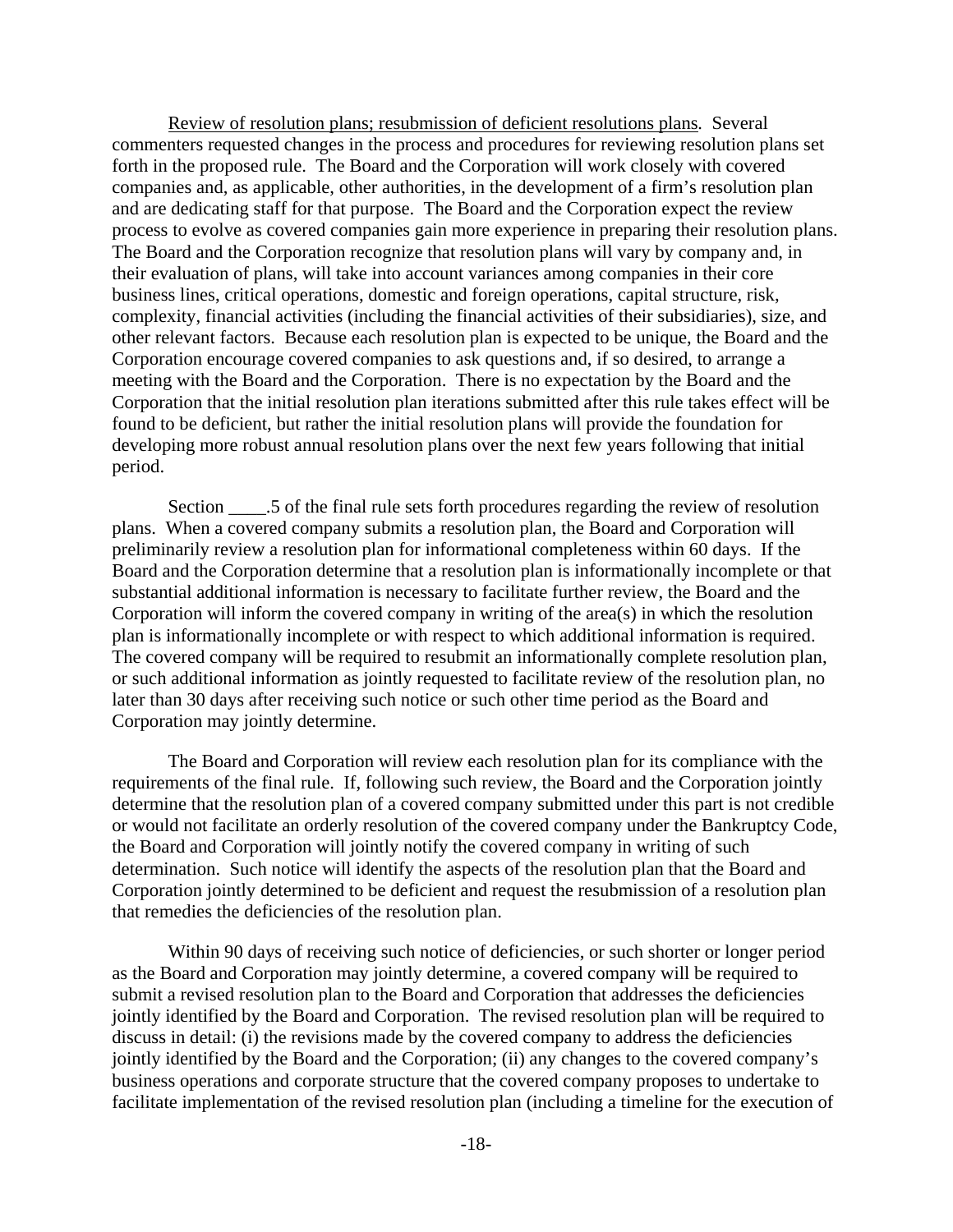such planned changes); and (iii) why the covered company believes that the revised resolution plan is credible and would result in an orderly resolution of the covered company under the Bankruptcy Code.

Upon their own initiative or a written request by a covered company, the Board and Corporation may jointly extend any time for review and submission established hereunder. Any extension request should be supported by a written statement of the company describing the basis and justification for the request.

Failure to cure deficiencies on resubmission of a resolution plan*.* Section \_\_\_\_.6 of the final rule provides that, if the covered company fails to submit a revised resolution plan or the Board and the Corporation jointly determine that a revised resolution plan submitted does not adequately remedy the deficiencies identified by the Board and the Corporation, then the Board and Corporation may jointly subject a covered company or any subsidiary of a covered company to more stringent capital, leverage, or liquidity requirements or restrictions on growth, activities, or operations. Any such requirements or restrictions would apply to the covered company or subsidiary, respectively, until the Board and the Corporation jointly determine the covered company has submitted a revised resolution plan that adequately remedies the deficiencies identified. In addition, if the covered company fails, within the two-year period beginning on the date on which the determination to impose such requirements or restrictions was made, to submit a revised resolution plan that adequately remedies the deficiencies jointly identified by the Board and the Corporation, then the Board and Corporation, in consultation with the Council, may jointly, by order, direct the covered company to divest such assets or operations as the Board and Corporation jointly determine necessary to facilitate an orderly resolution of the covered company under the Bankruptcy Code in the event the company were to fail.

Consultation*.* Section \_\_\_\_.7 of the final rule provides that, prior to issuing any notice of deficiencies, determining to impose requirements or restrictions on a covered company, or issuing a divestiture order with respect to a covered company that is likely to have a significant effect on a functionally regulated subsidiary or a depository institution subsidiary of the covered company, the Board shall consult with each Council member that primarily supervises any such subsidiary and may consult with any other Federal, state, or foreign supervisor as the Board considers appropriate.

No limiting effect or private right of action; confidentiality of resolution plans. Section \_\_\_\_.8 of the final rule provides that a resolution plan submitted shall not have any binding effect on: (i) a court or trustee in a proceeding commenced under the Bankruptcy Code; (ii) a receiver appointed under Title II of the Dodd-Frank Act (12 U.S.C. 5381 et seq.); (iii) a bridge financial company chartered pursuant to 12 U.S.C. 5390(h); or (iv) any other authority that is authorized or required to resolve a covered company (including any subsidiary or affiliate thereof) under any other provision of federal, state, or foreign law.

The final rule further provides that nothing in the rule would create or is intended to create a private right of action based on a resolution plan prepared or submitted under this part or based on any action taken by the Board or the Corporation with respect to any resolution plan submitted under this part.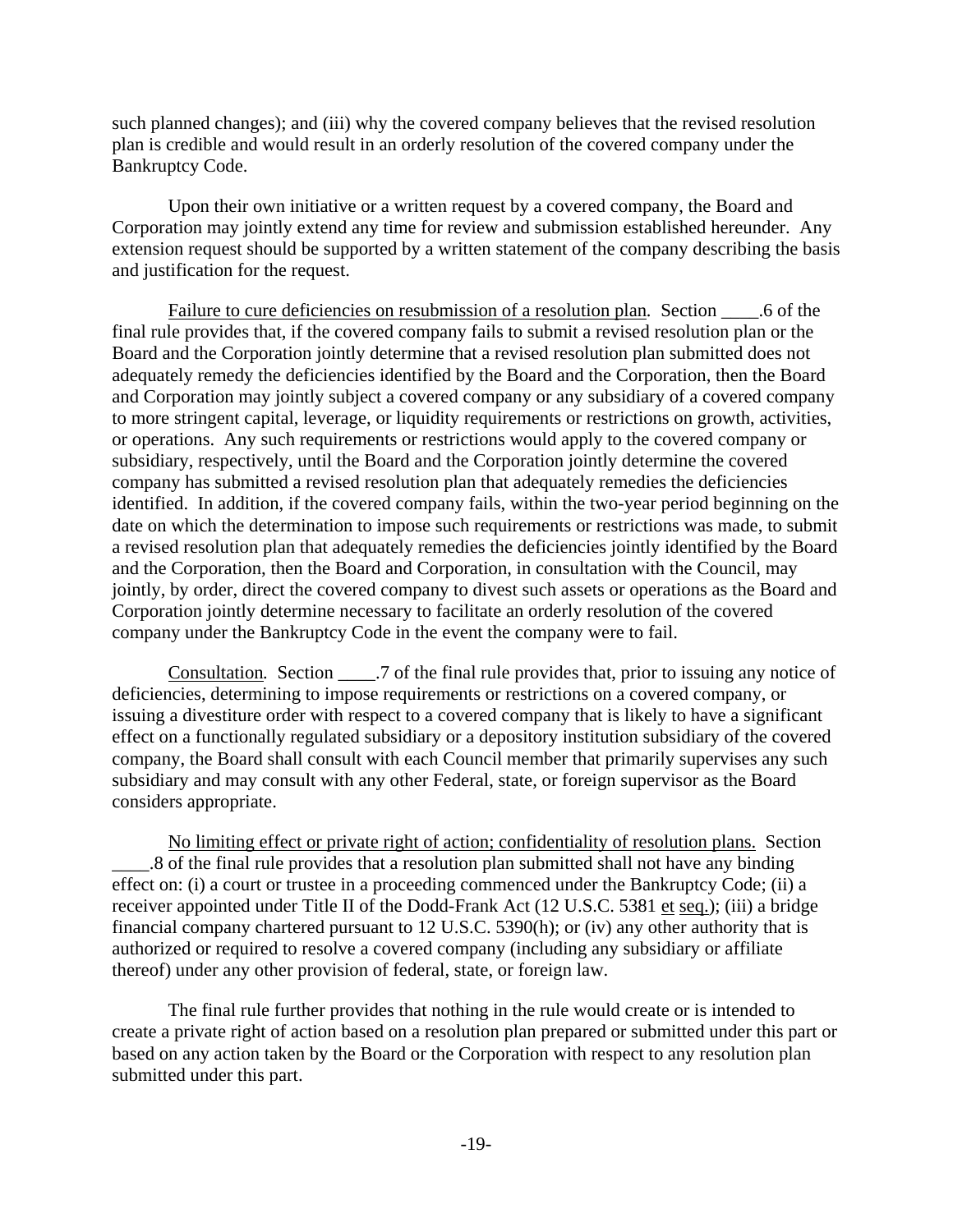Most commenters requested that the resolution plans be treated as exempt from disclosure under FOIA. The Board and the Corporation are aware of and sensitive to the significant concerns regarding confidentiality of resolution plans. The regulation contemplates and requires the submission of highly detailed, internal proprietary information of covered companies. This is the type of information that covered companies would not customarily make available to the public and that an agency typically would have access to and could review as part of the supervisory process in assessing, for example, the safety and soundness of a regulated institution. Moreover, release of this information would impede the quality and extent of information provided by covered companies and could significantly impact the efforts of the Board and the Corporation to encourage effective and orderly unwinding of the covered companies in a crisis.

Under section 112(d)(5)(A) of the Dodd-Frank Act, the Board and the Corporation "shall maintain the confidentiality of any data, information, and reports submitted under" Title I (which includes section 165(d), the authority this regulation is promulgated under) of the Dodd-Frank Act. The Board and the Corporation will assess the confidentiality of resolution plans and related material in accordance with applicable exemptions under FOIA and the Board's and the Corporation's implementing regulations (12 CFR part 261 (Board); 12 CFR part 309 (Corporation)). The Board and the Corporation certainly expect that large portions of the submissions will contain or consist of "trade secrets and commercial or financial information obtained from a person and privileged or confidential" and information that is "contained in or related to examination, operating, or condition reports prepared by, on behalf of, or for the use of an agency responsible for the regulation or supervision of financial institutions." This information is subject to withholding under exemptions 4 and 8 of the FOIA, 5 U.S.C. §§ 552(b)(4) and 552(b)(8).

The Board and the Corporation also recognize, however, that the regulation calls for the submission of details regarding covered companies that are publicly available or otherwise are not sensitive and should be made public.

In order to address this, the regulation requires resolution plans to be divided into two portions: a public section and a confidential section. The public section of the resolution plan should consist of an executive summary of the resolution plan that describes the business of the covered company and includes, to the extent material to an understanding of the covered company: (i) the names of material entities; (ii) a description of core business lines; (iii) consolidated or segmented financial information regarding assets, liabilities, capital and major funding sources; (iv) a description of derivative activities and hedging activities; (v) a list of memberships in material payment, clearing, and settlement systems; (vi) a description of foreign operations; (vii) the identities of material supervisory authorities; (viii) the identities of the principal officers; (ix) a description of the corporate governance structure and processes related to resolution planning; (x) a description of material management information systems; and (xi) a description, at a high level, of the covered company's resolution strategy, covering such items as the range of potential purchasers of the covered company, its material entities and core business lines. While the information in the public section of a resolution plan should be sufficiently detailed to allow the public to understand the business of the covered company, such information can be high level in nature and based on publicly available information.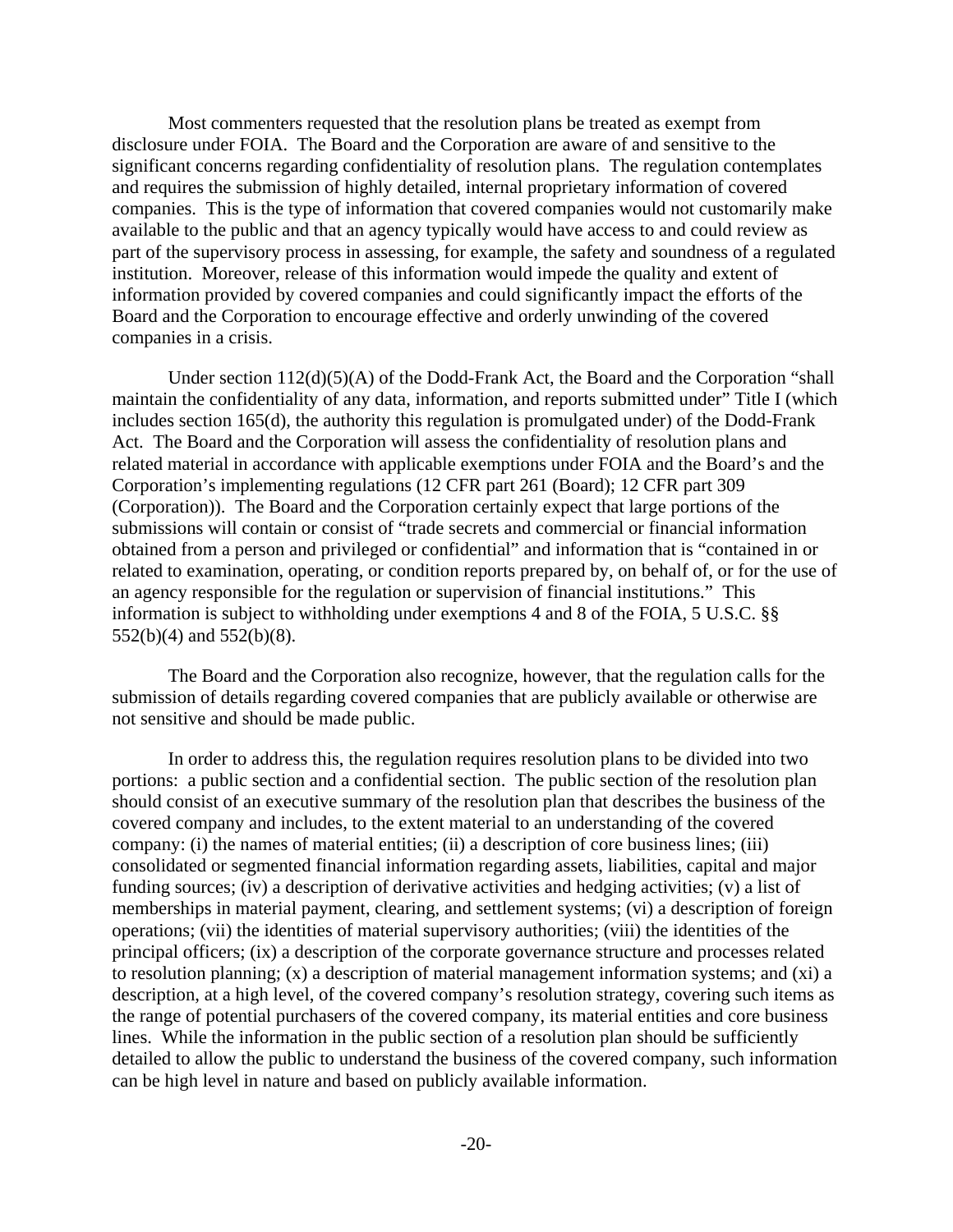The public section will be made available to the public in accordance with the Board's Rules Regarding Availability of Information (12 C.F.R. 261) and the Corporation's Disclosure of Information Rules (12 C.F.R. 309).

A covered company should submit a properly substantiated request for confidential treatment of any details in the confidential section that it believes are subject to withholding under exemption 4 of the FOIA. In addition, the Board and the Corporation will make formal exemption and segregability determinations if and when a plan is requested under the FOIA.

Enforcement*.* Section \_\_\_\_.9 of the final rule provides that the Board and Corporation may jointly enforce an order jointly issued under section \_\_\_\_\_.6(a) or \_\_\_\_\_.6(c) of the final rule. Furthermore, the Board, in consultation with the Corporation, may address any violation of the rule by a covered company under section 8 of the Federal Deposit Insurance Act (12 U.S.C. 1818).

### **V. Administrative Law Matters**

#### **A. Paperwork Reduction Act Analysis**

In accordance with the requirements of the Paperwork Reduction Act of 1995 (44

U.S.C. 3501 et seq.), the Board may not conduct or sponsor, and the respondent is not required to respond to, an information collection unless it displays a currently valid Office of Management and Budget ("OMB") control number. The Board reviewed the final rule under the authority delegated to the Board by OMB. The OMB control number for these information collections will be assigned.

Two commenters expressed concern about the Paperwork Reduction Act analysis published as part of the proposed rule, and noted that the Board and Corporation omitted nonbank financial company designated by the Council for enhanced supervision by the Board from that analysis. While the final rule applies to any nonbank financial company supervised by the Board, no such covered company exists because the Council has, to date, not designated any such company for enhanced supervision by the Board. However, the Board expects that the amount of burden the final rule would impose on a nonbank financial company designated by the Council to similar to the amount of burden estimated for other covered companies.

One commenter stated that the cost-benefit analysis of the proposed rule significantly underestimated the time, effort, and expense associated with compliance. The Board notes that several of the changes described in the Supplementary Information reduce the burden associated with the final rule, particularly for smaller, less complex covered companies. Specifically, the final rule streamlines the resolution plan requirement applicable to covered companies that operate predominately through one or more insured depository institutions (or, in the case of foreign banking organizations subject to the rule, U.S. insured depository institutions, branches, and agencies). The information required under a tailored plan is generally limited to information regarding the nonbanking operations of the company and the interconnections between the bank and nonbank operations of the company, rather than its entire operations.

Title of Information Collection: Resolution Plans Required.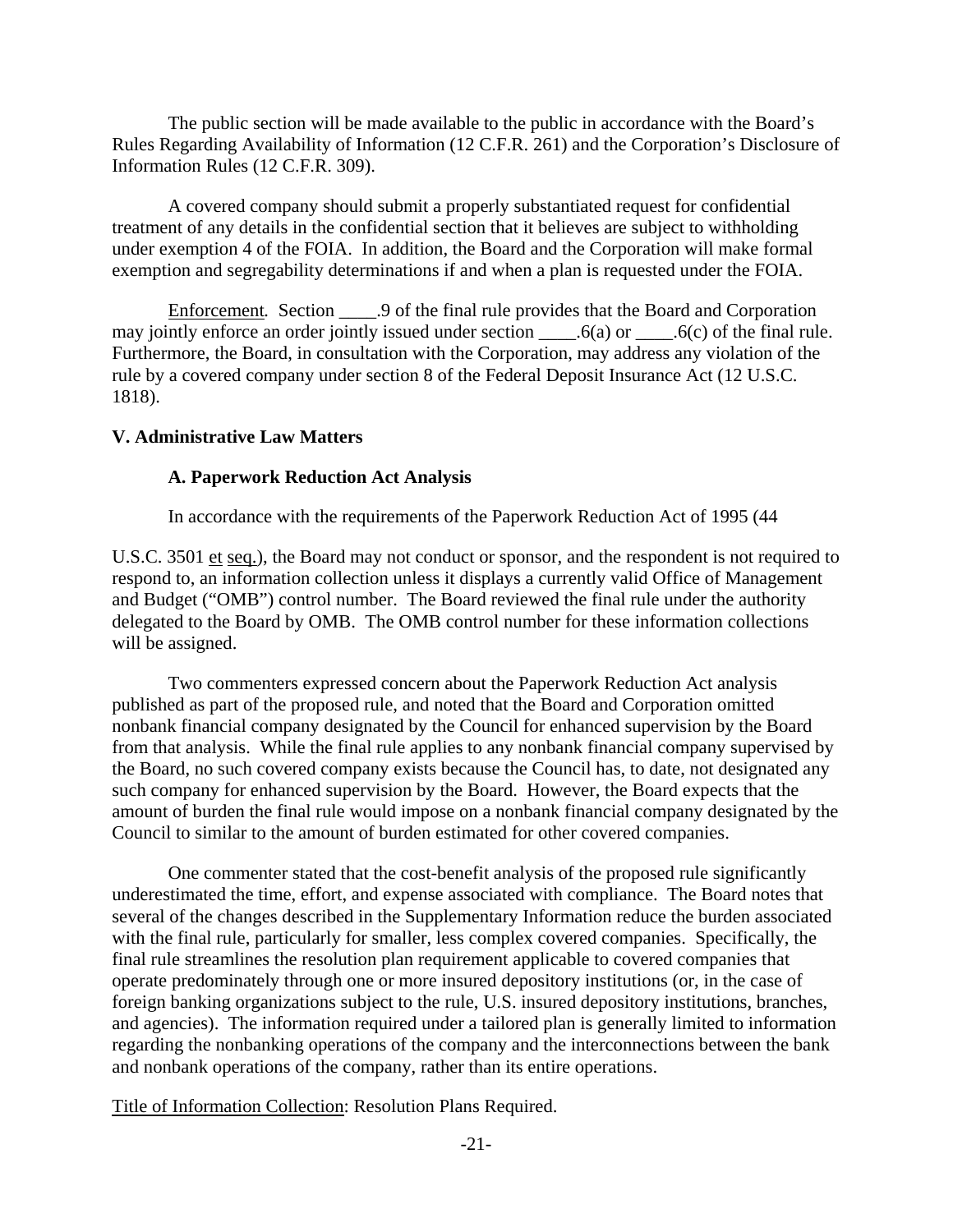Frequency of Response: Varied—annually, semiannually, and event-generated.

Affected Public: The final rule applies to bank holding companies and foreign banking organizations with total consolidated assets of \$50 billion or more, and nonbank financial companies designated by the Council for enhanced supervision by the Board.

Abstract: The information collection requirements of the final rule are found in sections [---].3, [- --].4, and [---].5 of the final rule. Specifically, as explained in the Supplemental Information, section [---].3 sets forth a staggered schedule for submission of initial resolution plans by covered companies, and requires covered companies to annually submit an updated resolution plan on the anniversary of the initial submission date. Section [---].3 of the final rule establishes a requirement that a covered company provide notice to the Board and Corporation of material events that have the potential to impact its resolution plan.

Section [---].4 of the final rule describes the required informational content of both a full resolution plan and the tailored resolution plan available to smaller, less complex covered companies. Organizational structure information required in Section [---].4 may be incorporated by reference to information previously reported to the Board (FR Y-6, Annual Report of Bank Holding Companies; FR Y-7, Annual Report of Foreign Banking Organizations; and FR Y-10, Report of Changes in Organizational Structure; OMB No. 7100-0297).

Under section [---].5 of the final rule, a covered company is required to resubmit an informationally complete resolution plan or additional information as jointly requested by the Board and Corporation to facilitative review of the covered company's resolution plan within 30 days of receiving notice that its resolution plan is deemed incomplete. Section [---].5 of the final rule also requires that, if the Board and Corporation jointly determine that a resolution plan of a covered company is not credible, a covered company must resubmit a revised plan within 90 days of receiving notice that its resolution plan is deemed deficient. A covered company may also submit a written request for an extension of time to resubmit additional information or a revised resolution plan. As noted in the Supplemental Information, the Board and the Corporation will, in a manner consistent with the Dodd-Frank Act, assess the confidentiality of resolution plans and related material in accordance with applicable exemptions under FOIA and the Board's and the Corporation's implementing regulations (12 CFR part 261 (Board); 12 CFR part 309 (Corporation)).

These requirements would implement the resolution plan requirement set forth in section 165(d)(1) of the Dodd-Frank Act. Since the Board supervises all of the respondents, the Board will take the entire paperwork burden associated with this information collection.

#### Estimated Burden

The burden associated with this collection of information may be summarized as follows:

Number of Respondents: Resolution Plan (Tailored Reporters): 104; Resolution Plan (Full Reporters): 20; Notice of Material Change: 3; Additional Information and Extension Requests: 24.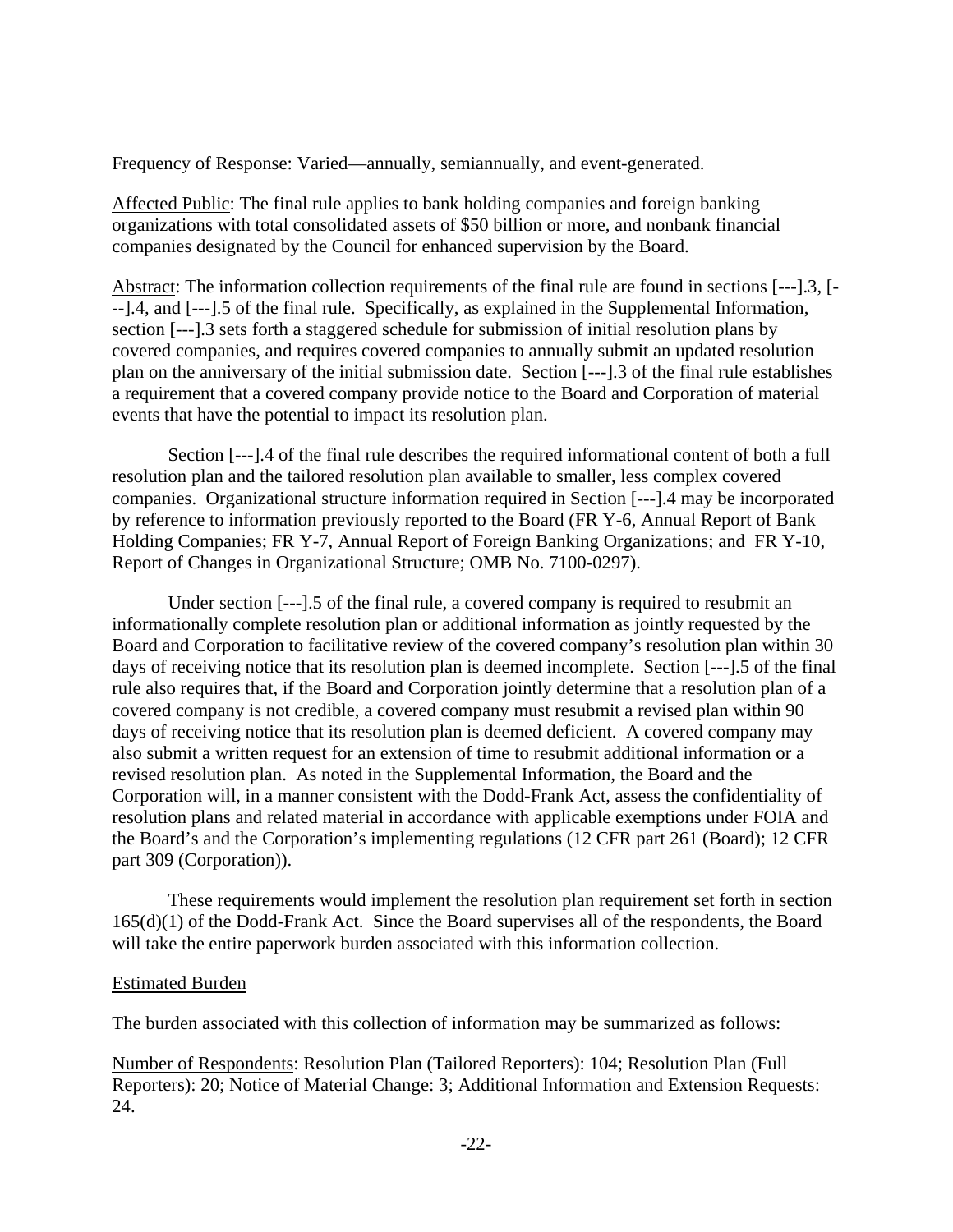Estimated Average Hours Per Response (Initial Implementation):

Resolution Plan (Tailored Reporters): 4,500 hours; Resolution Plan (Full Reporters): 9,200 hours; Additional Information Requests: 1,000 hours.

### Estimated Average Hours Per Response (Ongoing):

Resolution Plan (Tailored Reporters): 1,000 hours; Resolution Plan (Full Reporters): 2,561 hours; Notice of Material Change: 20 hours; Extension Requests: 1 hour.

Total Estimated Annual Burden: 700,000 hours for initial implementation and 155,304 hours on an ongoing basis.

The Agencies have a continuing interest in the public's opinions of collections of information. At any time, comments regarding the burden estimate, or any other aspect of this collection of information, including suggestions for reducing the burden, may be sent to: Secretary, Board of Governors of the Federal Reserve System, 20th and C Streets, N.W., Washington, DC 20551; and to the Office of Management and Budget, Paperwork Reduction Project (7100-NEW), Washington, DC 20503.

# **B. Regulatory Flexibility Act Analysis**

The Regulatory Flexibility Act, 5 U.S.C. 601 et seq. ("RFA"), requires each federal agency to prepare a final regulatory flexibility analysis in connection with the promulgation of a final rule, or certify that the final rule will not have a significant economic impact on a substantial number of small entities.<sup>12</sup> Based on the analysis and for the reasons stated below, the Corporation certifies that this final rule will not have a significant economic impact on a substantial number of small entities. The Board believes that the final rule will not have a significant economic impact on a substantial number of small entities, but nonetheless is conducting the Regulatory Flexibility Act Analysis for this final rule.

In accordance with section 165(d) of the Dodd-Frank Act, the Board is adopting the final rule as Regulation QQ and is proposing to add new Part 243 (12 CFR 243) and the Corporation is proposing to add new Part 381 (12 CFR Part 381) to establish the requirements that a covered company periodically submit a resolution plan to the Board and Corporation.<sup>13</sup> The final rule would also establish the procedures joint review of a resolution plan by the Board and Corporation. The reasons and justification for the final rule are described in the Supplementary Information. As further discussed in the Supplementary Information, the procedure, standards, and definitions that would be established by the final rule are relevant to the joint authority of the Board and Corporation to implement the resolution plan.

Under regulations issued by the Small Business Administration ("SBA"), a "small entity" includes those firms within the "Finance and Insurance" sector with asset sizes that vary from \$7

 $\overline{a}$ 

<sup>&</sup>lt;sup>12</sup> See 5 U.S.C. 603, 604 and 605.

<sup>&</sup>lt;sup>13</sup> See 12 U.S.C. § 5365(d).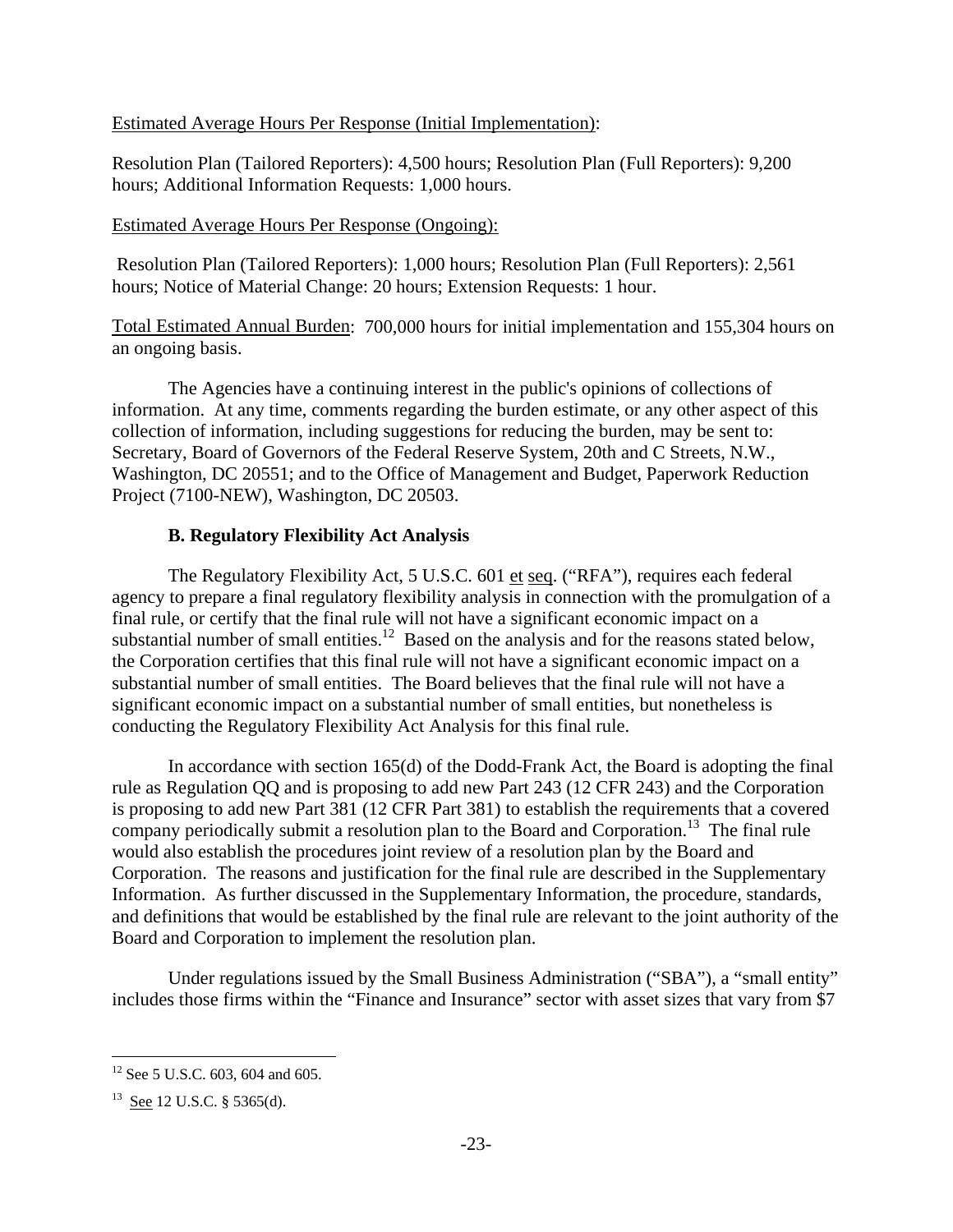million or less in assets to  $$175$  million or less in assets.<sup>14</sup> The Board believes that the Finance and Insurance sector constitutes a reasonable universe of firms for these purposes because such firms generally engage in actives that are financial in nature. Consequently, bank holding companies or nonbank financial companies with assets sizes of \$175 million or less are small entities for purposes of the RFA.

As discussed in the Supplementary Information, the final rule applies to a "covered company," which includes only bank holding companies and foreign banks that are or are treated as a bank holding company ("foreign banking organization") with \$50 billion or more in total consolidated assets, and nonbank financial companies that the Council has determined under section 113 of the Dodd-Frank Act must be supervised by the Board and for which such determination is in effect. Bank holding companies and foreign banking organizations that are subject to the final rule therefore substantially exceed the \$175 million asset threshold at which a banking entity is considered a "small entity" under SBA regulations.<sup>15</sup> The final rule would apply to a nonbank financial company supervised by the Board regardless of such a company's asset size. Although the asset size of nonbank financial companies may not be the determinative factor of whether such companies may pose systemic risks and would be designated by the Council for supervision by the Board, it is an important consideration.<sup>16</sup> It is therefore unlikely that a financial firm that is at or below the \$175 million asset threshold would be designated by the Council under section 113 of the Dodd-Frank Act because material financial distress at such firms, or the nature, scope, size, scale, concentration, interconnectedness, or mix of it activities, are not likely to pose a threat to the financial stability of the United States.

As noted above, because the final rule is not likely to apply to any company with assets of \$175 million or less, the final rule is not expected to apply to any small entity for purposes of the RFA. Moreover, as discussed in the Supplementary Information, the Dodd-Frank Act requires the Board and the Corporation jointly to adopt rules implementing the provisions of section 165(d) of the Dodd-Frank Act. The Board does not believe that the final rule would have a significant economic impact on a substantial number of small entities or that the final rule duplicates, overlaps, or conflicts with any other Federal rules.

#### **C. Use of Plain Language**

Section 722 of the Gramm-Leach-Bliley Act requires the Federal banking agencies to use plain language in all proposed and final rules published after January 1, 2000. The Board and Corporation invited comment on whether the proposed rule was written plainly and clearly, or whether there were ways the Board and Corporation could make the rule easier to understand. The Board and Corporation received no comments on these matters and believe that the final rule is written plainly and clearly.

 $\overline{a}$ 

<sup>&</sup>lt;sup>14</sup> 13 CFR 121.201.

<sup>&</sup>lt;sup>15</sup> The Dodd-Frank Act provides that the Board may, on the recommendation of the Council, increase the \$50 billion asset threshold for the application of the resolution plan and credit exposure report requirements. See 12 U.S.C. 5365(a)(2)(B). However, neither the Board nor the Council has the authority to lower such threshold.

<sup>&</sup>lt;sup>16</sup> See 76 FR 4555 (January 26, 2011).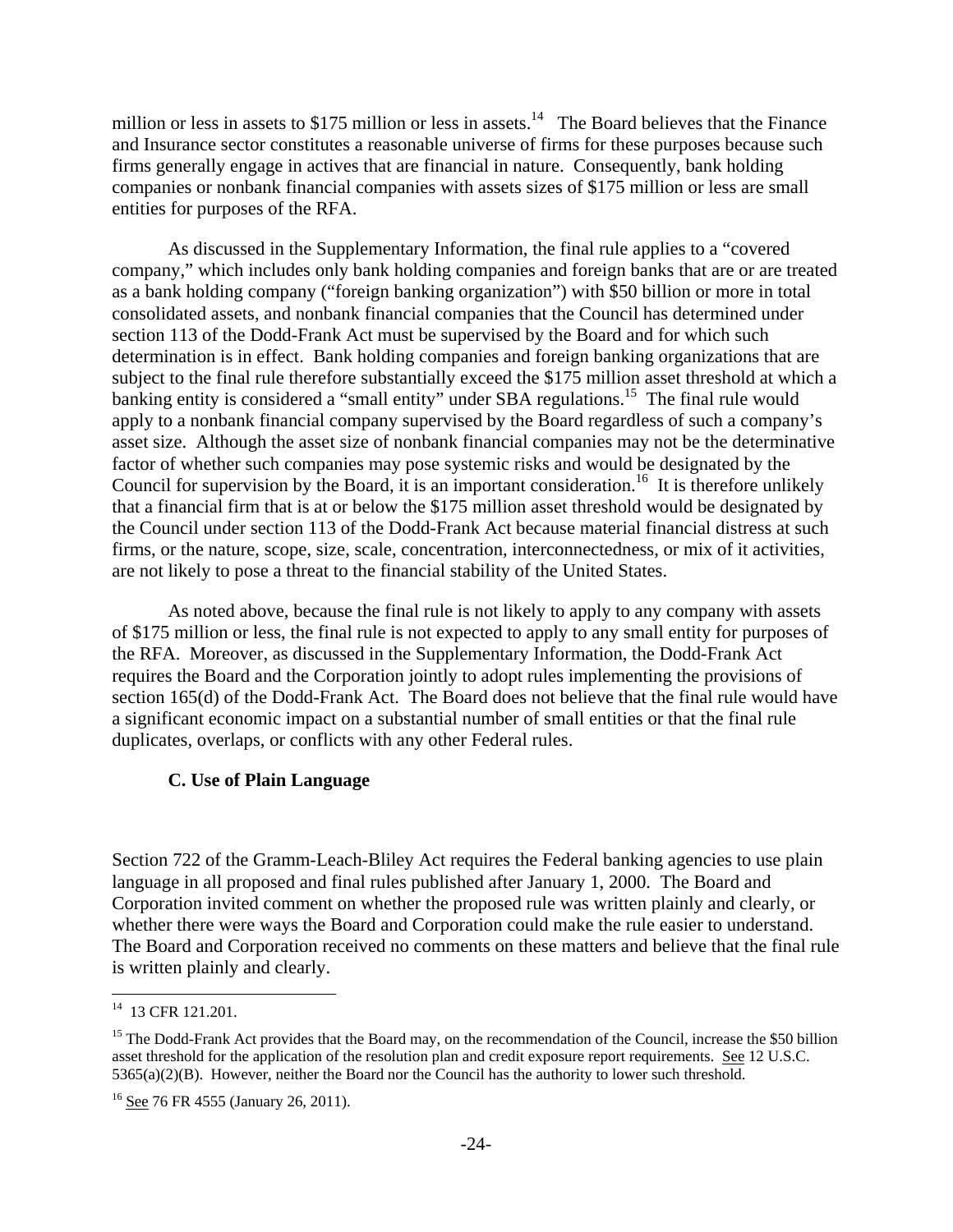## **Text of the Common Rules**

**(All Agencies)** 

# **PART** [ ] **— RESOLUTION PLANS.**

Sec.

\_\_\_\_.1 Authority and scope.

\_\_\_\_.2 Definitions.

\_\_\_\_.3 Resolution plan required.

\_\_\_\_.4 Informational content of a resolution plan.

\_\_\_\_.5 Review of resolution plans; resubmission of deficient resolution plans.

\_\_\_\_.6 Failure to cure deficiencies on resubmission of a resolution plan.

\_\_\_\_.7 Consultation.

\_\_\_\_.8 No limiting effect or private right of action; confidentiality of resolution plans.

\_\_\_\_.9 Enforcement.

## **§\_\_\_\_.1 Authority and scope.**

(a) Authority. This part is issued pursuant to section 165(d)(8) of the Dodd-Frank Wall Street Reform and Consumer Protection Act (the Dodd-Frank Act) (Pub. L. No. 111-203, 124 Stat. 1376, 1426-1427), 12 U.S.C. 5365(d)(8), which requires the Board of Governors of the Federal Reserve System (Board) and the Federal Deposit Insurance Corporation (Corporation) to jointly issue rules implementing the provisions of section 165(d) of the Dodd-Frank Act.

(b) Scope. This part applies to each covered company and establishes rules and requirements regarding the submission and content of a resolution plan, as well as procedures for review by the Board and Corporation of a resolution plan.

## **§\_\_\_\_.2 Definitions.**

For purposes of this part:

(a) Bankruptcy Code means Title 11 of the United States Code.

(b) Company means a corporation, partnership, limited liability company, depository institution, business trust, special purpose entity, association, or similar organization, but does not include any organization, the majority of the voting securities of which are owned by the United States.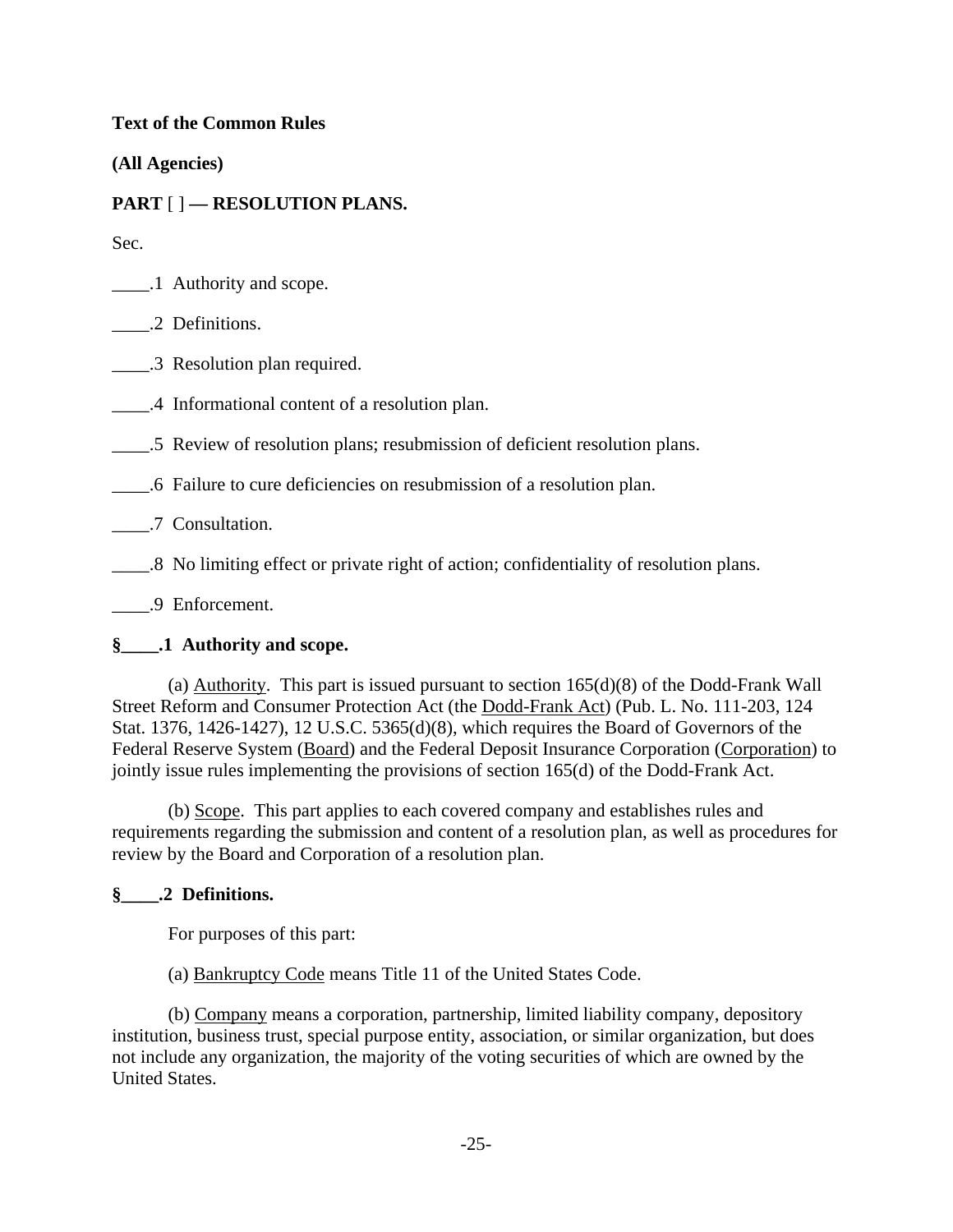(c) Control. A company controls another company when the first company, directly or indirectly, owns, or holds with power to vote, 25 percent or more of any class of the second company's outstanding voting securities.

(d) Core business lines means those business lines of the covered company, including associated operations, services, functions and support, that, in the view of the covered company, upon failure would result in a material loss of revenue, profit, or franchise value.

(e) Council means the Financial Stability Oversight Council established by section 111 of the Dodd-Frank Act (12 U.S.C. 5321).

(f) Covered company. (1) In general. A "covered company" means:

(i) Any nonbank financial company supervised by the Board;

(ii) Any bank holding company, as that term is defined in section 2 of the Bank Holding Company Act, as amended (12 U.S.C. 1841), and the Board's Regulation Y (12 CFR part 225), that has \$50 billion or more in total consolidated assets, as determined based on the average of the company's four most recent Consolidated Financial Statements for Bank Holding Companies as reported on the Federal Reserve's Form FR Y-9C ("FR Y-9C"); and

(iii) Any foreign bank or company that is a bank holding company or is treated as a bank holding company under section 8(a) of the International Banking Act of 1978 (12 U.S.C. 3106(a)), and that has \$50 billion or more in total consolidated assets, as determined based on the foreign bank's or company's most recent annual or, as applicable, the average of the four most recent quarterly Capital and Asset Reports for Foreign Banking Organizations as reported on the Federal Reserve's Form FR Y-7Q ("FR Y-7Q").

(2) Once a covered company meets the requirements described in paragraph  $(1)(ii)$  or paragraph (1)(iii), the company shall remain a covered company for purposes of this part unless and until the company has less than \$45 billion in total consolidated assets, as determined based on the—

(i) Average total consolidated assets as reported on the company's four most recent FR Y-9Cs, in the case of a covered company described in paragraph (1)(ii); or

(ii) Total consolidated assets as reported on the company's most recent annual FR Y-7Q, or, as applicable, average total consolidated assets as reported on the company's four most recent quarterly FR Y-7Qs, in the case of a covered company described in paragraph (1)(iii).

Nothing in this paragraph (2) shall preclude a company from becoming a covered company pursuant to paragraph (1).

(3) Multi-tiered holding company. In a multi-tiered holding company structure, covered company means the top-tier of the multi-tiered holding company only.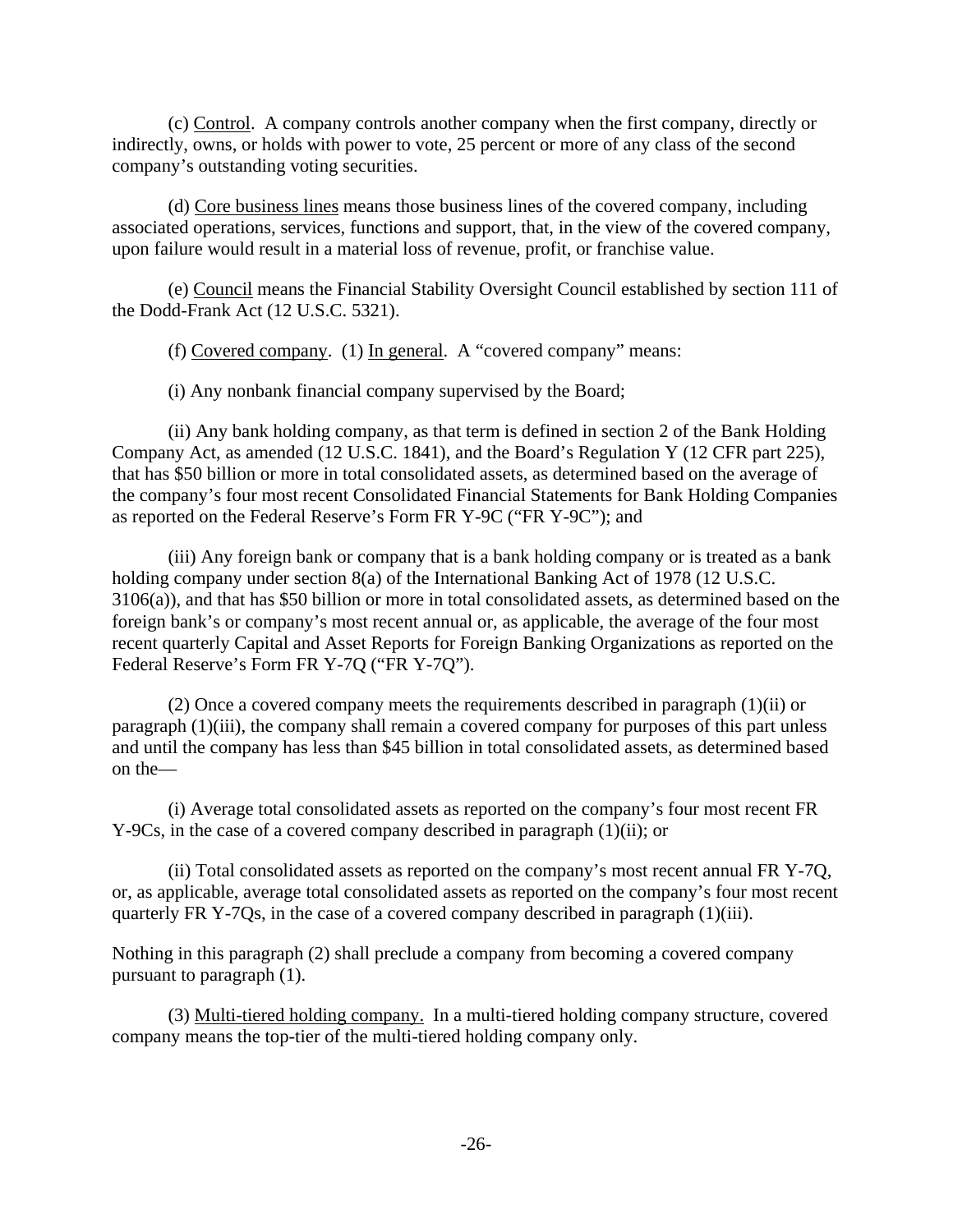(4) Asset threshold for bank holding companies and foreign banking organizations*.* The Board may, pursuant to a recommendation of the Council, raise any asset threshold specified in paragraph  $(f)(1)(ii)$  or (iii) of this section.

(5) Exclusion. A bridge financial company chartered pursuant to 12 U.S.C. 5390(h) shall not be deemed to be a covered company hereunder.

(g) Critical operations means those operations of the covered company, including associated services, functions and support, the failure or discontinuance of which, in the view of the covered company or as jointly directed by the Board and the Corporation, would pose a threat to the financial stability of the United States.

(h) Depository institution has the same meaning as in section  $3(c)(1)$  of the Federal Deposit Insurance Act (12 U.S.C. 1813(c)(1)) and includes a state-licensed uninsured branch, agency, or commercial lending subsidiary of a foreign bank.

(i) Foreign banking organization means—

(1) A foreign bank, as defined in section 1(b)(7) of the International Banking Act

of 1978 (12 U.S.C. 3101(7)), that:

(i) Operates a branch, agency, or commercial lending company subsidiary in the United States:

(ii) Controls a bank in the United States; or

(iii) Controls an Edge corporation acquired after March 5, 1987; and

(2) Any company of which the foreign bank is a subsidiary..

(j) Foreign-based company means any covered company that is not incorporated or organized under the laws of the United States.

(k) Functionally regulated subsidiary has the same meaning as in section  $5(c)(5)$  of the Bank Holding Company Act, as amended (12 U.S.C. 1844(c)(5)).

(l) Material entity means a subsidiary or foreign office of the covered company that is significant to the activities of a critical operation or core business line (as defined in this part).

(m) Material financial distress with regard to a covered company means that:

(1) The covered company has incurred, or is likely to incur, losses that will deplete all or substantially all of its capital, and there is no reasonable prospect for the company to avoid such depletion;

(2) The assets of the covered company are, or are likely to be, less than its obligations to creditors and others; or

(3) The covered company is, or is likely to be, unable to pay its obligations (other than those subject to a bona fide dispute) in the normal course of business.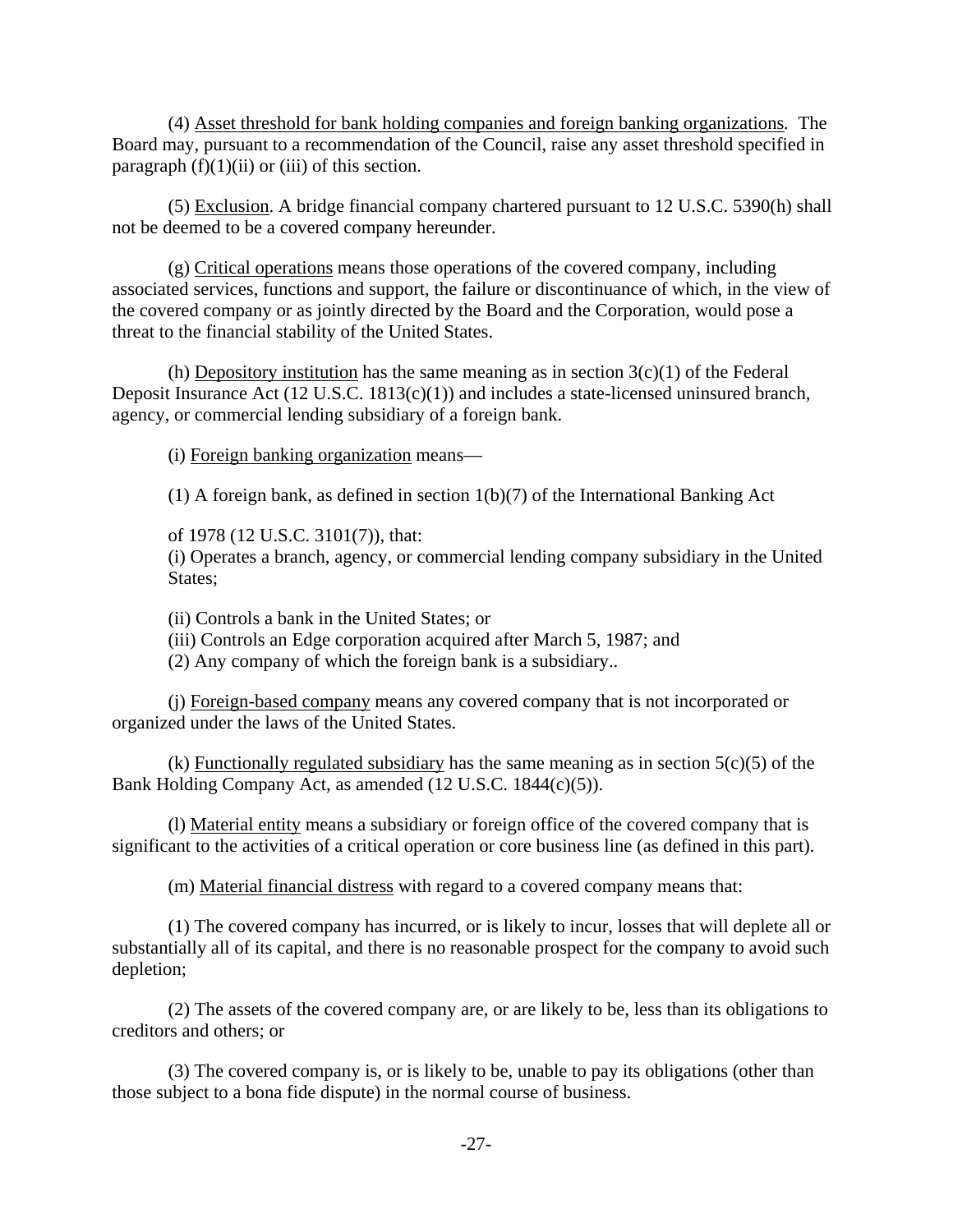(n) Nonbank financial company supervised by the Board means a nonbank financial company or other company that the Council has determined under section 113 of the Dodd-Frank Act (12 U.S.C. 5323) shall be supervised by the Board and for which such determination is still in effect.

(o) Rapid and orderly resolution means a reorganization or liquidation of the covered company (or, in the case of a covered company that is incorporated or organized in a jurisdiction other than the United States, the subsidiaries and operations of such foreign company that are domiciled in the United States) under the Bankruptcy Code that can be accomplished within a reasonable period of time and in a manner that substantially mitigates the risk that the failure of the covered company would have serious adverse effects on financial stability in the United States.

(p) Subsidiary means a company that is controlled by another

company, and an indirect subsidiary is a company that is controlled by a subsidiary of a company.

(q) United States means the United States and includes any state of the United States, the District of Columbia, any territory of the United States, Puerto Rico, Guam, American Samoa, and the Virgin Islands.

## **§\_\_\_\_.3 Resolution plan required.**

(a) Initial and annual resolution plans required.— $(1)$  Each covered company shall submit its initial resolution plan to the Board and the Corporation on or before the date set forth below ("Initial Submission Date"):

(i) July 1, 2012, with respect to any covered company that, as of the effective date of this part, had \$250 billion or more in total nonbank assets (or, in the case of a covered company that is a foreign-based company, in total U.S. nonbank assets);

(ii) July 1, 2013, with respect to any covered company that is not described in paragraph  $(a)(1)(i)$ , and that, as of the effective date of this part had \$100 billion or more in total nonbank assets (or, in the case of a covered company that is a foreign-based company, in total U.S. nonbank assets); and

(iii) December 31, 2013, with respect to any other covered company that is a covered company as of the effective date of this part but that is not described in paragraph (i) or (ii) of this paragraph  $(a)(1)$ .

(2) A company that becomes a covered company after the effective date of this part shall submit its initial resolution plan no later than the next July 1 following the date the company becomes a covered company, provided such date occurs no earlier than 270 days after the date on which the company became a covered company.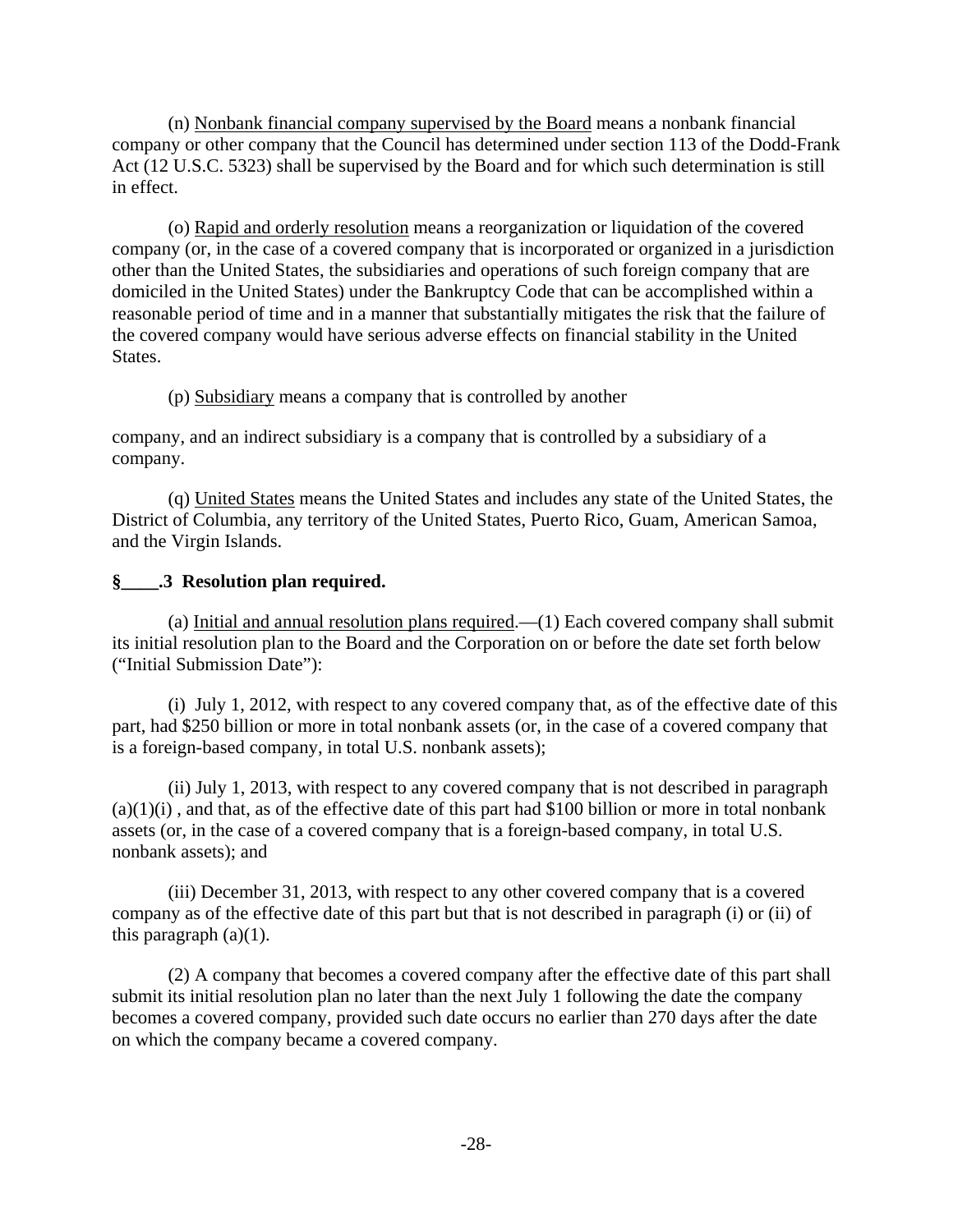(3) After filing its initial resolution plan pursuant to paragraph (a)(1) or (a)(2) above, each covered company shall annually submit a resolution plan to the Board and the Corporation on or before each anniversary date of its Initial Submission Date.

(4) Notwithstanding anything to the contrary in this paragraph (a), the Board and Corporation may jointly determine that a covered company shall file its initial or annual resolution plan by a date other than as provided in this paragraph (a). The Board and the Corporation shall provide a covered company with written notice of a determination under this paragraph (4) no later than 180 days prior to the date on which the Board and Corporation jointly determined to require the covered company to submit its resolution plan.

(b) Authority to require interim updates and notice of material events.—(1) In general. The Board and the Corporation may jointly require that a covered company file an update to a resolution plan submitted under paragraph (a) of this section, within a reasonable amount of time, as jointly determined by the Board and Corporation. The Board and the Corporation shall make a request pursuant to this paragraph  $(b)(1)$  in writing, and shall specify the portions or aspects of the resolution plan the covered company shall update.

(2) Notice of material events. Each covered company shall provide the Board and the Corporation with a notice no later than 45 days after any event, occurrence, change in conditions or circumstances, or other change that results in, or could reasonably be foreseen to have, a material effect on the resolution plan of the covered company. Such notice should describe the event, occurrence or change and explain why the event, occurrence or change may require changes to the resolution plan. The covered company shall address any event, occurrence or change with respect to which it has provided notice pursuant to this paragraph (2) in the following resolution plan submitted by the covered company.

(3) Exception. A covered company shall not be required to file a notice under paragraph (b)(2) of this section if the date on which the covered company would be required to submit the notice under paragraph (b)(2) would be within 90 days prior to the date on which the covered company is required to file an annual resolution plan under paragraph (a) of this section.

(c) Authority to require more frequent submissions or extend time period.—The Board and Corporation may jointly:

(1) Require that a covered company submit a resolution plan more frequently than required pursuant to paragraph (a) of this section; and

(2) Extend the time period that a covered company has to submit a resolution plan or a notice following material events under paragraphs (a) and (b) of this section.

(d) Access to information.—In order to allow evaluation of the resolution plan, each covered company must provide the Board and the Corporation such information and access to personnel of the covered company as the Board and the Corporation jointly determine during the period for reviewing the resolution plan is necessary to assess the credibility of the resolution plan and the ability of the covered company to implement the resolution plan. The Board and the Corporation will rely to the fullest extent possible on examinations conducted by or on behalf of the appropriate Federal banking agency for the relevant company.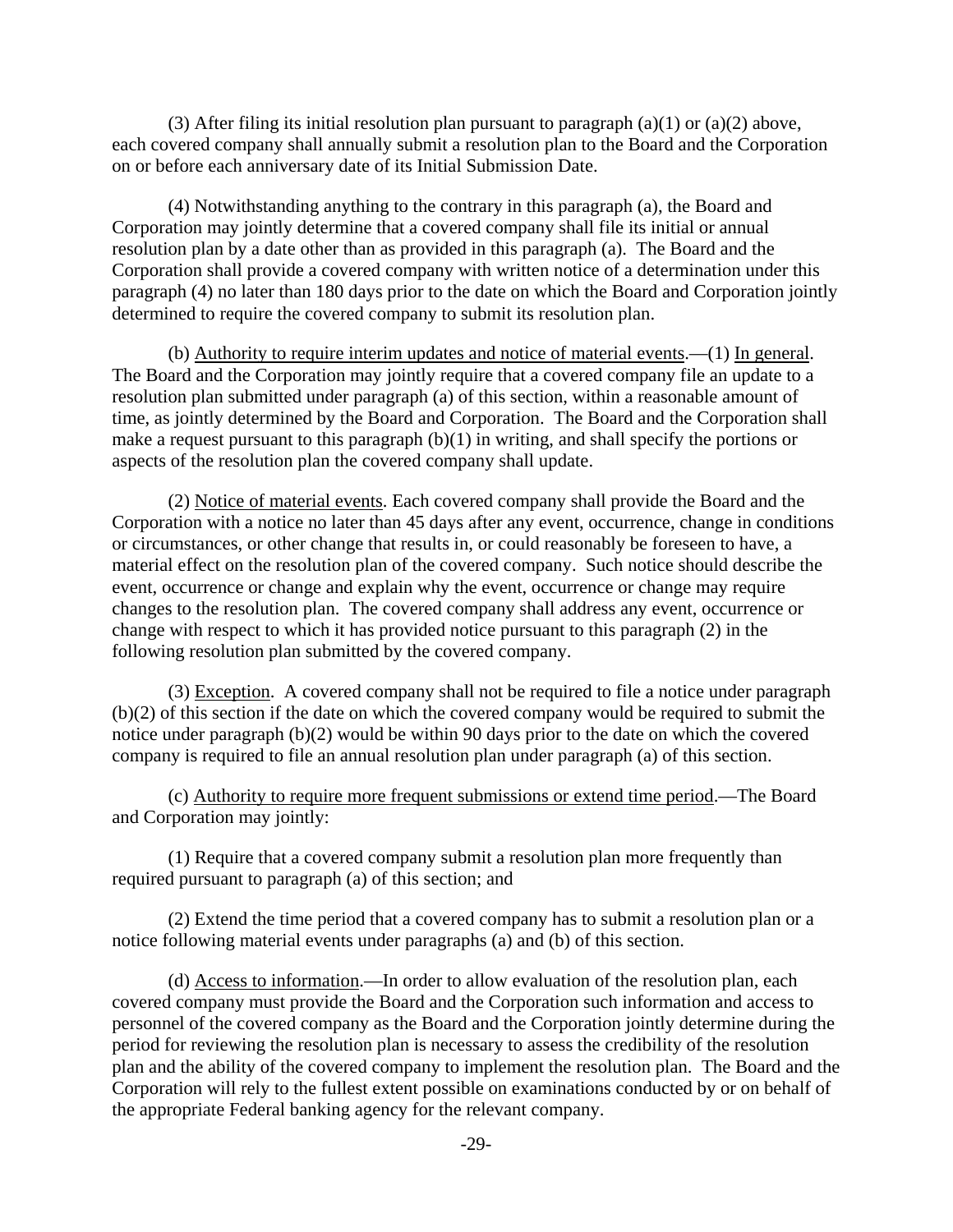(e) Board of directors approval of resolution plan.—Prior to submission of a resolution plan under paragraph (a) of this section, the resolution plan of a covered company shall be approved by:

(1) The board of directors of the covered company and noted in the minutes; or

(2) In the case of a foreign-based covered company only, a delegee acting under the express authority of the board of directors of the covered company to approve the resolution plan.

(f) Resolution plans provided to the Council.—The Board shall make the resolution plans and updates submitted by the covered company pursuant to this section available to the Council upon request.

## **§ \_\_\_\_.4 Informational content of a resolution plan.**

(a) In general.—(1) Domestic covered companies. Except as otherwise provided in paragraph (a)(3), the resolution plan of a covered company that is organized or incorporated in the United States shall include the information specified in paragraphs (b) through (i) of this section with respect to the subsidiaries and operations that are domiciled in the United States as well as the foreign subsidiaries, offices, and operations of the covered company.

(2) Foreign-based covered companies.—Except as otherwise provided in paragraph (a)(3), the resolution plan of a covered company that is organized or incorporated in a jurisdiction other than the United States (other than a bank holding company) or that is a foreign banking organization shall include:

(i) The information specified in paragraphs (b) through (i) of this section with respect to the subsidiaries, branches and agencies, and critical operations and core business lines, as applicable, that are domiciled in the United States or conducted in whole or material part in the United States. With respect to the information specified in paragraph (g) of this section, the resolution plan of a foreign-based covered company shall also identify, describe in detail, and map to legal entity the interconnections and interdependencies among the U.S. subsidiaries, branches and agencies, and critical operations and core business lines of the foreign-based covered company and any foreign-based affiliate; and

 (ii) A detailed explanation of how resolution planning for the subsidiaries, branches and agencies, and critical operations and core business lines of the foreign-based covered company that are domiciled in the United States or conducted in whole or material part in the United States is integrated into the foreign-based covered company's overall resolution or other contingency planning process.

(3) Tailored resolution plan.

(i) Eligible covered company.—Paragraph (ii) applies to any covered company that as of December 31 of the calendar year prior to the date its resolution plan is required to be submitted under this part—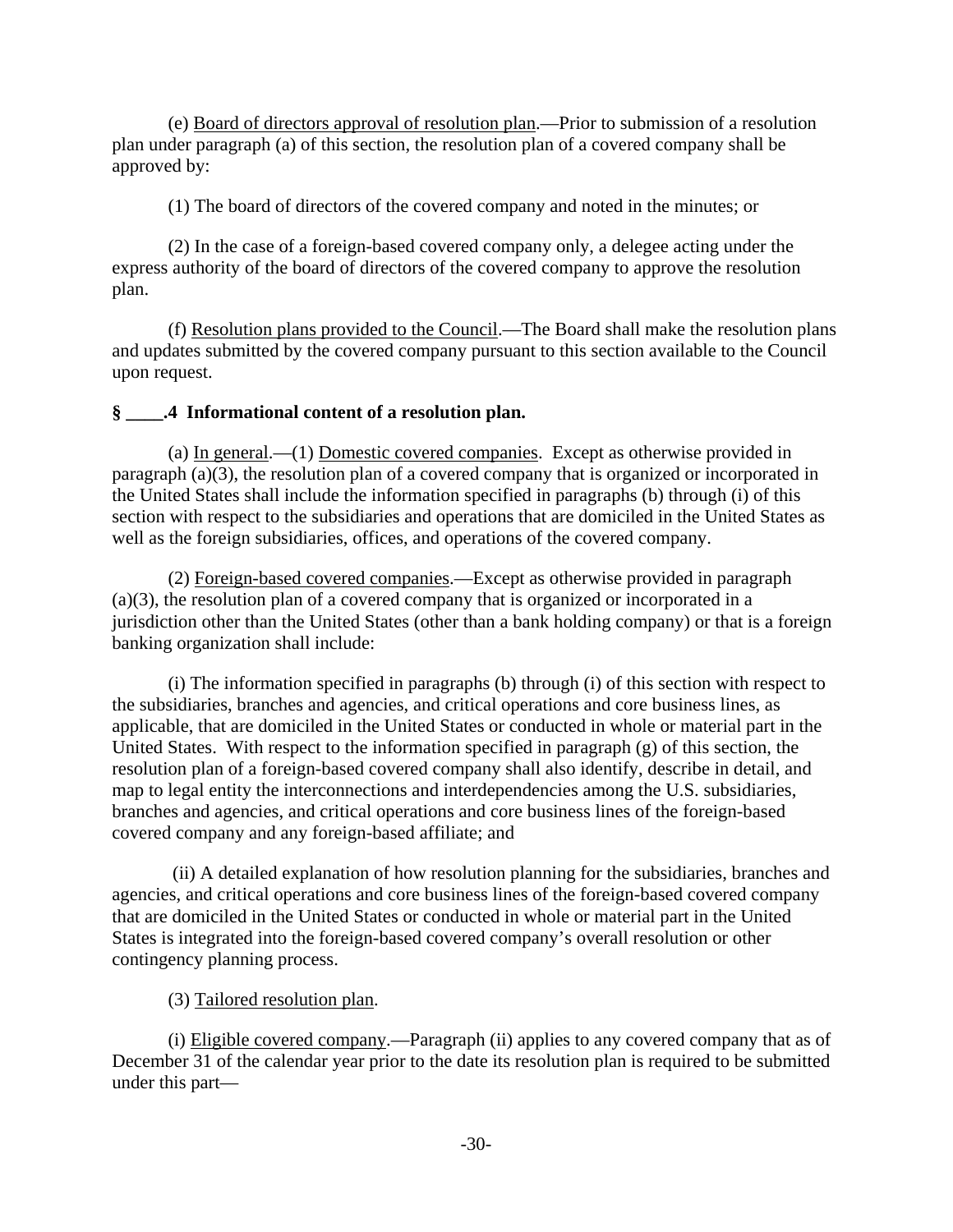(I) has less than \$100 billion in total nonbank assets (or, in the case of a covered company that is a foreign-based company, in total U.S. nonbank assets); and

(II) the total insured depository institution assets of which comprise 85 percent or more of the covered company's total consolidated assets (or, in the case of a covered company that is a foreign-based company, the assets of the U.S. insured depository institution operations, branches, and agencies of which comprise 85 percent or more of such covered company's U.S. total consolidated assets).

(ii) Tailored resolution plan elements. A covered company described in paragraph (i) may file a resolution plan that is limited to the following items—

(A) An executive summary, as specified in paragraph (b) of this section;

(B) The information specified in paragraphs (c) through (f) and paragraph (h) of this section , but only with respect to the covered company and its nonbanking material entities and operations;

(C) The information specified in paragraphs (g) and (i) of this section with respect to the covered company and all of its insured depository institutions (or, in the case of a covered company that is a foreign-based company, the U.S. insured depository institutions, branches, and agencies) and nonbank material entities and operations. The interconnections and interdependencies identified pursuant to (g) shall be included in the analysis provided pursuant to paragraph (c).

(iii) Notice.—A covered company that meets the requirements of paragraph  $(a)(3)(i)$  and that intends to submit a resolution plan pursuant to this paragraph (a)(3), shall provide the Board and Corporation with written notice of such intent and its eligibility under paragraph (a)(3)(i) no later than 270 days prior to the date on which the covered company is required to submit its resolution plan. Within 90 of receiving such notice, the Board and Corporation may jointly determine that the covered company must submit a resolution plan that meets some or all of the requirements as set forth in paragraph  $(a)(1)$  or  $(a)(2)$ , as applicable.

(4) Required and prohibited assumptions.—In preparing its plan for rapid and orderly resolution in the event of material financial distress or failure required by this part, a covered company shall:

(i) Take into account that such material financial distress or failure of the covered company may occur under the baseline, adverse and severely adverse economic conditions provided to the covered company by the Board pursuant to 12 U.S.C. 5365(i)(1)(B); provided, however, a covered company may submit its initial resolution plan assuming the baseline conditions only, or, if a baseline scenario is not then available, a reasonable substitute developed by the covered company; and

(ii) Not rely on the provision of extraordinary support by the United States or any other government to the covered company or its subsidiaries to prevent the failure of the covered company.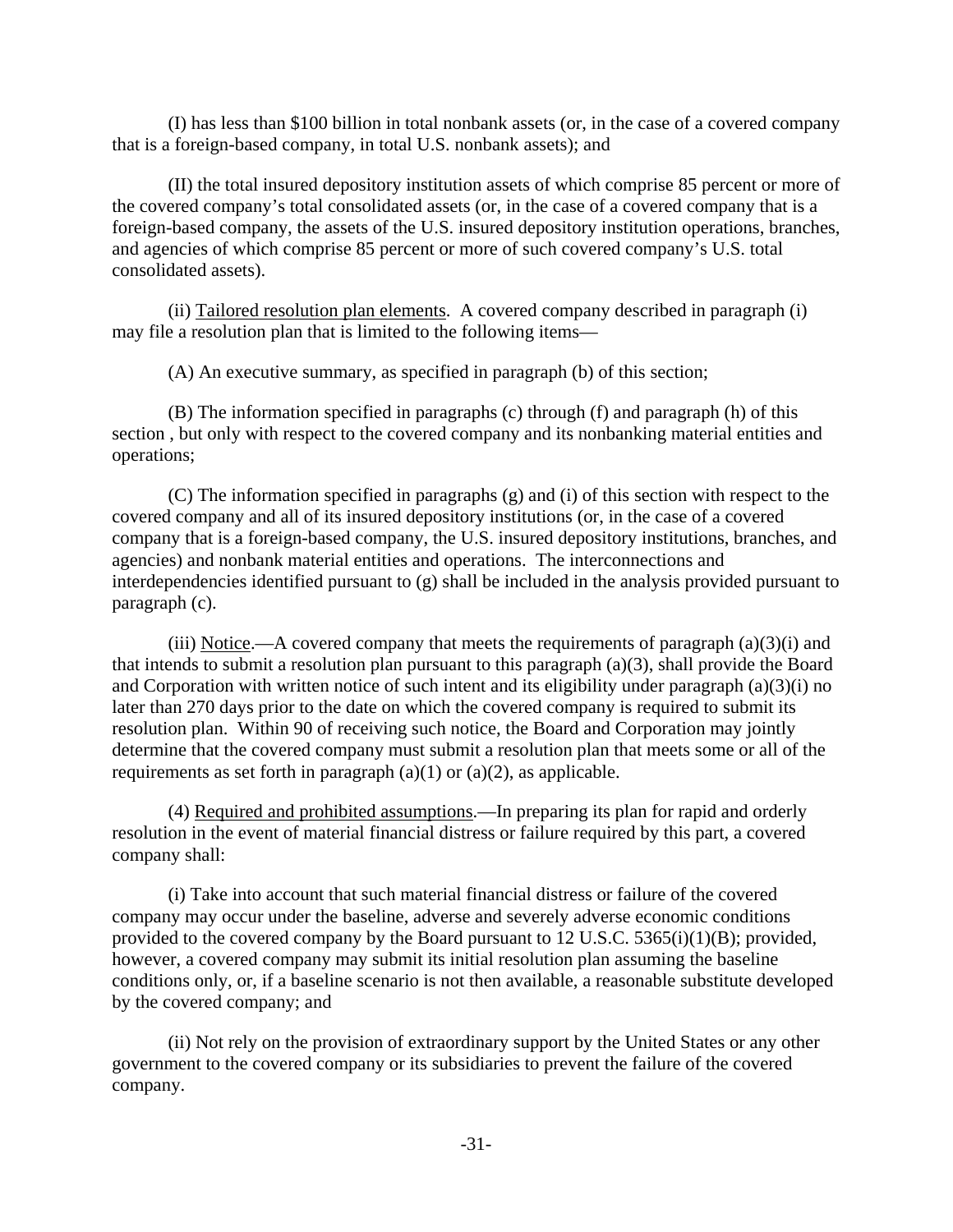(b) Executive summary.—Each resolution plan of a covered company shall include an executive summary describing:

(1) The key elements of the covered company's strategic plan for rapid and orderly resolution in the event of material financial distress at or failure of the covered company.

(2) Material changes to the covered company's resolution plan from the company's most recently filed resolution plan (including any notices following a material event or updates to the resolution plan).

(3) Any actions taken by the covered company since filing of the previous resolution plan to improve the effectiveness of the covered company's resolution plan or remediate or otherwise mitigate any material weaknesses or impediments to effective and timely execution of the resolution plan.

(c) Strategic Analysis.—Each resolution plan shall include a strategic analysis describing the covered company's plan for rapid and orderly resolution in the event of material financial distress or failure of the covered company. Such analysis shall—

(1) Include detailed descriptions of the—

(i) Key assumptions and supporting analysis underlying the covered company's resolution plan, including any assumptions made concerning the economic or financial conditions that would be present at the time the covered company sought to implement such plan;

(ii) Range of specific actions to be taken by the covered company to facilitate a rapid and orderly resolution of the covered company, its material entities, and its critical operations and core business lines in the event of material financial distress or failure of the covered company;

(iii) Funding, liquidity and capital needs of, and resources available to, the covered company and its material entities, which shall be mapped to its critical operations and core business lines, in the ordinary course of business and in the event of material financial distress at or failure of the covered company;

(iv) Covered company's strategy for maintaining operations of, and funding for, the covered company and its material entities, which shall be mapped to its critical operations and core business lines;

(v) Covered company's strategy in the event of a failure or discontinuation of a material entity, core business line or critical operation, and the actions that will be taken by the covered company to prevent or mitigate any adverse effects of such failure or discontinuation on the financial stability of the United States; provided, however, if any such material entity is subject to an insolvency regime other than the Bankruptcy Code, a covered company may exclude that entity from its strategic analysis unless that entity either has \$50 billion or more in total assets or conducts a critical operation; and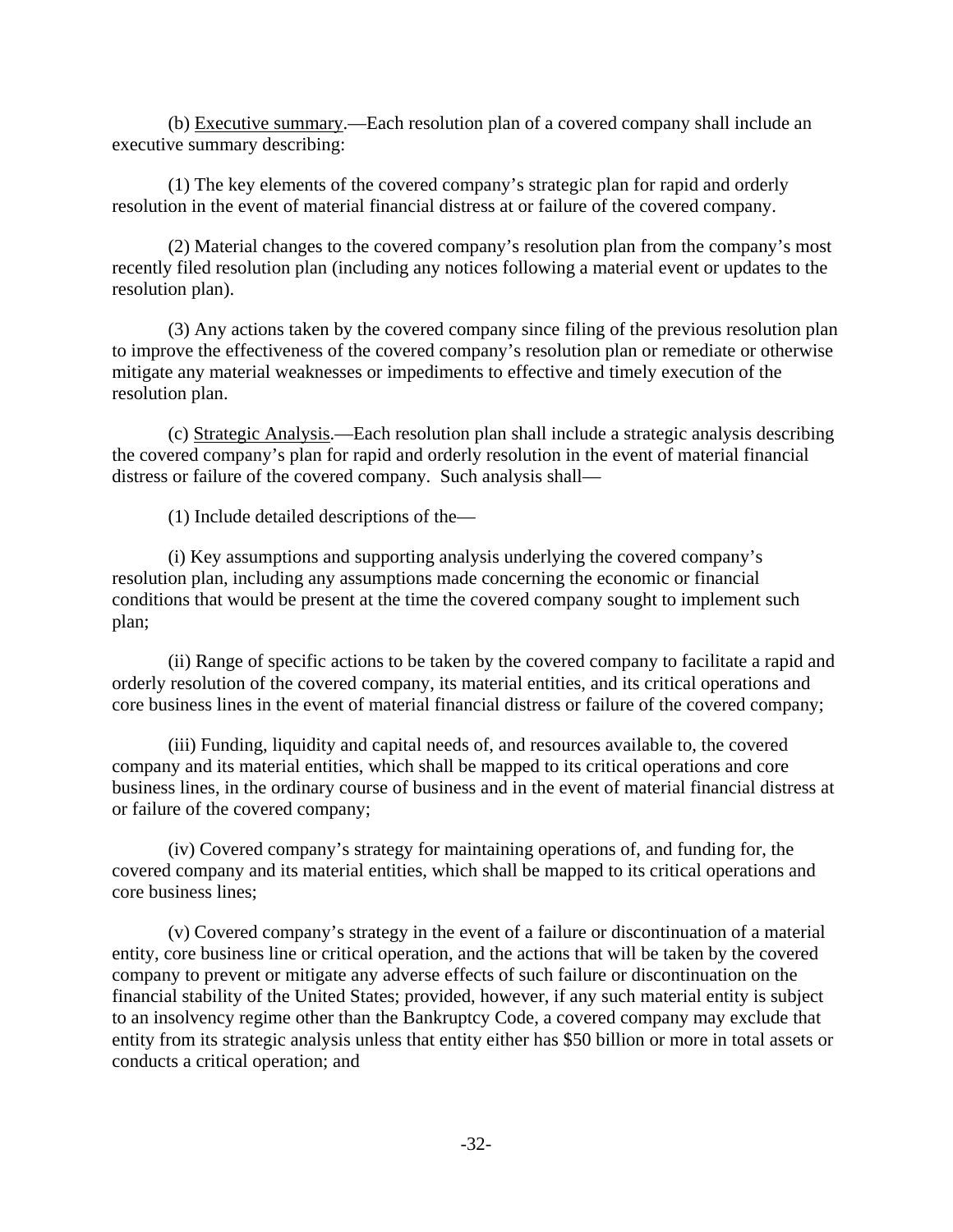(vi) Covered company's strategy for ensuring that any insured depository institution subsidiary of the covered company will be adequately protected from risks arising from the activities of any nonbank subsidiaries of the covered company (other than those that are subsidiaries of an insured depository institution);

(2) Identify the time period(s) the covered company expects would be needed for the covered company to successfully execute each material aspect and step of the covered company's plan;

(3) Identify and describe any potential material weaknesses or impediments to effective and timely execution of the covered company's plan;

(4) Discuss the actions and steps the covered company has taken or proposes to take to remediate or otherwise mitigate the weaknesses or impediments identified by the covered company, including a timeline for the remedial or other mitigatory action; and

(5) Provide a detailed description of the processes the covered company employs for:

(i) Determining the current market values and marketability of the core business lines, critical operations, and material asset holdings of the covered company;

(ii) Assessing the feasibility of the covered company's plans (including timeframes) for executing any sales, divestitures, restructurings, recapitalizations, or other similar actions contemplated in the covered company's resolution plan; and

(iii) Assessing the impact of any sales, divestitures, restructurings, recapitalizations, or other similar actions on the value, funding, and operations of the covered company, its material entities, critical operations and core business lines.

(d) Corporate governance relating to resolution planning.—Each resolution plan shall:

(1) Include a detailed description of:

(i) How resolution planning is integrated into the corporate governance structure and processes of the covered company;

(ii) The covered company's policies, procedures, and internal controls governing preparation and approval of the covered company's resolution plan;

(iii) The identity and position of the senior management official(s) of the covered company that is primarily responsible for overseeing the development, maintenance, implementation, and filing of the covered company's resolution plan and for the covered company's compliance with this part; and

(iv) The nature, extent, and frequency of reporting to senior executive officers and the board of directors of the covered company regarding the development, maintenance, and implementation of the covered company's resolution plan;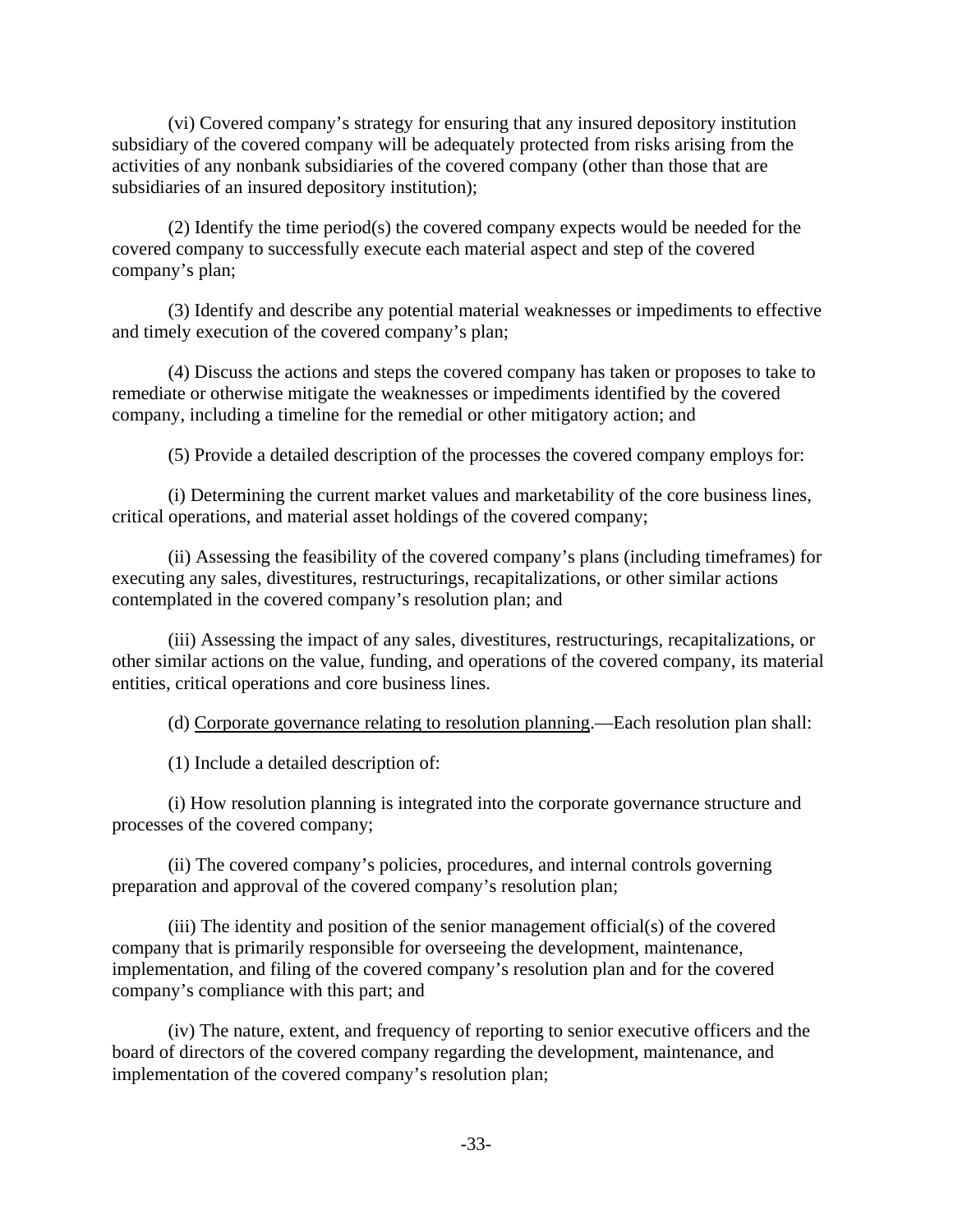(2) Describe the nature, extent, and results of any contingency planning or similar exercise conducted by the covered company since the date of the covered company's most recently filed resolution plan to assess the viability of or improve the resolution plan of the covered company; and

(3) Identify and describe the relevant risk measures used by the covered company to report credit risk exposures both internally to its senior management and board of directors, as well as any relevant risk measures reported externally to investors or to the covered company's appropriate Federal regulator.

(e) Organizational structure and related information.—Each resolution plan shall—

(1) Provide a detailed description of the covered company's organizational structure, including:

(i) A hierarchical list of all material entities within the covered company's organization (including legal entities that directly or indirectly hold such material entities) that:

(A) Identifies the direct holder and the percentage of voting and nonvoting equity of each legal entity and foreign office listed; and

(B) The location, jurisdiction of incorporation, licensing, and key management associated with each material legal entity and foreign office identified;

(ii) A mapping of the covered company's critical operations and core business lines, including material asset holdings and liabilities related to such critical operations and core business lines, to material entities;

(2) Provide an unconsolidated balance sheet for the covered company and a consolidating schedule for all material entities that are subject to consolidation by the covered company;

(3) Include a description of the material components of the liabilities of the covered company, its material entities, critical operations and core business lines that, at a minimum, separately identifies types and amounts of the short-term and long-term liabilities, the secured and unsecured liabilities, and subordinated liabilities;

(4) Identify and describe the processes used by the covered company to:

(i) Determine to whom the covered company has pledged collateral;

(ii) Identify the person or entity that holds such collateral; and

(iii) Identify the jurisdiction in which the collateral is located, and, if different, the jurisdiction in which the security interest in the collateral is enforceable against the covered company;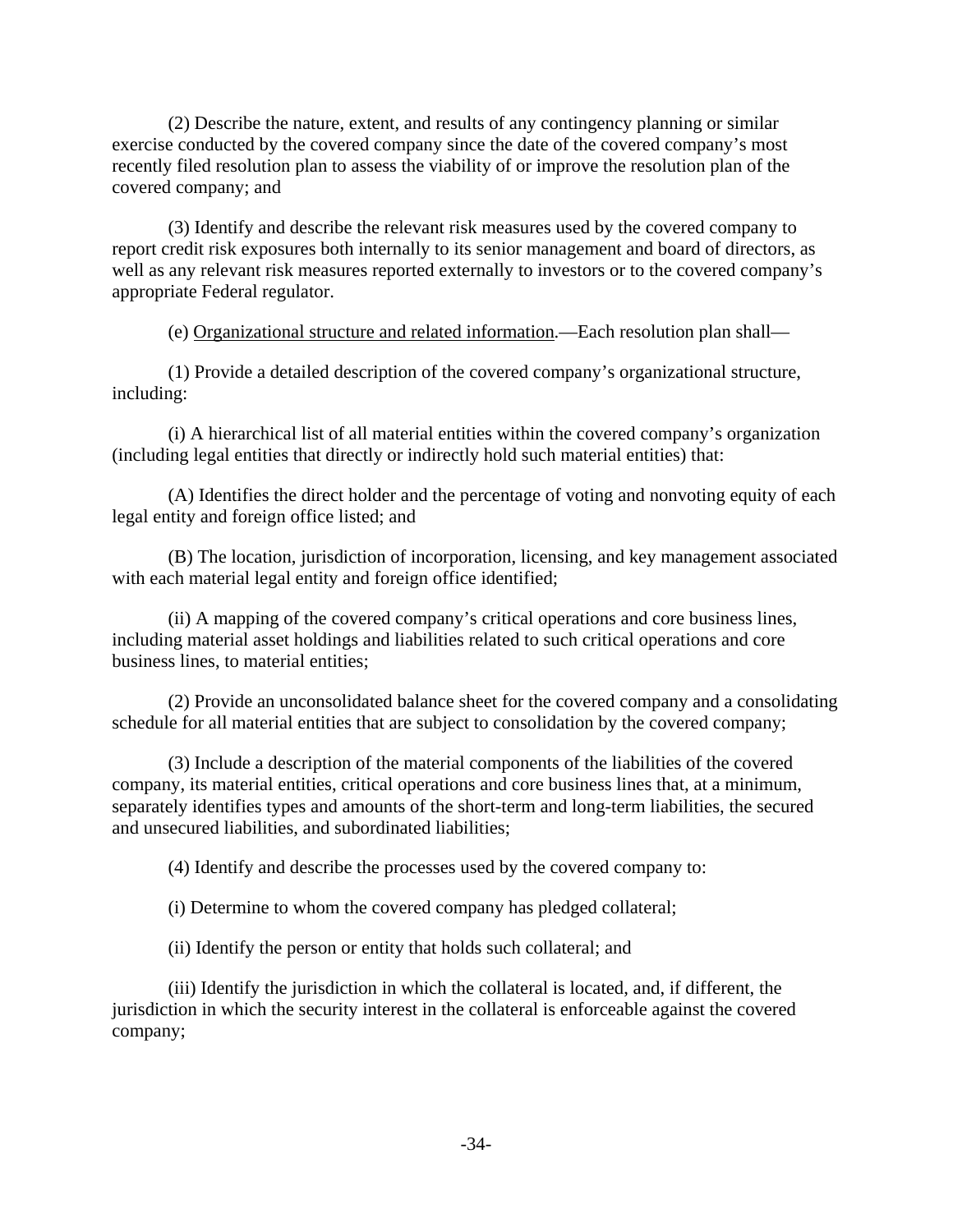(5) Describe any material off-balance sheet exposures (including guarantees and contractual obligations) of the covered company and its material entities, including a mapping to its critical operations and core business lines;

(6) Describe the practices of the covered company, its material entities and its core business lines related to the booking of trading and derivatives activities;

(7) Identify material hedges of the covered company, its material entities, and its core business lines related to trading and derivative activities, including a mapping to legal entity;

(8) Describe the hedging strategies of the covered company;

(9) Describe the process undertaken by the covered company to establish exposure limits;

(10) Identify the major counterparties of the covered company and describe the interconnections, interdependencies and relationships with such major counterparties;

(11) Analyze whether the failure of each major counterparty would likely have an adverse impact on or result in the material financial distress or failure of the covered company; and

(12) Identify each trading, payment, clearing, or settlement system of which the covered company, directly or indirectly, is a member and on which the covered company conducts a material number or value amount of trades or transactions. Map membership in each such system to the covered company's material entities, critical operations and core business lines.

(f) Management information systems.—(1) Each resolution plan shall include—

(i) A detailed inventory and description of the key management information systems and applications, including systems and applications for risk management, accounting, and financial and regulatory reporting, used by the covered company and its material entities. The description of each system or application provided shall identify the legal owner or licensor, the use or function of the system or application, service level agreements related thereto, any software and system licenses, and any intellectual property associated therewith;

(ii) A mapping of the key management information systems and applications to the material entities, critical operations and core business lines of the covered company that use or rely on such systems and applications;

(iii) An identification of the scope, content, and frequency of the key internal reports that senior management of the covered company, its material entities, critical operations and core business lines use to monitor the financial health, risks, and operation of the covered company, its material entities, critical operations and core business lines; and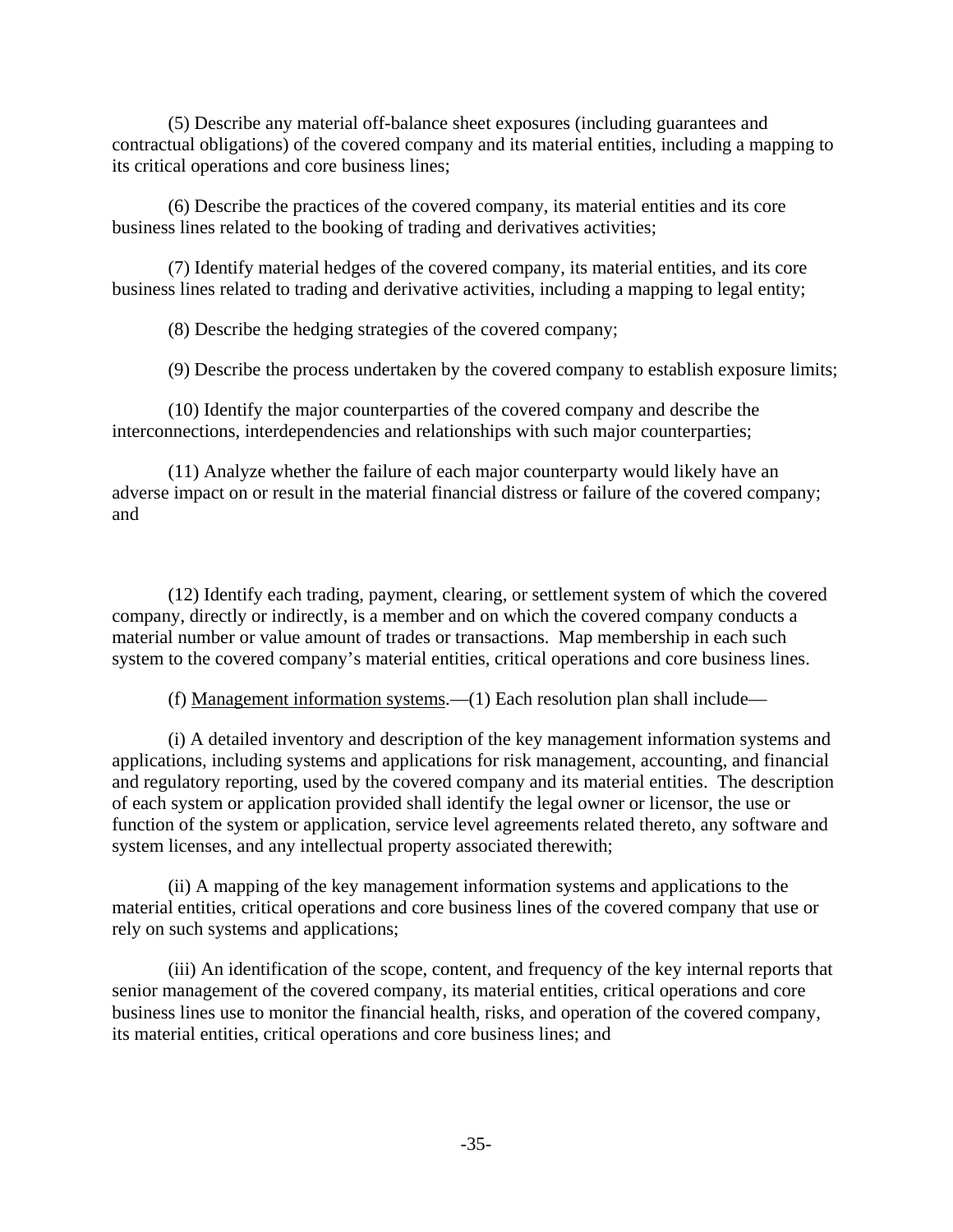(iv) A description of the process for the appropriate supervisory or regulatory agencies to access the management information systems and applications identified in paragraph (f) of this section; and

(v) A description and analysis of—

(A) The capabilities of the covered company's management information systems to collect, maintain, and report, in a timely manner to management of the covered company, and to the Board, the information and data underlying the resolution plan; and

(B) Any deficiencies, gaps or weaknesses in such capabilities, and a description of the actions the covered company intends to take to promptly address such deficiencies, gaps, or weaknesses, and the time frame for implementing such actions.

(2) The Board will use its examination authority to review the demonstrated capabilities of each covered company to satisfy the requirements of paragraph (v). The Board will share with the Corporation information regarding the capabilities of the covered company to collect, maintain, and report in a timely manner information and data underlying the resolution plan.

(g) Interconnections and interdependencies. To the extent not elsewhere provided, identify and map to the material entities the interconnections and interdependencies among the covered company and its material entities, and among the critical operations and core business lines of the covered company that, if disrupted, would materially affect the funding or operations of the covered company, its material entities, or its critical operations or core business lines. Such interconnections and interdependencies may include:

(1) Common or shared personnel, facilities, or systems (including information technology platforms, management information systems, risk management systems, and accounting and recordkeeping systems);

(2) Capital, funding, or liquidity arrangements;

(3) Existing or contingent credit exposures;

(4) Cross-guarantee arrangements, cross-collateral arrangements, cross-default provisions, and cross-affiliate netting agreements;

(5) Risk transfers; and

(6) Service level agreements.

(h) Supervisory and regulatory information. Each resolution plan shall—

(1) Identify any:

(i) Federal, state, or foreign agency or authority (other than a Federal banking agency) with supervisory authority or responsibility for ensuring the safety and soundness of the covered company, its material entities, critical operations and core business lines; and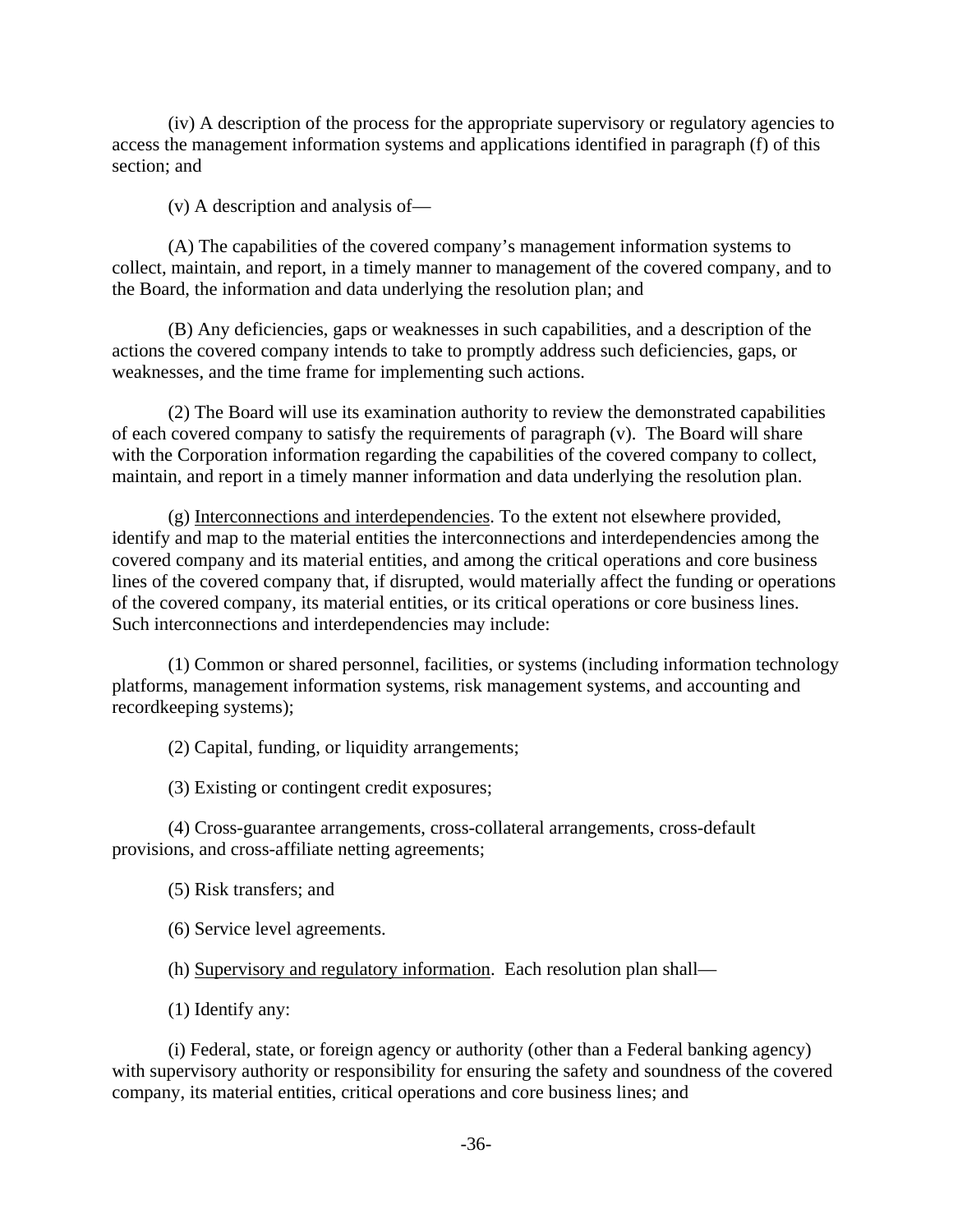(ii) Other Federal, state, or foreign agency or authority (other than a Federal banking agency) with significant supervisory or regulatory authority over the covered company, and its material entities and critical operations and core business lines.

(2) Identify any foreign agency or authority responsible for resolving a foreign-based material entity and critical operations or core business lines of the covered company; and

(3) Include contact information for each agency identified in paragraphs (h)(1) and (2) of this section.

(i) Contact information. Each resolution plan shall identify a senior management official at the covered company responsible for serving as a point of contact regarding the resolution plan of the covered company, and include contact information (including phone number, e-mail address, and physical address) for a senior management official of the material entities of the covered company.

(j) Incorporation of previously submitted resolution plan informational elements by reference. An annual submission of or update to a resolution plan submitted by a covered company may incorporate by reference informational elements (but not strategic analysis or executive summary elements) from a resolution plan previously submitted by the covered company to the Board and the Corporation, provided that:

(1) The resolution plan seeking to incorporate informational elements by reference clearly indicates:

(i) the informational element the covered company is incorporating by reference; and

(ii) which of the covered company's previously submitted resolution plan(s) originally contained the information the covered company is incorporating by reference; and

(2) The covered company certifies that the information the covered company is incorporating by reference remains accurate.

 (k) Exemptions. The Board and the Corporation may jointly exempt a covered company from one or more of the requirements of this section.

#### **§\_\_\_\_.5 Review of resolution plans; resubmission of deficient resolution plans.**

(a) Acceptance of submission and review.—

(1) The Board and Corporation shall review a resolution plan submitted under section this subpart within 60 days.

(2) If the Board and Corporation jointly determine within the time described in paragraph (1) that a resolution plan is informationally incomplete or that substantial additional information is necessary to facilitate review of the resolution plan: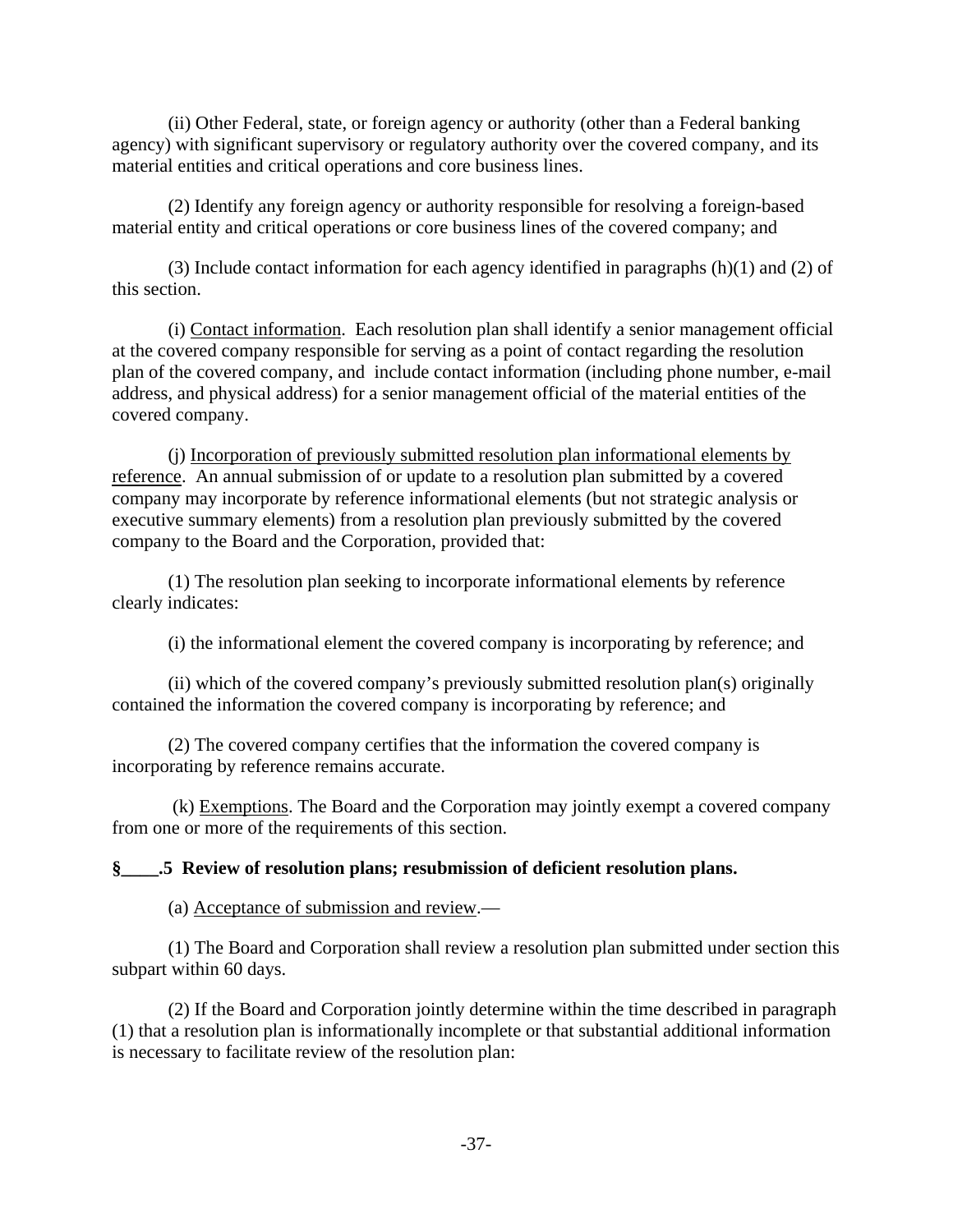(i) The Board and Corporation shall jointly inform the covered company in writing of the area(s) in which the resolution plan is informationally incomplete or with respect to which additional information is required; and

(ii) The covered company shall resubmit an informationally complete resolution plan or such additional information as jointly requested to facilitate review of the resolution plan no later than 30 days after receiving the notice described in paragraph  $(a)(2)(i)$  of this section, or such other time period as the Board and Corporation may jointly determine.

(b) Joint determination regarding deficient resolution plans.—If the Board and Corporation jointly determine that the resolution plan of a covered company submitted under section \_\_\_\_\_.3(a) is not credible or would not facilitate an orderly resolution of the covered company under the Bankruptcy Code, the Board and Corporation shall jointly notify the covered company in writing of such determination. Any joint notice provided under this paragraph shall identify the aspects of the resolution plan that the Board and Corporation jointly determined to be deficient.

(c) Resubmission of a resolution plan.—Within 90 days of receiving a notice of deficiencies issued pursuant to paragraph (b) of this section, or such shorter or longer period as the Board and Corporation may jointly determine, a covered company shall submit a revised resolution plan to the Board and Corporation that addresses the deficiencies jointly identified by the Board and Corporation, and that discusses in detail:

(i) The revisions made by the covered company to address the deficiencies jointly identified by the Board and the Corporation;

(ii) Any changes to the covered company's business operations and corporate structure that the covered company proposes to undertake to facilitate implementation of the revised resolution plan (including a timeline for the execution of such planned changes); and

(iii) Why the covered company believes that the revised resolution plan is credible and would result in an orderly resolution of the covered company under the Bankruptcy Code.

(d) Extensions of time.—Upon their own initiative or a written request by a covered company, the Board and Corporation may jointly extend any time period under this section. Each extension request shall be supported by a written statement of the covered company describing the basis and justification for the request.

#### **§\_\_\_\_.6 Failure to cure deficiencies on resubmission of a resolution plan.**

(a) In general.—The Board and Corporation may jointly determine that a covered company or any subsidiary of a covered company shall be subject to more stringent capital, leverage, or liquidity requirements, or restrictions on the growth, activities, or operations of the covered company or the subsidiary if:

(1) The covered company fails to submit a revised resolution plan under section § \_\_\_.5(c) within the required time period; or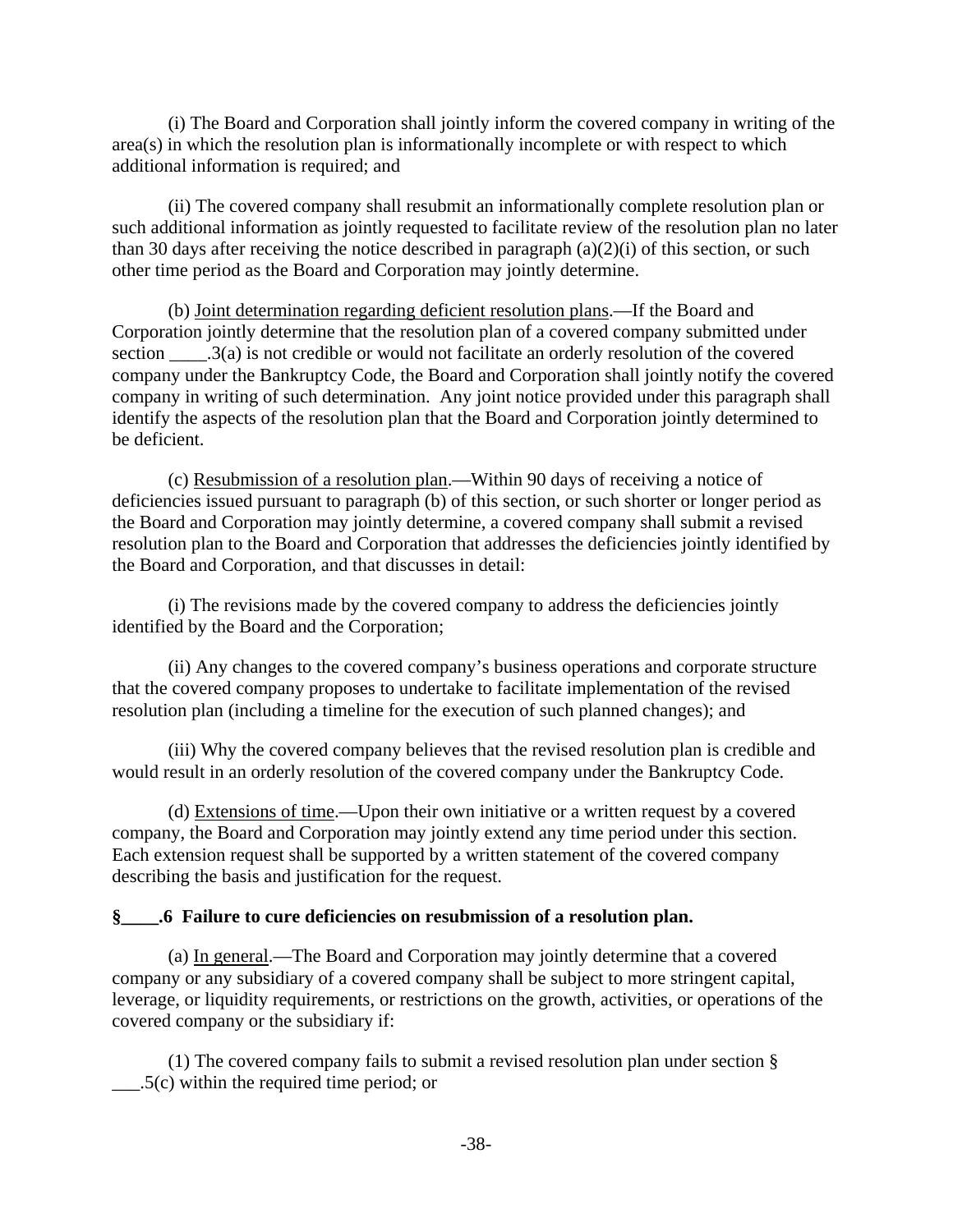(2) The Board and the Corporation jointly determine that a revised resolution plan submitted under § \_\_\_.5(c) does not adequately remedy the deficiencies jointly identified by the Board and the Corporation under § \_\_\_.5(b).

 (b) Duration of requirements or restrictions.—Any requirements or restrictions imposed on a covered company or a subsidiary thereof pursuant to paragraph (a) of this section shall cease to apply to the covered company or subsidiary, respectively, on the date that the Board and the Corporation jointly determine the covered company has submitted a revised resolution plan that adequately remedies the deficiencies jointly identified by the Board and the Corporation under §  $.5(b).$ 

 (c) Divestiture.—The Board and Corporation, in consultation with the Council, may jointly, by order, direct the covered company to divest such assets or operations as are jointly identified by the Board and Corporation if:

(1) The Board and Corporation have jointly determined that the covered company or a subsidiary thereof shall be subject to requirements or restrictions pursuant to paragraph (a) of this section; and

(2) The covered company has failed, within the 2-year period beginning on the date on which the determination to impose such requirements or restrictions under paragraph (a) was made, to submit a revised resolution plan that adequately remedies the deficiencies jointly identified by the Board and the Corporation under  $\S$  . 5(b); and

(3) The Board and Corporation jointly determine that the divestiture of such assets or operations is necessary to facilitate an orderly resolution of the covered company under the Bankruptcy Code in the event the company was to fail.

**§\_\_\_\_.7 Consultation**.—Prior to issuing any notice of deficiencies under § \_\_\_.5(b), determining to impose requirements or restrictions under  $\S$  .  $6(a)$ , or issuing a divestiture order pursuant to  $\S$  \_\_\_\_.6(c) with respect to a covered company that is likely to have a significant impact on a functionally regulated subsidiary or a depository institution subsidiary of the covered company, the Board—

(a) Shall consult with each Council member that primarily supervises any such subsidiary; and

 (b) May consult with any other Federal, state, or foreign supervisor as the Board considers appropriate.

#### **§\_\_\_\_.8 No limiting effect or private right of action; confidentiality of resolution plans.**

(a) No limiting effect on bankruptcy or other resolution proceedings.—A resolution plan submitted pursuant to this part shall not have any binding effect on:

(1) A court or trustee in a proceeding commenced under the Bankruptcy Code;

(2) A receiver appointed under Title II of the Dodd-Frank Act (12 U.S.C. 5381 et seq.);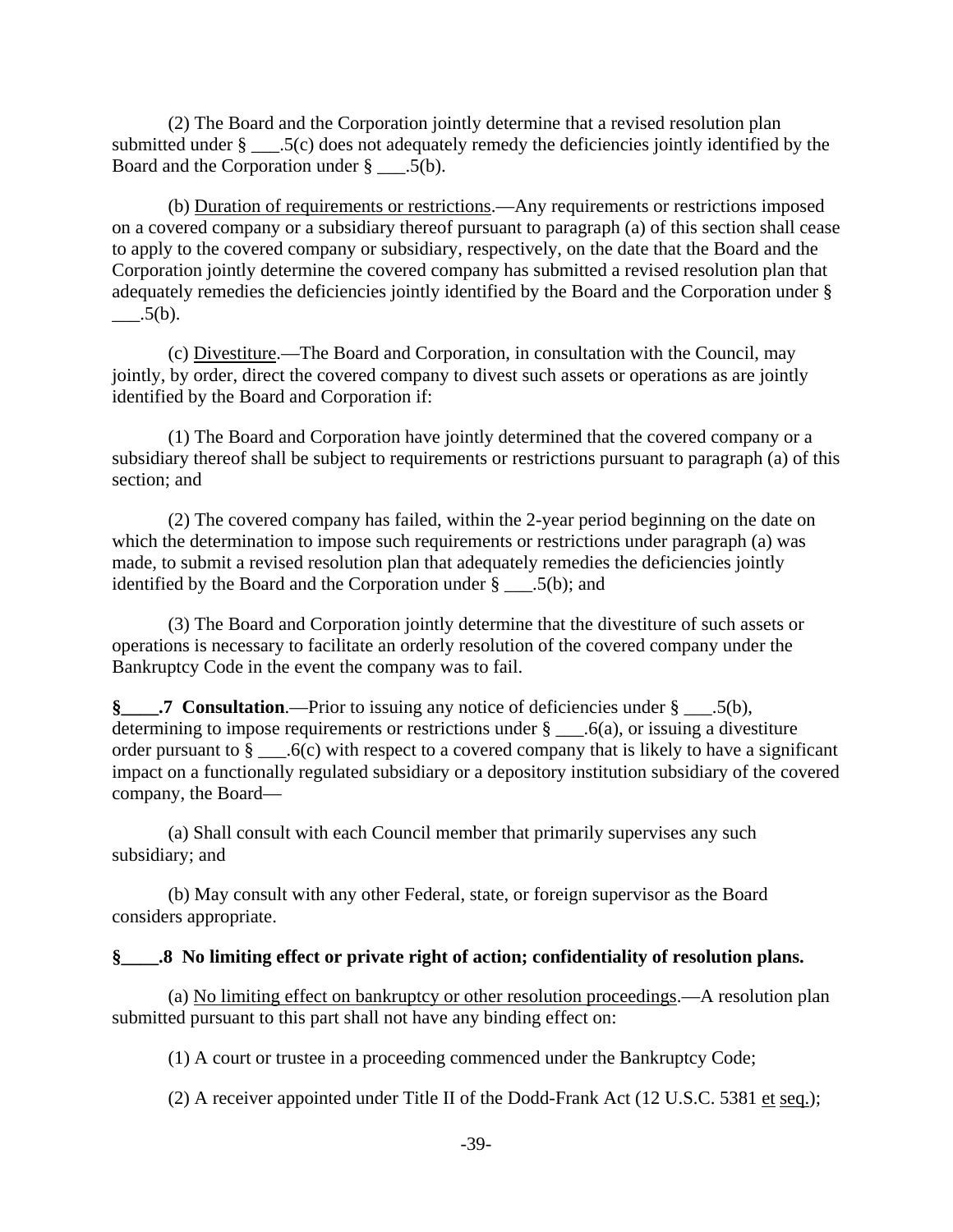(3) A bridge financial company chartered pursuant to 12 U.S.C. 5390(h); or

(4) Any other authority that is authorized or required to resolve a covered company (including any subsidiary or affiliate thereof) under any other provision of Federal, state, or foreign law.

(b) No private right of action.—Nothing in this part creates or is intended to create a private right of action based on a resolution plan prepared or submitted under this part or based on any action taken by the Board or the Corporation with respect to any resolution plan submitted under this part.

(c) Form of resolution plans. Each resolution plan of a covered company shall be divided into a public section and a confidential section. Each covered company shall segregate and separately identify the public section from the confidential section. The public section shall consist of an executive summary of the resolution plan that describes the business of the covered company and includes, to the extent material to an understanding of the covered company:

(1) The names of material entities;

(2) A description of core business lines;

(3) Consolidated or segment financial information regarding assets, liabilities, capital and major funding sources;

(4) A description of derivative activities and hedging activities;

(5) A list of memberships in material payment, clearing and settlement systems;

(6) A description of foreign operations;

(7) The identities of material supervisory authorities;

(8) The identities of the principal officers;

(9) A description of the corporate governance structure and processes related to resolution planning;

(10) A description of material management information systems; and

(11) A description, at a high level, of the covered company's resolution strategy, covering such items as the range of potential purchasers of the covered company, its material entities and core business lines.

#### (d) Confidential treatment of resolution plans.

(1) The confidentiality of resolution plans and related materials shall be determined in accordance with applicable exemptions under the Freedom of Information Act (5 U.S.C. 552(b))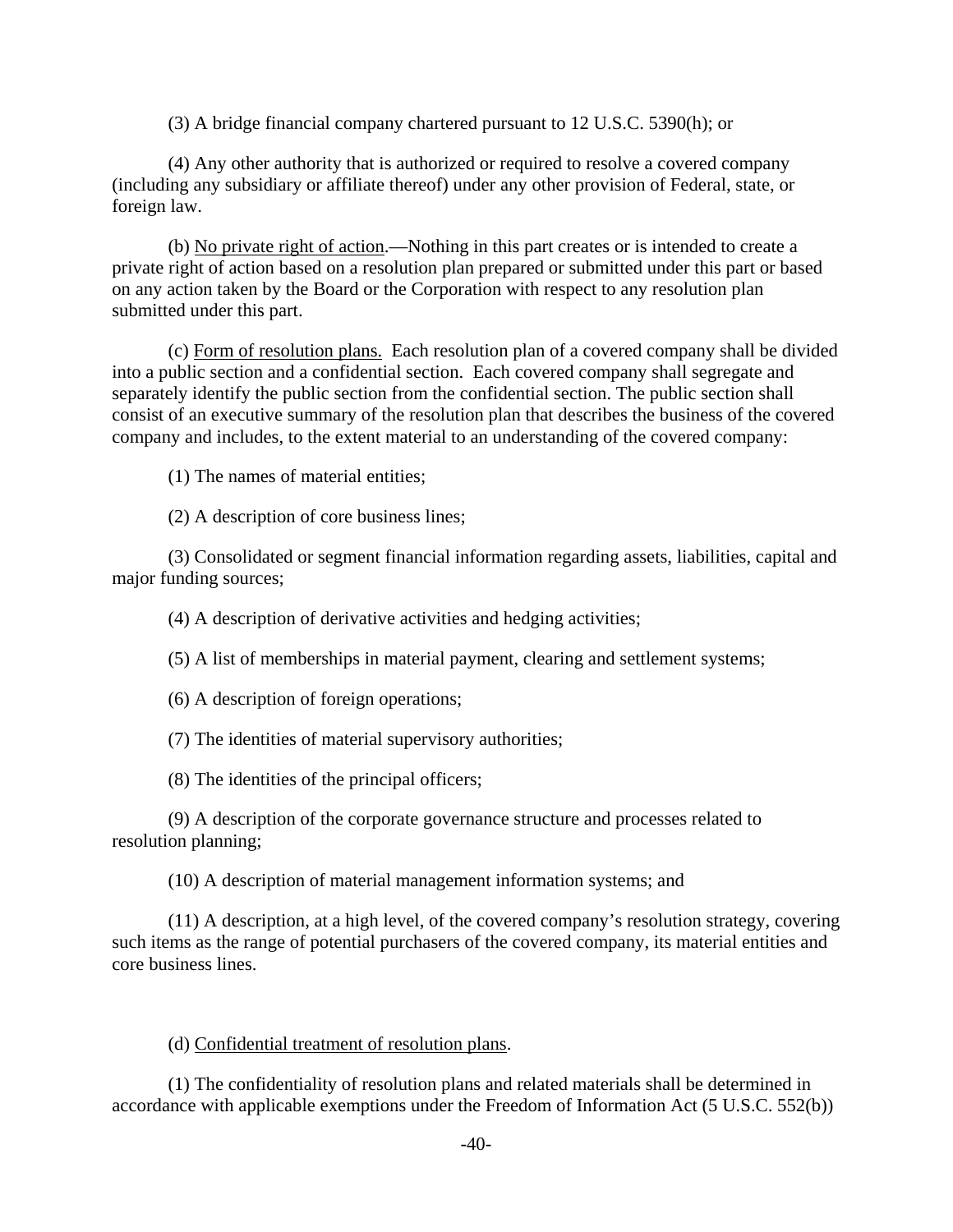and the Board's Rules Regarding Availability of Information (12 C.F.R. 261), and the Corporation's Disclosure of Information Rules (12 CFR part 309).

(2) Any covered company submitting a resolution plan or related materials pursuant to this part that desires confidential treatment of the information under 5 U.S.C. 552(b)(4), the Board's Rules Regarding Availability of Information (12 CFR part 261), and the Corporation's Disclosure of Information Rules (12 CFR part 309) may file a request for confidential treatment in accordance with those rules.

(3) To the extent permitted by law, information comprising the Confidential Section of a resolution plan will be treated as confidential.

(4) To the extent permitted by law, the submission of any nonpublic data or information under this part shall not constitute a waiver of, or otherwise affect, any privilege arising under Federal or state law (including the rules of any Federal or state court) to which the data or information is otherwise subject. Privileges that apply to resolution plans and related materials are protected pursuant to Section  $18(x)$  of the FDI Act, 12 U.S.C. 1828 $(x)$ .

**§\_\_\_\_.9 Enforcement.** The Board and Corporation may jointly enforce an order jointly issued by the Board and Corporation under  $\S$  \_\_\_\_.6(a) or \_\_\_\_.6(c) of this part. The Board, in consultation with the Corporation, may take any action to address any violation of this part by a covered company under section 8 of the Federal Deposit Insurance Act (12 U.S.C. 1818).

## **[END OF COMMON TEXT]**

#### **List of Subjects**

12 CFR Part 243

Administrative practice and procedure, Banks, banking, Federal Reserve System, Holding companies, Reporting and recordkeeping requirements, Securities.

#### 12 CFR Part 381

 Administrative practice and procedure, Banks, banking, Holding companies, Reporting and recordkeeping requirements, Resolution plans and credit exposure reports.

#### **Adoption of Common Rule**

The adoption of the common rules by the agencies, as modified by agency-specific text, is set forth below:

## **BOARD OF GOVERNORS OF THE FEDERAL RESERVE SYSTEM**

## **12 CFR Chapter II**

#### **Authority and Issuance**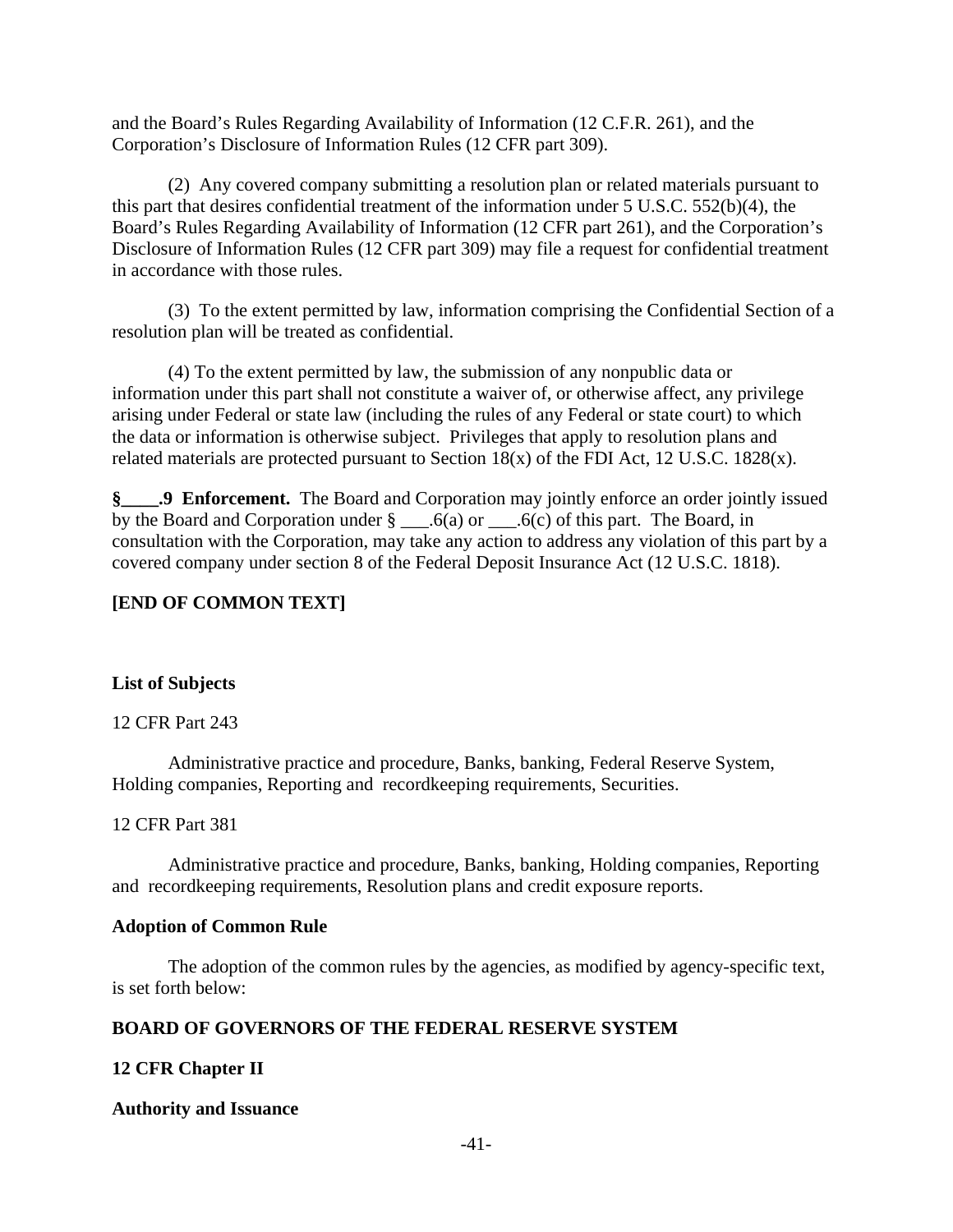For the reasons stated in the Supplementary Information, the Board of Governors of the Federal Reserve System proposes to add the text of the common rule as set forth at the end of the Supplementary Information as Part 243 to Chapter II of Title 12, modified as follows:

## **PART 243—RESOLUTION PLANS (Regulation QQ).**

1. The authority citation for part 243 shall read as follows:

**Authority:** 12 U.S.C. 5365.

## **FEDERAL DEPOSIT INSURANCE CORPORATION**

## **12 CFR Chapter III**

### **Authority and Issuance**

For the reasons set forth in the Supplementary Information, the Federal Deposit Insurance

Corporation proposes to add the text of the common rule as set forth at the end of the

Supplementary Information as Part 381 to Chapter III of Title 12, Code of Federal Regulations, modified as follows:

## **PART 381 – RESOLUTION PLANS.**

1. The authority citation for part 381 shall read as follows:

**Authority:** 12 U.S.C. 5365(d).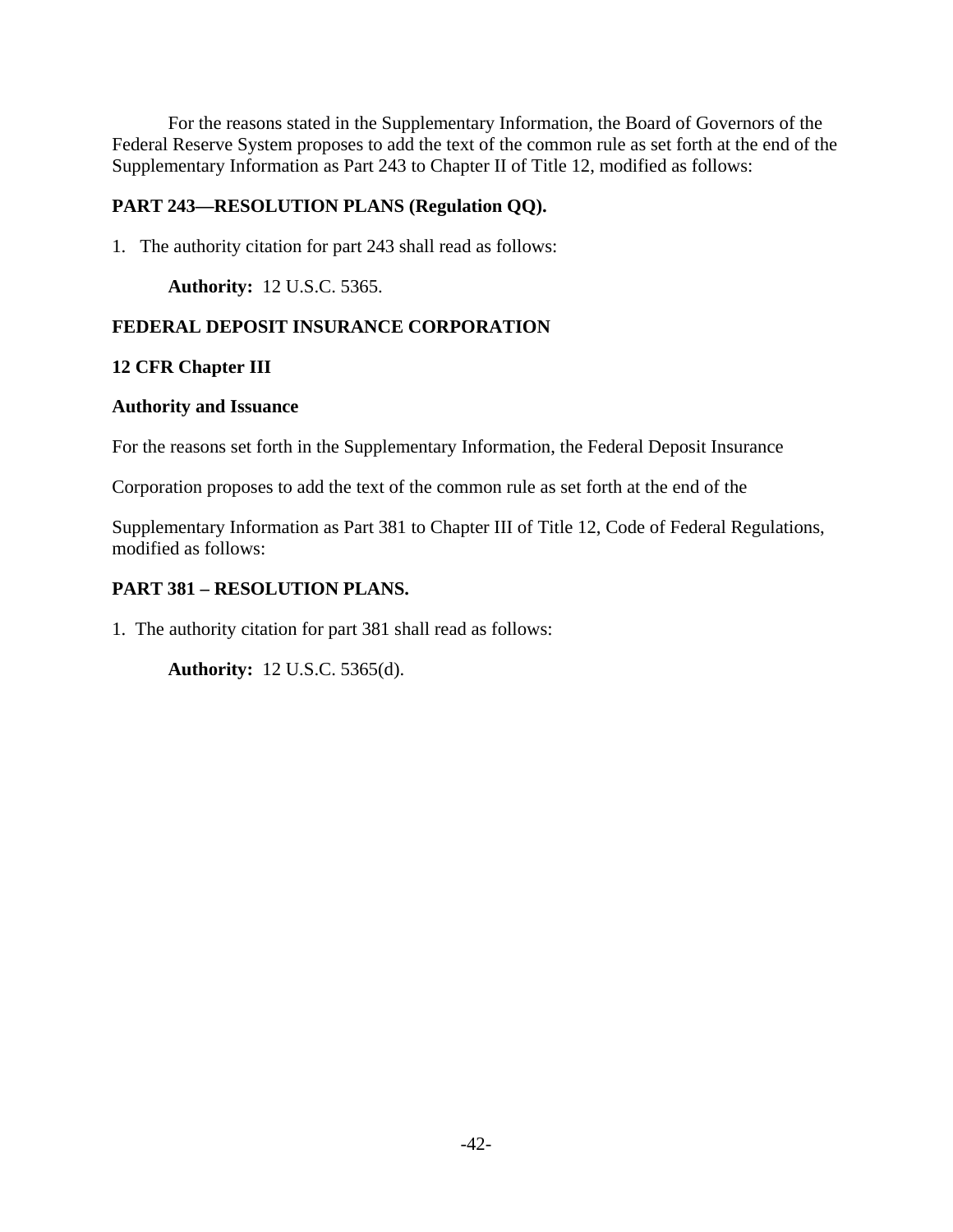# **[THIS SIGNATURE PAGE RELATES TO THE FINAL RULE TITLED "RESOLUTION PLANS"]**

By order of the Board of Governors of the Federal Reserve System, October 14, 2011.

Jennifer J. Johnson (signed)

Jennifer J. Johnson

Secretary of the Board